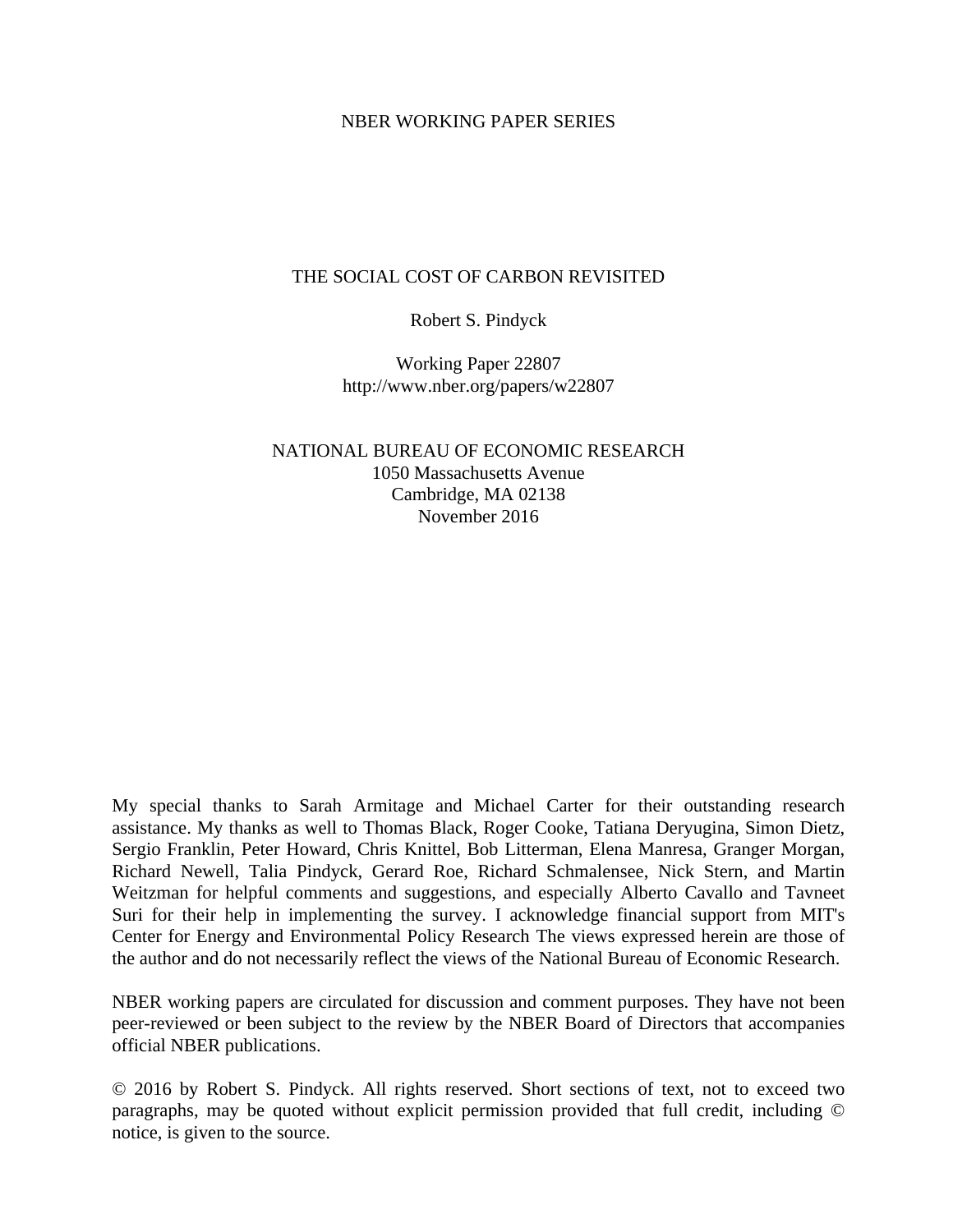The Social Cost of Carbon Revisited Robert S. Pindyck NBER Working Paper No. 22807 November 2016 JEL No. D81,Q5,Q54

#### **ABSTRACT**

An estimate of the social cost of carbon (SCC) is key to climate policy. But how should we estimate the SCC? A common approach is to use an integrated assessment model (IAM) to simulate time paths for the atmospheric CO2 concentration, its impact on global mean temperature, and the resulting reductions in GDP and consumption. I have argued that IAMs have serious deficiencies that make them poorly suited for this job, but what is the alternative? I present a more transparent approach to estimating an average SCC, which I argue is a more useful guide for policy than the marginal SCC derived from IAMs. I rely on a survey through which I elicit expert opinions regarding (1) the probabilities of alternative economic outcomes of climate change, including extreme outcomes such as a 20% or greater reduction in GDP, but not the particular causes of those outcomes; and (2) the reduction in emissions required to avert an extreme outcome. My estimate of the average SCC is the ratio of the present value of damages from an extreme outcome to the total emission reduction needed to avert such an outcome. I discuss the survey instrument, explain how experts were identified, and present results. I obtain SCC estimates of \$200/mt or higher, but the variation across experts is large. Trimming outliers and focusing on experts who expressed a high degree of confidence in their answers yields lower SCCs, \$80 to \$100/mt.

Robert S. Pindyck MIT Sloan School of Management 100 Main Street, E62-522 Cambridge, MA 02142 and NBER RPINDYCK@MIT.EDU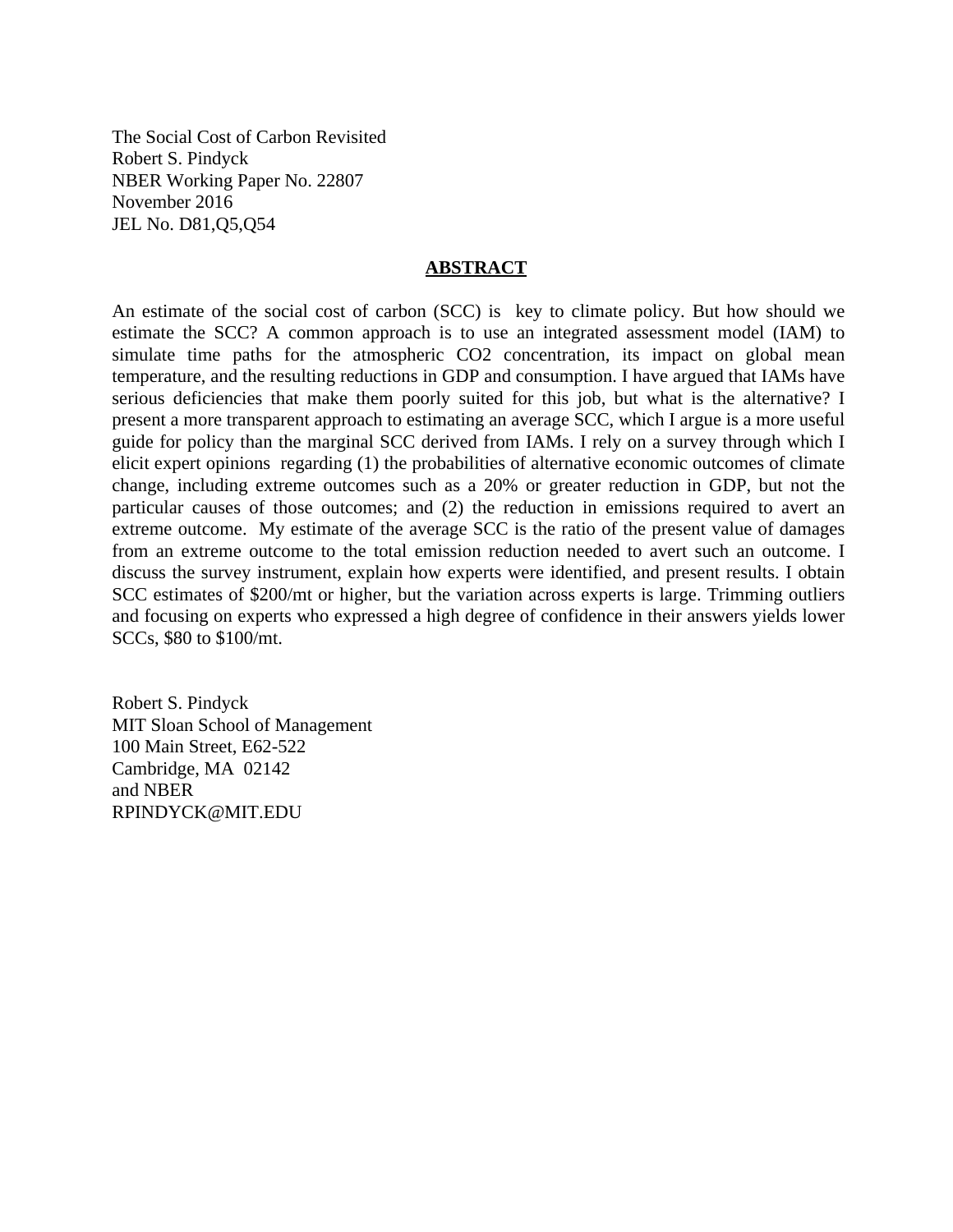# 1 Introduction.

An estimate of the social cost of carbon (SCC) is a key input to the development of climate policy. The SCC measures the external cost of burning carbon, so pricing carbon at its full social cost (e.g., by imposing a carbon tax) requires an estimate of the SCC.<sup>1</sup>

But how should we estimate the SCC? The most common approach uses an integrated assessment model (IAM) to simulate time paths for the atmospheric  $CO<sub>2</sub>$  concentration (based on an assumed path of  $CO<sub>2</sub>$  emissions), the impact of a rising  $CO<sub>2</sub>$  concentration on global mean temperature (and perhaps other measures of climate change), and the reductions in GDP and consumption projected to result from rising temperatures. The idea is to start with some base case scenario, i.e., a path for current and future  $CO<sub>2</sub>$  emissions (which implies a path for temperature, GDP, etc.). Next, the path is perturbed by increasing current emissions by one ton, and then calculating a new (and slightly lower) path for consumption. The SCC is then the present value of the reductions in future consumption resulting from the additional ton of current emissions (based on some discount rate). This is how the U.S. government's Interagency Working Group (IWG) estimated the SCC.<sup>2</sup>

I have argued elsewhere that IAMs are poorly suited for this job. An important limitation of IAMs is that some of the equations that go into them — especially the damage functions that translate higher temperatures into reductions in  $GDP$  — are ad hoc, with little or no theoretical or empirical grounding.<sup>3</sup> As a result, these models can tell us nothing about the likelihood or possible impact of a catastrophic climate outcome, e.g., a temperature increase

<sup>1</sup>Some textbooks define the social cost of an activity as the total private plus external cost. In the climate change literature, however, the term social cost usually refers to only the external cost, so I will use that definition here. Also, the SCC is usually expressed in dollars per ton of  $CO<sub>2</sub>$ . A ton of  $CO<sub>2</sub>$  contains 0.2727 tons of carbon, so an SCC of \$10 per ton of  $CO<sub>2</sub>$  is equivalent to \$36.67 per ton of carbon. The SCC numbers I present here are in terms of dollars per ton of  $CO<sub>2</sub>$ .

<sup>2</sup>The IWG used three IAMs to arrive at estimates of the SCC. See Interagency Working Group on Social Cost of Carbon (2010, 2013). Also, see Greenstone, Kopits and Wolverton (2013) for an illuminating explanation of the process used by the IWG to estimate the SCC.

 ${}^{3}\text{In}$  Pindyck (2013a, b, 2017b), I explain why some inputs to an IAM are arbitrary but can have a substantial effect on the results the model produces. This is one reason why IAMs differ so widely in their "predictions." Also, IAM-based analyses of climate policy create a perception of knowledge and precision that is illusory, and can thereby mislead policy-makers. For a discussion of some of the advantages and disadvantages of using IAMs to estimate the SCC, see Metcalf and Stock (2017). Burke et al. (2015) note that even coupled general circulation models (GCMs), which focus only on climate and do not have a damage function, vary widely in their predictions of changes in temperature and precipitation. Millner and McDermott (2016) and Dietz and Stern (2015) offer contrasting views of what we might learn from the damage functions and descriptions of economic growth that are part of most IAMs. An alternative approach to estimating the SCC, studied by Bansal, Kiku and Ochoa (2016), uses financial market data to determine how temperature changes affect equity prices, which are forward-looking and therefore account for expected long-run impacts.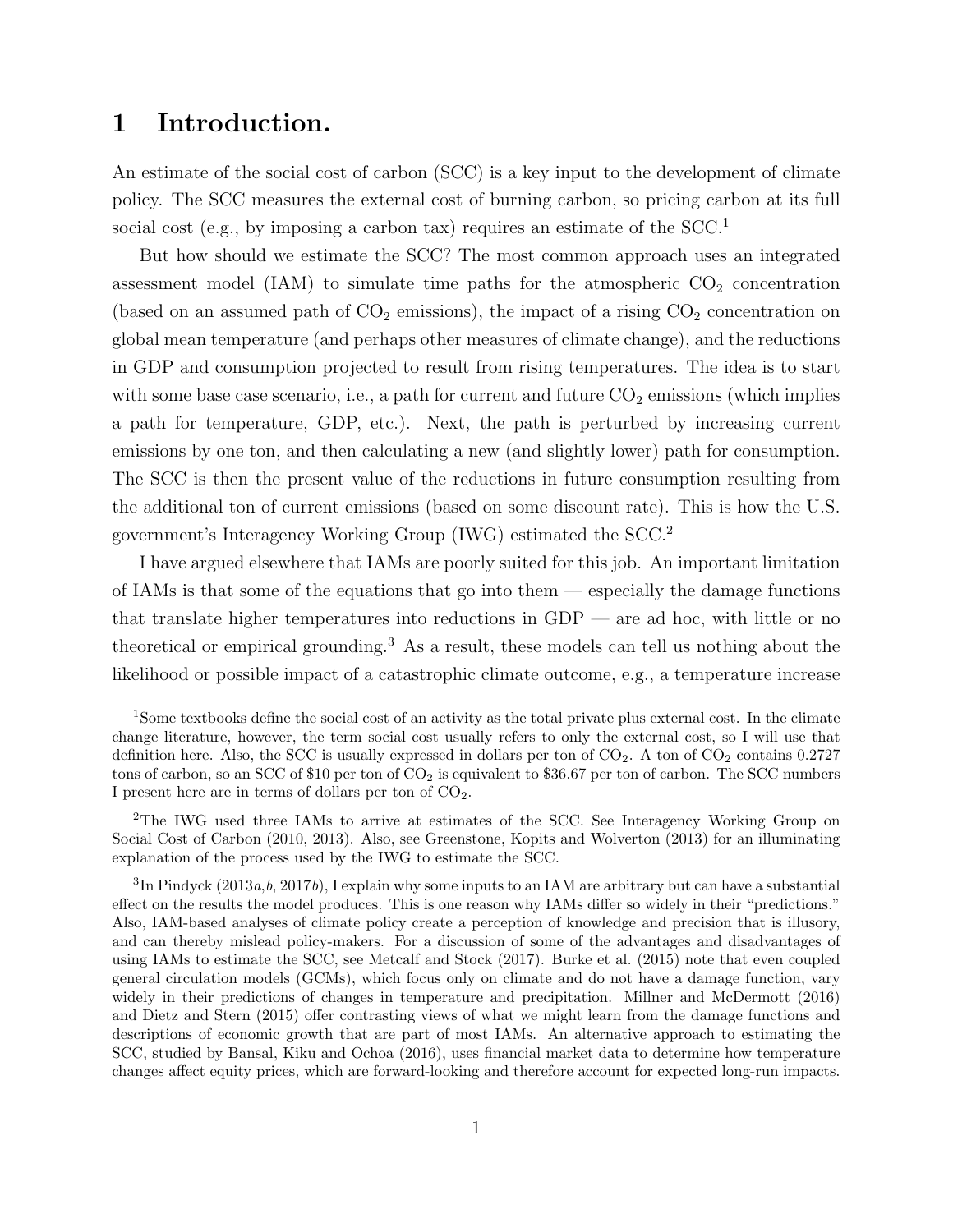above 4◦C that has a very large impact on GDP. The reason is that we know very little about the probabilities of very large temperature increases, and we know even less about the likely economic impact of large (or even moderate) temperature increases that occur gradually, over many years. But as I will show, it is the possibility of a catastrophic climate outcome that is the main driver of the SCC. If we were certain that temperature increases and their economic impact will be small or moderate, we could conclude that the SCC is small. Unfortunately we are *not* certain that such a scenario is what we will experience.<sup>4</sup>

But if we don't use one or more IAMs to estimate the SCC, what can we do instead? This paper provides an alternative approach to estimating the SCC that relies on the elicitation of expert opinions regarding (1) the probabilities of alternative economic outcomes of climate change, and in particular extreme outcomes, but not the particular causes of those outcomes; and (2) the reduction in emissions that would be required to avoid those extreme outcomes. For example, an extreme outcome might be a 20% or greater reduction in GDP. Whether that outcome is the result of a large increase in temperature but moderate impact of temperature on GDP, or the opposite, is not of concern. What matters is the likelihood of such an outcome, and the abatement needed to avert it. Compared to the use of one or more IAMs, the result is a more straightforward and transparent approach to estimating the SCC.<sup>5</sup>

Focusing on catastrophic outcomes both simplifies and complicates the problem of estimating the SCC. It simplifies the problem by allowing us to focus on only a subset of possible economic outcomes, namely the more extreme ones, and not on the causes of the outcomes. This is consistent with the very notion of an SCC — the economic harm caused by emitting an additional ton of  $CO<sub>2</sub>$ , irrespective of the economic and climate mechanisms that generate the harm. (Of course climate change could also cause non-economic damages, such as greater morbidity and mortality, the extinction of species, and social disruptions. I am assuming, as is typically done in the estimation of the SCC, that these non-economic damages could be monetized and included as part of the drop in GDP.)

Focusing on catastrophic outcomes also complicates matters because we know so little about the likelihood that they will occur. But that in turn supports the approach I take here.

<sup>&</sup>lt;sup>4</sup>IAM-based estimates of the SCC range from around \$10 per metric ton to well over \$200/mt, and there has been little or no movement toward a consensus number. As a result, the focus of international climate negotiations has shifted from an SCC-based carbon tax to a set of targets that would put limits on temperature increases or atmospheric  $CO<sub>2</sub>$  concentrations, and which in turn imply targets for emission reductions. However, we do not know whether such targets are socially optimal. See Aldy et al. (2010) for a discussion of this issue, and an overview of climate policy design. I discuss the trade-off between taxes versus targets as the focus of policy, and introduce the methodology used in this paper in Pindyck (2017a).

<sup>&</sup>lt;sup>5</sup>My objective is to estimate a *global* SCC, so the relevant climate impact is a reduction in world GDP. Kotchen (2016) shows that a set of domestic SCCs might be more appropriate as inputs to policy.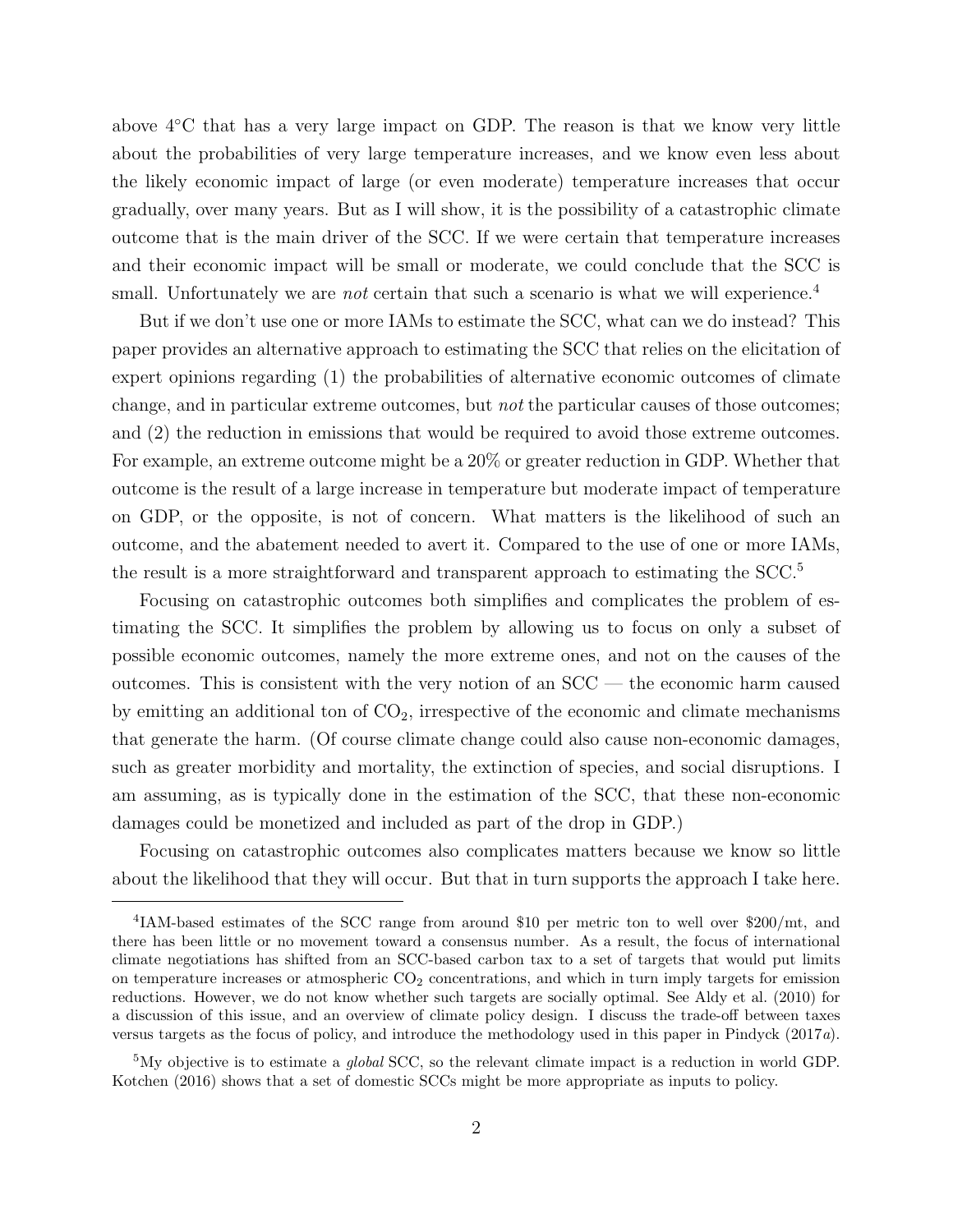The use of a complex IAM or related model throws a curtain over our lack of knowledge, and creates a veneer of scientific legitimacy that suggests we know more than we do. The use of expert elicitation, on the other hand, is simple and transparent, and summarizes the views (however obtained) of researchers who have studied climate change and its impact. This approach acknowledges that currently the best we can do — especially with regard to extreme outcomes — is rely on the opinions of broad group of experts.

How do we know that the possibility of a catastrophic outcome is what matters for the SCC? Because unless we are ready to accept a discount rate on consumption that is extremely small (e.g., around  $1\%$ ), the "most likely" scenarios for climate change cannot generate enough damages — in present value terms — to matter.<sup>6</sup> That is why the Interagency Working Group, which used a 3% discount rate, obtained the rather low estimate of \$33 per ton for the SCC (recently updated to \$39). Using some simple examples, I will show that low-probability but severe outcomes can dominate an estimate of the SCC.

One might argue that the approach suggested here involves a model of sorts, but it is a model that has very few moving parts, and is thus much more transparent than an IAM-based analysis. It works as follows:

- 1. The primary object of analysis is the economic impact of (anthropomorphic) climate change, where economic impact is measured by the reduction in GDP (broadly defined so as to include indirect impacts such as greater morbidity and mortality).<sup>7</sup>
- 2. The complex mechanisms by which ongoing  $CO<sub>2</sub>$  emissions can cause climate change, and by which climate change can reduce GDP, are ignored. The concern is only with the *outcomes* that can result from  $CO<sub>2</sub>$  emissions. Also, I focus on catastrophic outcomes, i.e., climate-caused percentage reductions in GDP that are large in magnitude.
- 3. What are the probabilities of these outcomes. For example, what is the probability that under "business as usual" (BAU), i.e., no significant global emissions abatement beyond that mandated by current policy, we will experience a climate-induced reduction in

<sup>&</sup>lt;sup>6</sup>I have shown this in Pindyck (2011b, 2012), and will further demonstrate it in the next section. For a clear and thorough discussion of the choice of discount rate, see Gollier (2013).

<sup>&</sup>lt;sup>7</sup>One could argue, based on theory and empirical evidence, that climate change will affect the *growth rate* of GDP rather than its level. For the theoretical arguments, see Pindyck (2011b, 2012) and the references therein. For empirical evidence see Dell, Jones and Olken (2012) and Bansal and Ochoa (2011). Working with growth rates would considerably complicate this analysis, so I work directly with levels (as is done in all of the IAM-based analyses I am aware of). Most economic studies of catastrophes and their impact are likewise based on level effects; see, e.g., Barro (2013), Martin (2008) and Martin and Pindyck (2015).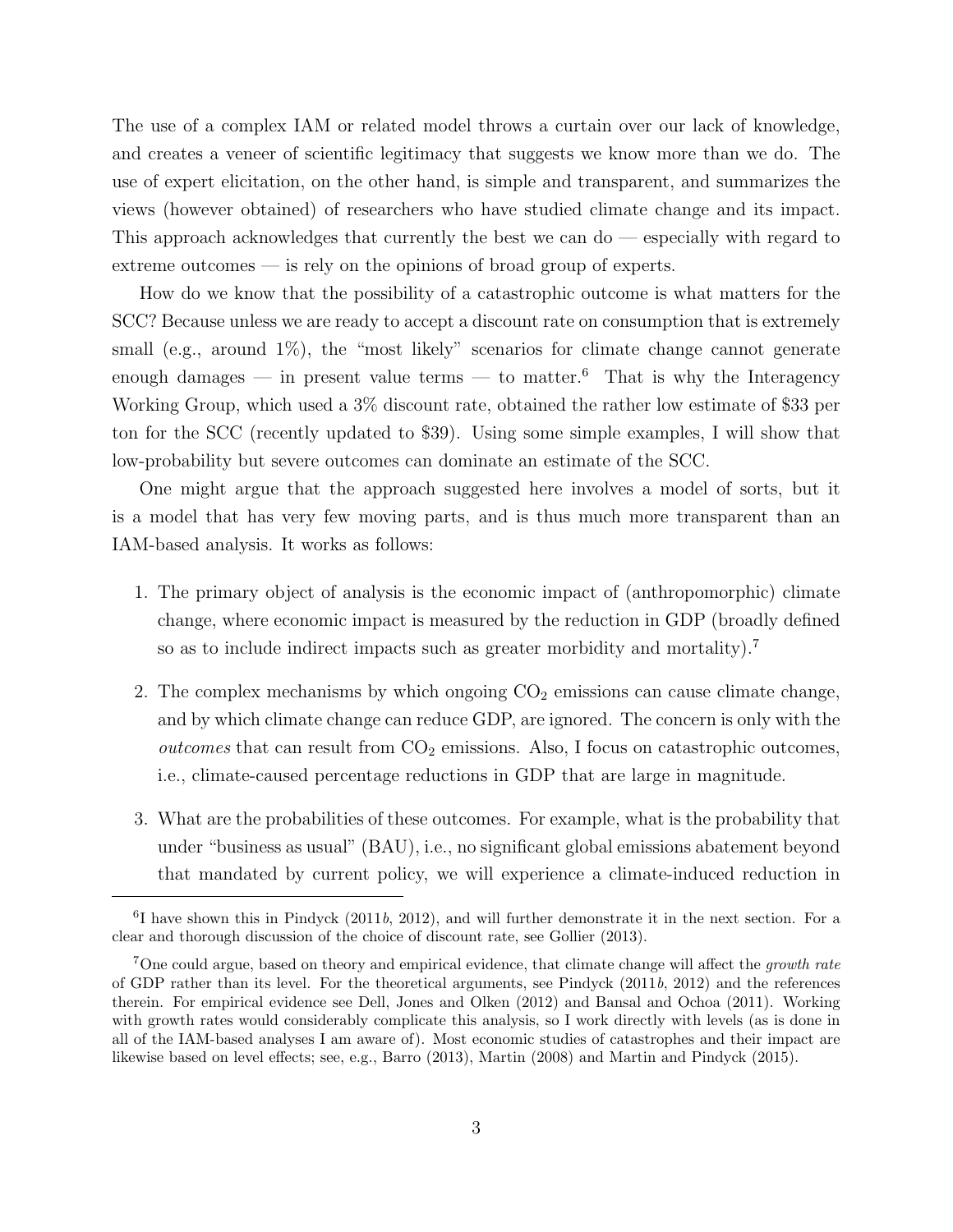GDP 50 years from now of at least 10 percent? At least 20 percent? At least 50 percent? I rely on expert opinion for answers to these questions.

- 4. Next, what are the emission reductions needed to avert the more extreme outcomes? Starting with an expected growth rate of  $CO<sub>2</sub>$  emissions under BAU, by how much would that rate have to be reduced to avoid a climate-induced reduction in GDP 50 years from now of 20 percent or more? I again rely on expert opinion for answers.
- 5. With this information on outcome probabilities and emission reductions, I compute an average SCC, as opposed to the more conventional marginal SCC obtained from simulating IAMs. An average SCC has the advantage of providing long-run policy guidance, as explained below.

For an economist, relying on expert opinion might not seem very satisfying. Economists often build models to avoid relying on subjective (expert or otherwise) opinions. But remember that the inputs to IAMs (equations and parameter values) are already the result of expert opinion; in this case the modeler is the "expert." This is especially true when it comes to climate change impacts, where theory and data provide little guidance. Also, we would expect that that different experts will arrive at their opinions in different ways. Some might base their opinions on one or more IAMs, others on their studies of climate change and its impact, and others might combine information from models with other insights. The methods experts use to arrive at their opinions is not a variable of interest; what matters is that the experts are selected based on their established expertise.<sup>8</sup>

Experts, of course, are likely to disagree, particularly about climate change, where our knowledge is so limited. Focusing on catastrophic outcomes and the emission reductions needed to eliminate them may reduce the extent of disagreement, but the nature of that disagreement is also of interest. For example, do the opinions of climate scientists differ from those of economists, and if so, how? Are there systematic differences of opinion across experts in the U.S. versus Europe, or developing countries? And how extensive is the range of disagreement? The survey I conduct addresses these questions.

The main findings from the survey can be summarized as follows:

<sup>8</sup>As discussed later, experts will be selected based on their publications in relevant refereed journals. I am certainly not the first to utilize expert opinion as an input to climate policy; see, e.g., Nordhaus (1994), Kriegler et al. (2009), Zickfeld et al. (2010), Morgan (2014), and, for the use of expert opinion to quantify uncertainty, Oppenheimer, Little and Cooke (2016). For related expert elicitations of the long-run discount rate, see Drupp et al. (2015), Weitzman (2001), and Freeman and Groom (2015).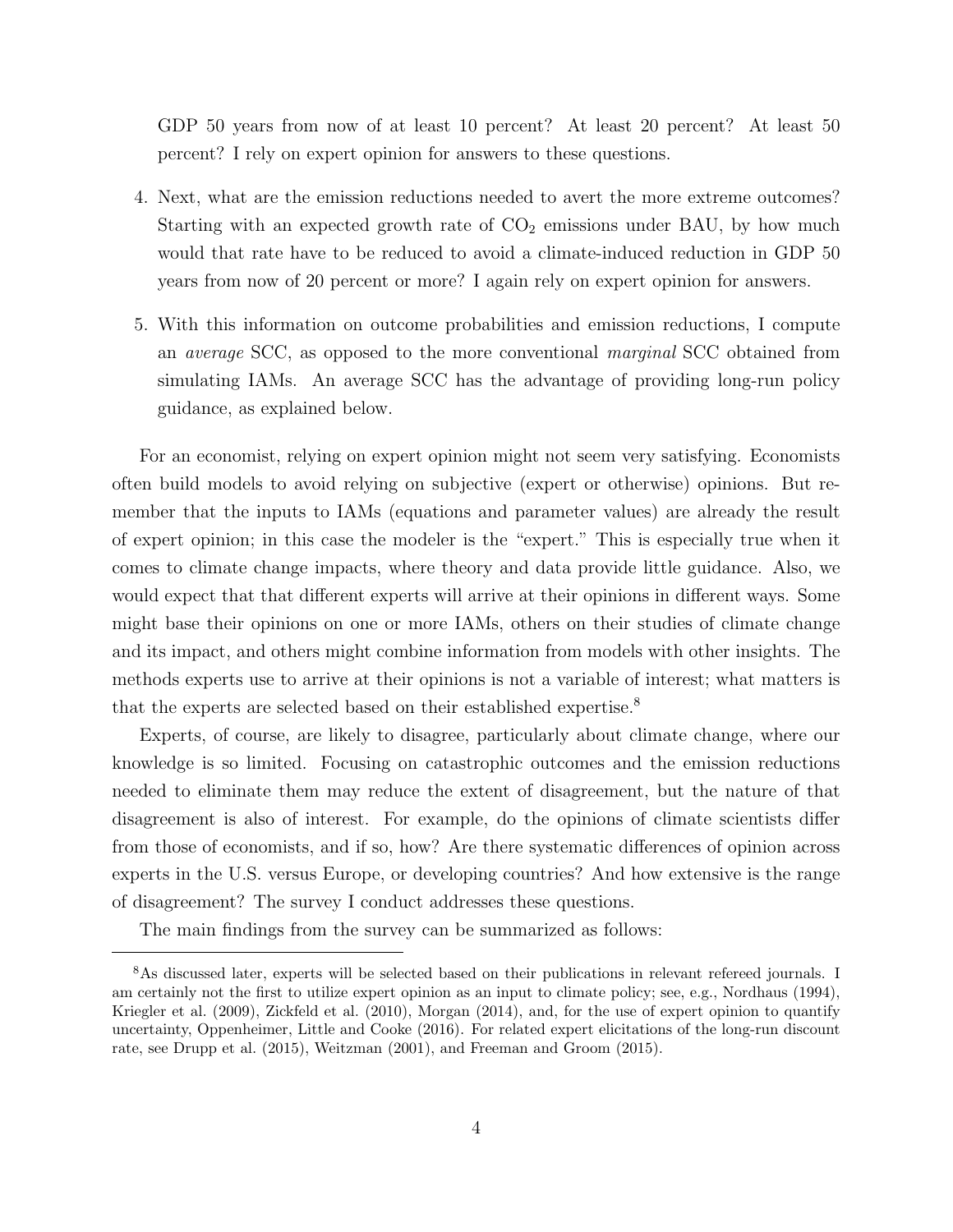- 1. Although there is considerable heterogeneity across experts, many view the likelihood of an extreme outcome — a climate-induced reduction of GDP 50 years from now of 20% or more — as quite high (e.g., could occur with a probability of 20% or greater). As a result, the estimates of the average SCC are large, above \$200 per metric ton. SCCs based on the responses of economists are lower (around \$170), but those based on responses of climate scientists and residents of Europe were \$300 or more.
- 2. However, the SCC estimates are much smaller (\$100 or less) when based on a trimmed sample that excludes outliers, and is limited to respondents who expressed a high degree of confidence in their answers regarding the probabilities of alternative impacts. But even this trimmed sample yields an SCC that is well in excess of the roughly \$40 numbers that have come from recent IAM-based analyses.

The next two sections present the methodology used to estimate the SCC. Section 2 begins with an example of a set of climate outcomes and their probabilities, of the sort that might be elicited from experts, and shows how those numbers can be translated into an outcome probability distribution. Section 3 explains the calculation of an average SCC, and illustrates with some numerical examples. In Sections 4 and 5, I discuss some of the details of the SCC calculations, the selection of experts, and the questionnaire used to elicit their opinions. The survey results are presented in Section 6. I estimate the SCC for each individual respondent, and also for the full set of respondents, and for subsets based on area of expertise (e.g., economics vs. climate science) and geographical location. The SCC estimates are quite high  $-$  in the range of \$150 to \$300 per metric ton, much higher than prevailing estimates derived from IAM-based analyses — but the variation across experts is large. I show how the SCC estimates vary across individuals and the extent to which the variation is due to area of expertise and/or location. I also show that the SCC estimates are smaller (\$100 or less) when derived from a trimmed sample that excludes outliers and includes only respondents who expressed a high degree of confidence in their answers. Section 7 concludes with caveats and a discussion of how this analysis might be modified.

# 2 Methodology: Climate Impact Outcomes.

I begin with a distribution for the climate-induced percentage reduction in GDP 50 years from now. For simplicity, assume for now that the only possible impacts are reductions of  $z = 0, .02, .05, .10, .20, \text{or } .50$  (and no other values), and that according to a hypothetical expert, the probabilities of these impacts are those given in the top part of Table 1, where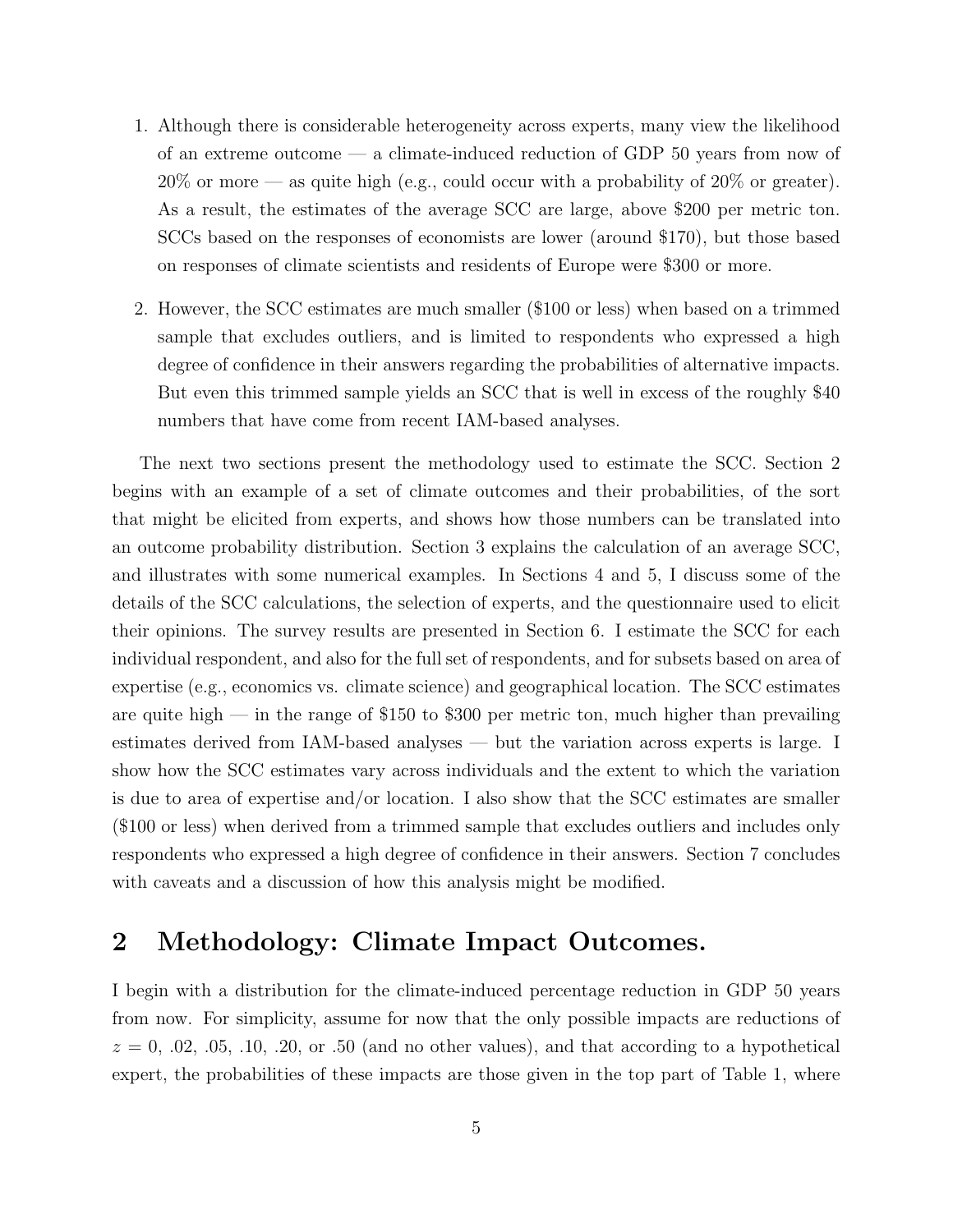|  |  |  | Table 1: PROBABILITIES OF CLIMATE IMPACTS FROM A HYPOTHETICAL EXPERT. |  |
|--|--|--|-----------------------------------------------------------------------|--|
|  |  |  |                                                                       |  |

|                         | $HURLOUN: I = 50 I LAR5$ |       |         |       |       |       |  |  |
|-------------------------|--------------------------|-------|---------|-------|-------|-------|--|--|
| $\%$ GDP Reduction, $z$ |                          | 0.020 | 0.050   | 0.100 | 0.200 | 0.500 |  |  |
| $\phi = -\ln(1-z)$      |                          | 0.020 | 0.051   | 0.105 | 0.223 | 0.693 |  |  |
| Prob                    | .25                      | .50   | $.10 -$ | .06   | .05   | .04   |  |  |
| $1-F(\phi)$             |                          | .75   | 25      | .15   | .09   | .04   |  |  |

 $HODIBON$   $\pi$  = 50 YEARS

 $F$  is the cumulative distribution corresponding to the probabilities in the third row.

Let  $Y_0$  denote what GDP will be if there is no climate change (or if there is climate change but it has no impact), and define  $\phi = -\ln(1-z)$ . Then a climate change outcome z implies that GDP will be  $e^{-\phi}Y_0$ . Why introduce  $\phi$ ? Because I want to fit probability distributions for  $\phi$  to expert opinion damage numbers of the sort shown in Table 1. While z is constrained to  $0 \le z \le 1$ ,  $\phi$  is unconstrained at the upper end. (For example,  $\phi = 4.6$  corresponds to  $z = .99$ .) Thus I can compare the fits of both fat-tailed (e.g., Generalized Pareto) and thintailed (e.g., Gamma) distributions to the outcome probabilities from experts, and compare the implications of these different distributions for SCC estimates. This is useful because some have argued that the distribution is fat-tailed and that this implies a high SCC.<sup>9</sup> I denote the distribution for  $\phi$  by  $f(\phi)$ .

For example, a possible distribution for  $\phi$  is the (fat-tailed) Generalized Pareto:

$$
f(\phi) = k\alpha(\phi - \theta)^{-\alpha - 1}, \quad \phi \ge \theta + k^{1/\alpha} \tag{1}
$$

The value of  $\alpha$  determines the "fatness" of the tail; the smaller is  $\alpha$  the fatter is the tail. If  $\alpha > n$ , the first n moments exist. Fitting the cumulative distribution to the numbers in Table 1 yields  $\alpha = 0.774$ ,  $\theta = -0.00976$ , and  $k = 0.0305$ . In this case,  $\alpha < 1$ , so none of the moments exist, and we can say that the fitted distribution is extremely fat. (However, the fitted distribution begins at  $\theta + k^{1/\alpha} = .00125$ , so I will use a two-parameter version of the distribution with the constraint  $\theta = -k^{1/\alpha}$ .

## 2.1 Impact Over Time.

Table 1 shows probabilities of climate-induced reductions in GDP at a specific horizon  $T =$ 50 years. However, the impact of climate change is likely to begin before T and increase in magnitude after T. Thus we want to allow for percentage reductions in GDP that increase

<sup>&</sup>lt;sup>9</sup>See Weitzman (2009, 2011). For an opposing point of view, see Pindyck (2011a).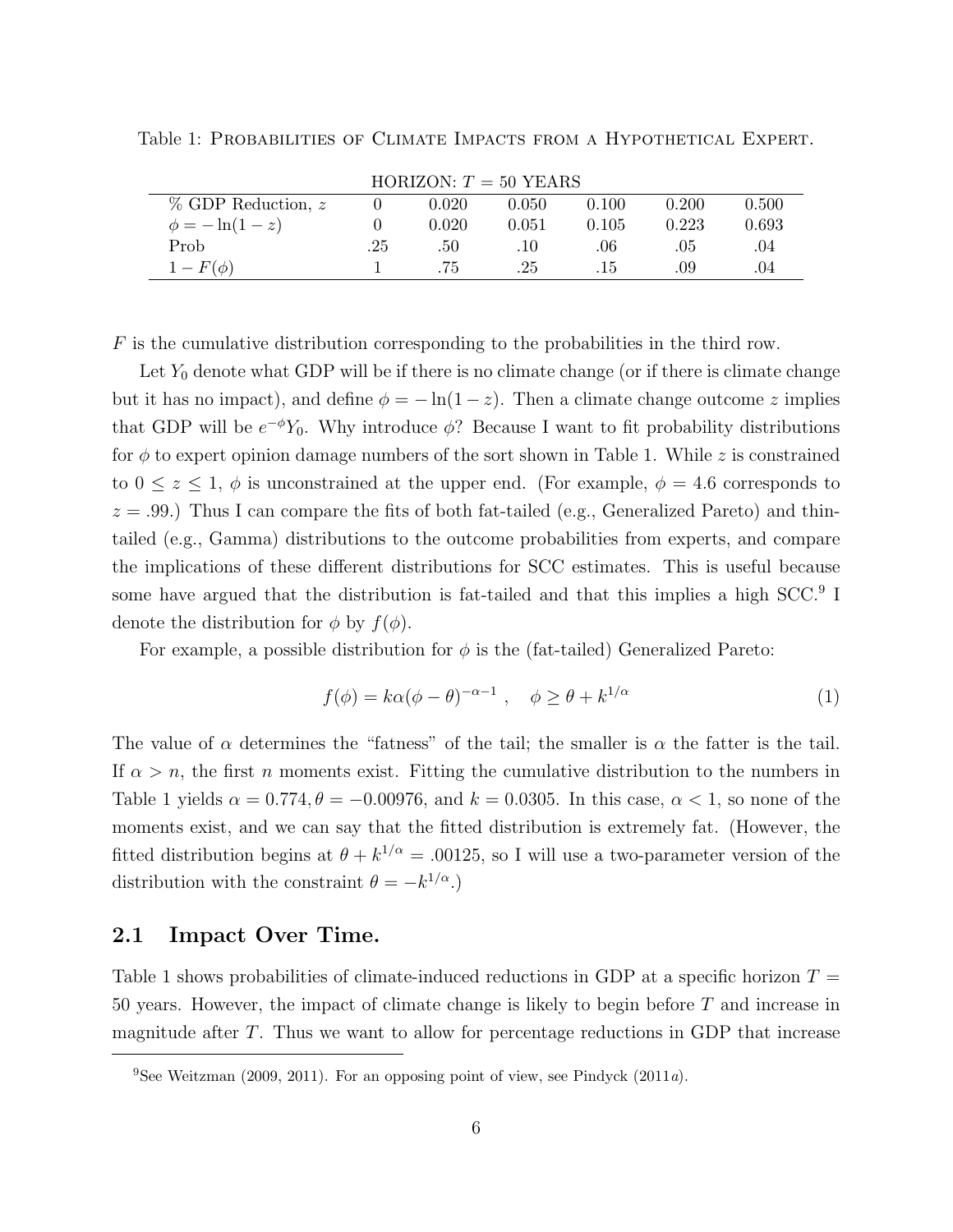over time but eventually level out at some maximum value. To make the dynamics as simple as possible, I assume that the percentage reduction in GDP,  $z_t$ , varies over time as follows:

$$
z_t = z_m [1 - e^{-\beta t}] \tag{2}
$$

Thus  $z_t$  starts at 0 and approaches a maximum  $z_m$  at a rate given by  $\beta$ . We want to calibrate the maximum percentage reduction  $z_m$  and the parameter  $\beta$ .

Suppose our hypothetical expert provides average numbers for  $z_t$  at two different points in time,  $T_1 = 50$  years and  $T_2 = 150$  years, which we denote by  $\bar{z}_1$  and  $\bar{z}_2$ . From Table 1,  $\bar{z}_1 = \mathbb{E}(z_1) = .05$  and suppose  $\bar{z}_2 = \mathbb{E}(z_2) = .10$ . Then we can use eqn. (2) to determine  $\beta$ :

$$
[1 - e^{-\beta T_2}]/[1 - e^{-\beta T_1}] = \bar{z}_2/\bar{z}_1 = 2.0
$$
\n(3)

The solution to eqn. (3) is roughly  $\beta = .01$ . I take this parameter as fixed (non-stochastic).

This leaves the maximum impact  $z_m$ , which I treat as stochastic. Given  $\beta$ , the distribution for  $z_m$  follows directly from a distribution for  $z_1$ , which in turn would be derived from a range of expert opinions (for  $T_1 = 50$ ). As a simple example, a distribution for  $z_1$  could be derived from the probabilities in Table 1. Given that distribution, from eqn. (2):

$$
\tilde{z}_m = \tilde{z}_1/[1 - e^{-\beta T_1}] \tag{4}
$$

Eqn. (3) will not have a positive solution for  $\beta$  if  $\bar{z}_2/\bar{z}_1$  is too large. With  $T_1 = 50$  and  $T_2 = 150$ ,  $\bar{z}_2/\bar{z}_1 = 2.0$  implies that  $\beta \approx .01$ , but if  $\bar{z}_2/\bar{z}_1$  were 3 or greater, the solution to eqn. (3) would be negative. If expert opinion yields a ratio  $\bar{z}_2/\bar{z}_1$  such that the resulting value of  $\beta$  is negative, I set  $\beta = .002$ , which makes  $\tilde{z}_m$  roughly ten times as large as  $\tilde{z}_1$ .

### 2.2 Reductions in GDP.

I assume that absent any impact of climate change, real GDP and consumption grow at the constant rate  $q$ . Benefits of abatement are measured in terms of avoided reductions in GDP, and thus include avoided reductions in investment and government spending as well as consumption. GDP begins at its initial value  $Y_0$ , and evolves as  $(1 - z_t)Y_0e^{gt} = Y_0e^{gt-\phi_t}$ .

What is the loss from climate-induced reductions in GDP? At any point in time, that loss is just  $z_t Y_0 e^{gt} = (1 - e^{-\phi_t}) Y_0 e^{gt}$ . Thus the distribution for  $z_1$  (which follows from the distribution for  $\phi_1$ ) yields the distribution for climate damages in each period. As discussed below, that distribution is the basis for the benefit portion of our SCC calculation.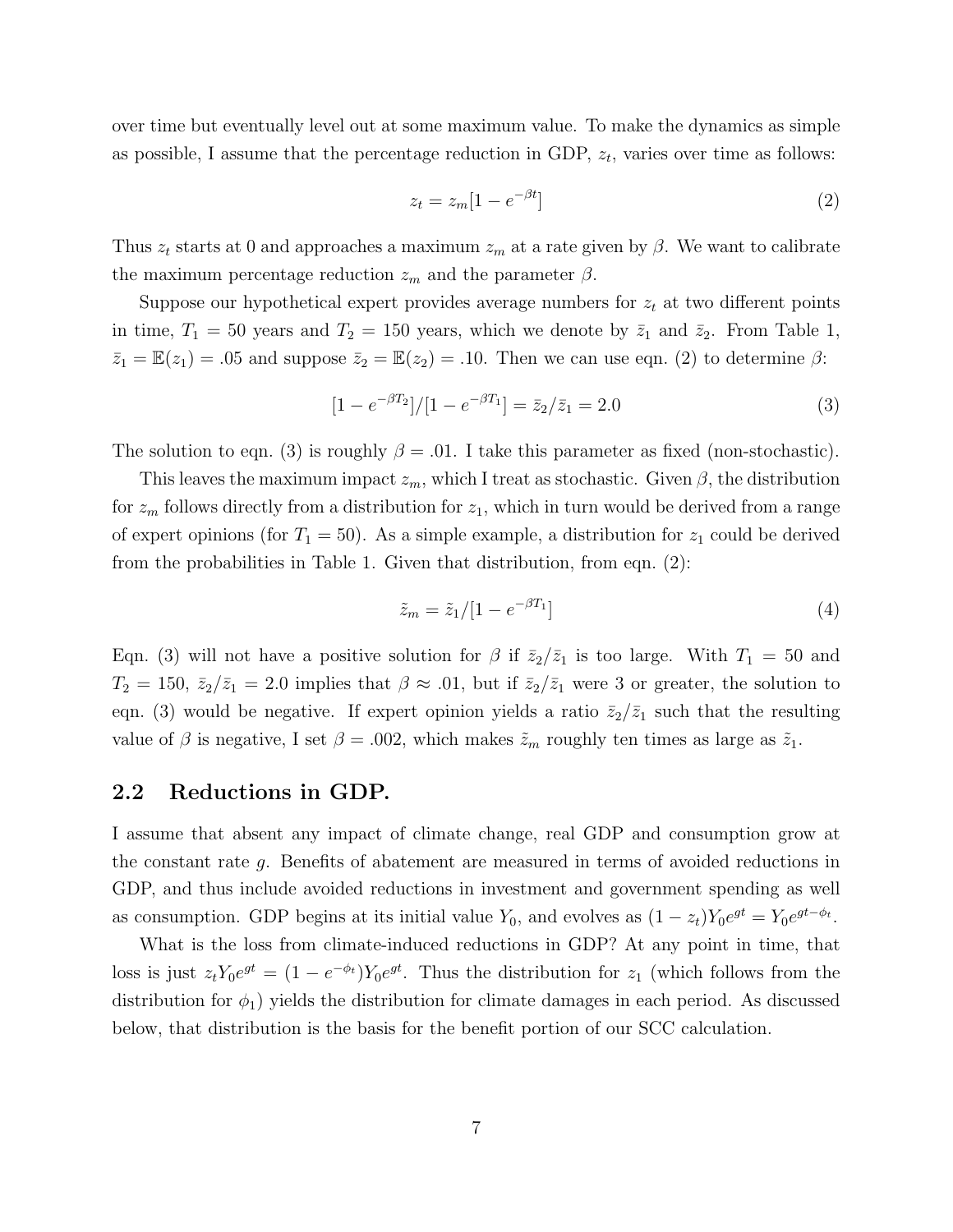## 3 Estimating the SCC.

To calculate an SCC consistent with an outcome distribution, we also need expert opinion as to the reductions in GHG emissions required to avoid some range of outcomes. For example, we could ask how much emissions would have to be reduced to avoid the two worst scenarios in Table 1. We then measure benefits as the present value of the expected avoided reductions in the flow of GDP. This requires a discount rate, which I denote by R.

This estimate of the SCC begins with a scenario for the objective of GHG abatement. That scenario would be the truncation of the tail of the impact distribution (such as, in the context of Table 1, eliminating outcomes of  $z \geq .20$ ). Let  $B_0$  denote the present value of the resulting expected avoided reduction in the flow of GDP. The "cost" of this abatement scenario is the total amount of required emission reductions over some horizon, which I denote by  $\Delta E$  (and is measured in tons of CO<sub>2</sub>). Given  $B_0$  and  $\Delta E$ , the SCC is simply  $B_0/\Delta E$ . As discussed below, this an *average*, not a marginal, measure of the SCC.

Why focus on truncating the impact distribution? First, eliminating *any* future impact of climate change is probably impossible, and thus not interesting or informative. Second and more importantly, the tail of the distribution accounts for most of the expected damages from climate change (as I illustrate below with some examples). Thus avoiding catastrophic damages, as opposed to any damages, is likely to be the main objective of climate policy.

## 3.1 Average vs. Marginal SCC.

How does the average SCC that I estimate differ from the marginal SCC that is more commonly estimated? The usual approach is to begin with a "base case" time path of emissions and then increase only *this year's* emissions by one ton. The resulting flow of marginal damages, found by simulating an IAM with and without the one-ton change in emissions, is discounted back to compute the  $SCC<sup>10</sup>$  The average SCC, on the other hand, is the present value of the flow of benefits from a much larger reduction in emissions now and throughout the future, divided by the total amount of the reduction over the same horizon. The marginal calculation is consistent with the way environmental economists usually measure the social cost of a pollutant, so why work with an average number?

First, the marginal SCC is of limited use as a guide for policy. It can tell us what *today's* carbon tax should be, but under the strong assumption that current and future emissions are on an optimal trajectory. Second, the marginal SCC (along the optimal trajectory) will

 $10$ This is how a marginal SCC was estimated by the Interagency Working Group. See, e.g., Interagency Working Group on Social Cost of Carbon (2010, 2013) and Greenstone, Kopits and Wolverton (2013).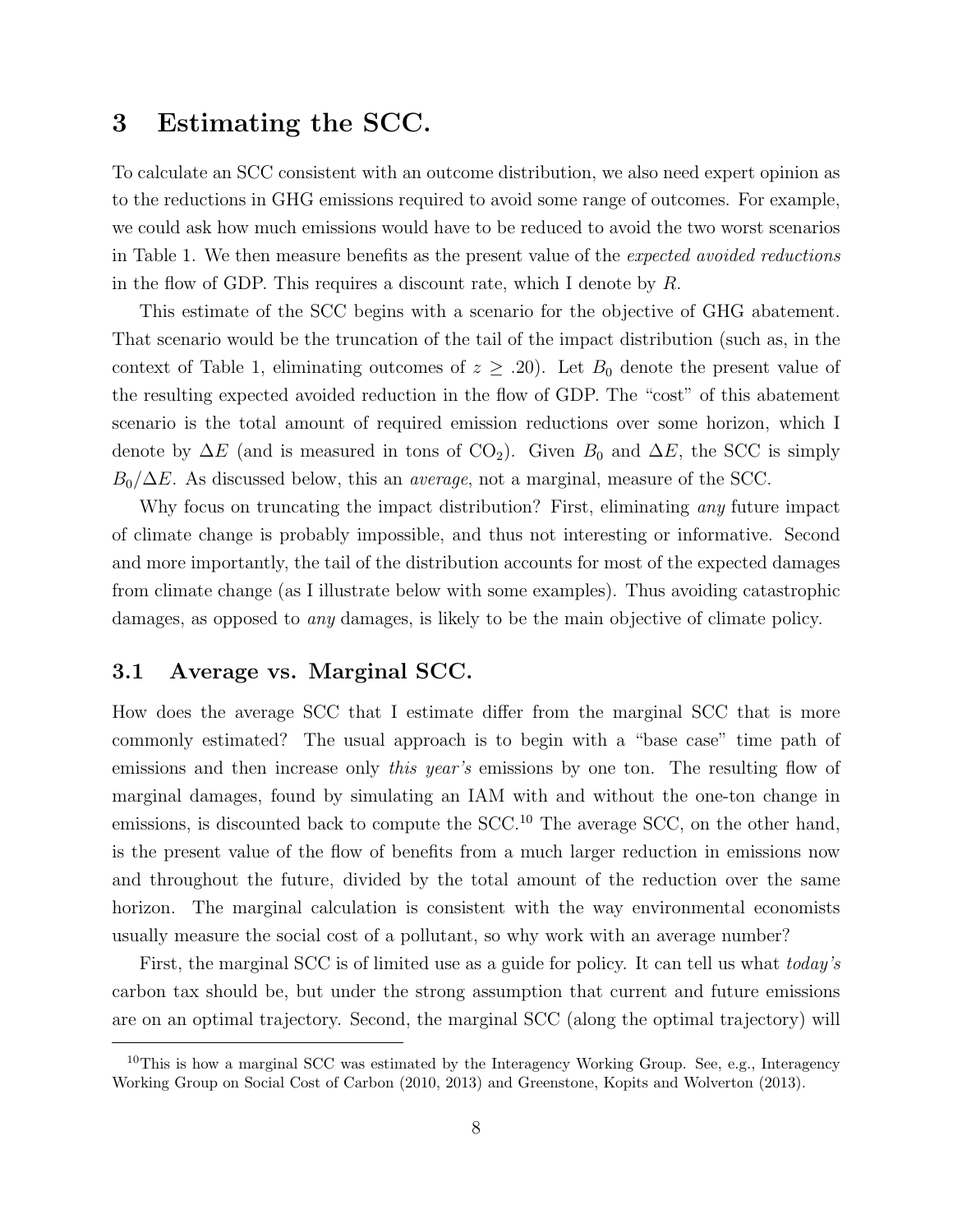change over time, but it is hard to imagine a climate policy based on a carbon tax or quota that changes each year.<sup>11</sup> The average SCC provides a guideline for policy over an extended period of time, which can be more useful, especially given the difficult and protracted process for actually agreeing on a climate policy.

In addition, this average SCC is much less sensitive to the choice of discount rate R than is the marginal SCC. The marginal SCC is the present value of the flow of benefits from a one-ton change in current emissions; an increase in R reduces that present value, but does nothing to the one-ton change in emissions. The average SCC is the present value of a flow of benefits,  $B_0$ , relative to the present value of a flow of emission reductions,  $\Delta E$ . A higher discount rate reduces  $B_0$  but also reduces  $\Delta E$ . The numerical examples shown below illustrate this reduced sensitivity to the discount rate.

Finally, the marginal calculation requires the use of an IAM or related model with its many assumptions (especially regarding the damage function), and lack of transparency. Calculating a marginal SCC does not lend itself to expert elicitation, because no expert can tell us what will happen if we reduce emissions today by one ton. And even if we had confidence in the particular IAM that is used, the calculated SCC will be sensitive to the assumptions regarding the base-case time path for  $CO<sub>2</sub>$  emissions used in the simulations.

### 3.2 Benefits from Abatement.

The calculation of an average SCC uses a probability distribution for the impact of climate change under BAU and a scenario for the truncation of that distribution. Eqns. (2) and (4) are then used to calculate the benefit from truncating the distribution. For simplicity, I express damages below in terms of z rather than  $\phi = -\ln(1-z)$ .

The benefit from eliminating *any* climate change impact (an unlikely scenario) is

$$
B_0 = \int_0^\infty \mathbb{E}_0(z_t) Y_0 e^{(g-R)t} dt
$$
  
= 
$$
\frac{\beta Y_0}{(R-g)(R+\beta-g)(1-e^{-\beta T_1})} \mathbb{E}_0(z_1)
$$
 (5)

<sup>&</sup>lt;sup>11</sup>Generally the marginal SCC will rise over time, even if the damage function is linear over some range of the atmospheric GHG concentration, for the same reason that the competitive (and socially optimal) price of a depletable resource will rise over time. Think of the unpolluted atmosphere as a resource that gets depleted as GHG emissions accumulate, with no damages from an increased GHG concentration until a threshold is reached, at which point damages become extremely large. More generally, if damages are a convex function of the GHG concentration, the SCC will still rise over time. This latter case is analogous to the price evolution of a depletable resource when the cost of extraction (or the cost of discovering new reserves) rises as depletion ensues, as in models such as Pindyck (1978) and Swierzbinski and Mendelsohn (1989). This point has been developed in some detail in Becker, Murphy and Topel (2011).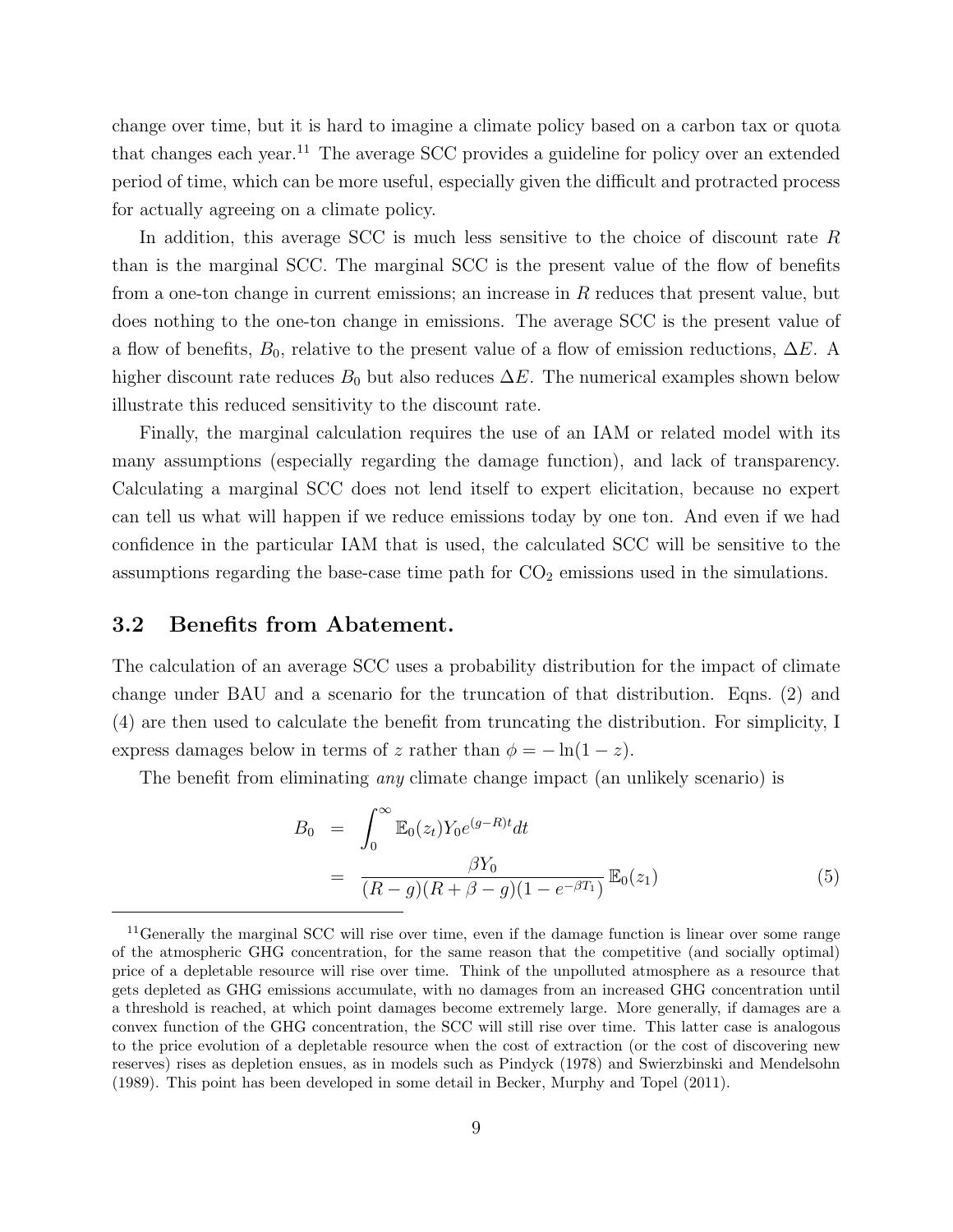Here,  $\mathbb{E}_0(z_1)$  denotes the expectation of  $z_1$  based on the full distribution of possible impacts. It is more realistic and informative, however, to calculate the benefit from truncating the distribution, i.e., eliminating part of the right-hand tail. Letting  $\mathbb{E}_1(z_1)$  denote the expectation of  $z_1$  over the truncated distribution of impacts, the resulting benefit is

$$
B_0 = \int_0^\infty [\mathbb{E}_0(z_t) - \mathbb{E}_1(z_t)] Y_0 e^{(g-R)t} dt
$$
  
\n
$$
= Y_0 \left[ \frac{\mathbb{E}_0(z_1) - \mathbb{E}_1(z_1)}{1 - e^{-\beta T_1}} \right] \int_0^\infty [1 - e^{-\beta t}] e^{(g-R)t} dt
$$
  
\n
$$
= \frac{\beta Y_0 [\mathbb{E}_0(z_1) - \mathbb{E}_1(z_1)]}{(R - g)(R + \beta - g)(1 - e^{-\beta T_1})}.
$$
 (6)

Note that the truncated distribution for  $z_1$  (the impact at  $T_1$ ) also implies the distribution for  $z_t$  at every time t; these distributions are linked through eqn. (4).

In eqn. (6),  $\beta Y_0[\mathbb{E}_0(z_1) - \mathbb{E}_1(z_1)]/(1 - e^{-\beta T_1})$  is the instantaneous flow of benefits from truncating the impact distribution, and dividing by  $(R - g)(R + \beta - g)$  yields the present value of this flow. For example, in the top panel of Table 1,  $\mathbb{E}_0(z_1) = .05$ . Suppose by reducing emissions we can eliminate outcomes of  $z \geq .20$ . Increasing the other probabilities so they sum to one yields  $\mathbb{E}_1(z_1) = .022$ . Setting  $\beta = .01$ ,  $g = .02$  and  $R = .04$ , this implies  $B_0 = .00071Y_0/.0006 = 1.19Y_0.$  Note that in the *first year*, the benefit from this abatement policy would be less than 0.1% of GDP, but the annual benefit rises over time (as  $z_t$  rises), so  $B_0$ , the present value of the flow of annual benefits, is greater than current GDP.

#### 3.3 Required Emission Reductions.

To estimate the SCC, we also need to know the emission reductions needed to truncate the distribution of possible climate impacts. Consider the example of eliminating the two worst outcomes in Table 1, i.e.,  $z \geq 0.20$ . Suppose that (i) emissions this year are at a level  $E_0$ ; (ii) under BAU emissions are expected to grow at the rate  $m_0$ ; and (iii) according to expert opinion, to eliminate these worst outcomes the growth rate of emissions would have to be reduced to  $m_1 < m_0$ . (Note that  $m_1$  could and probably would be negative.) We want the sum of all future emission reductions,  $\Delta E$ , which we will compare to  $B_0$ .

If the cost of reducing emissions were very small, any positive SCC would justify a large reduction. But the cost of reducing emissions, at least substantially, is not small. One advantage of calculating a marginal SCC is that we do not need to know the cost of reducing emissions or the amount by which emissions should be reduced: If a carbon tax equal to the SCC is imposed, along the optimal trajectory today's emissions will be reduced to the point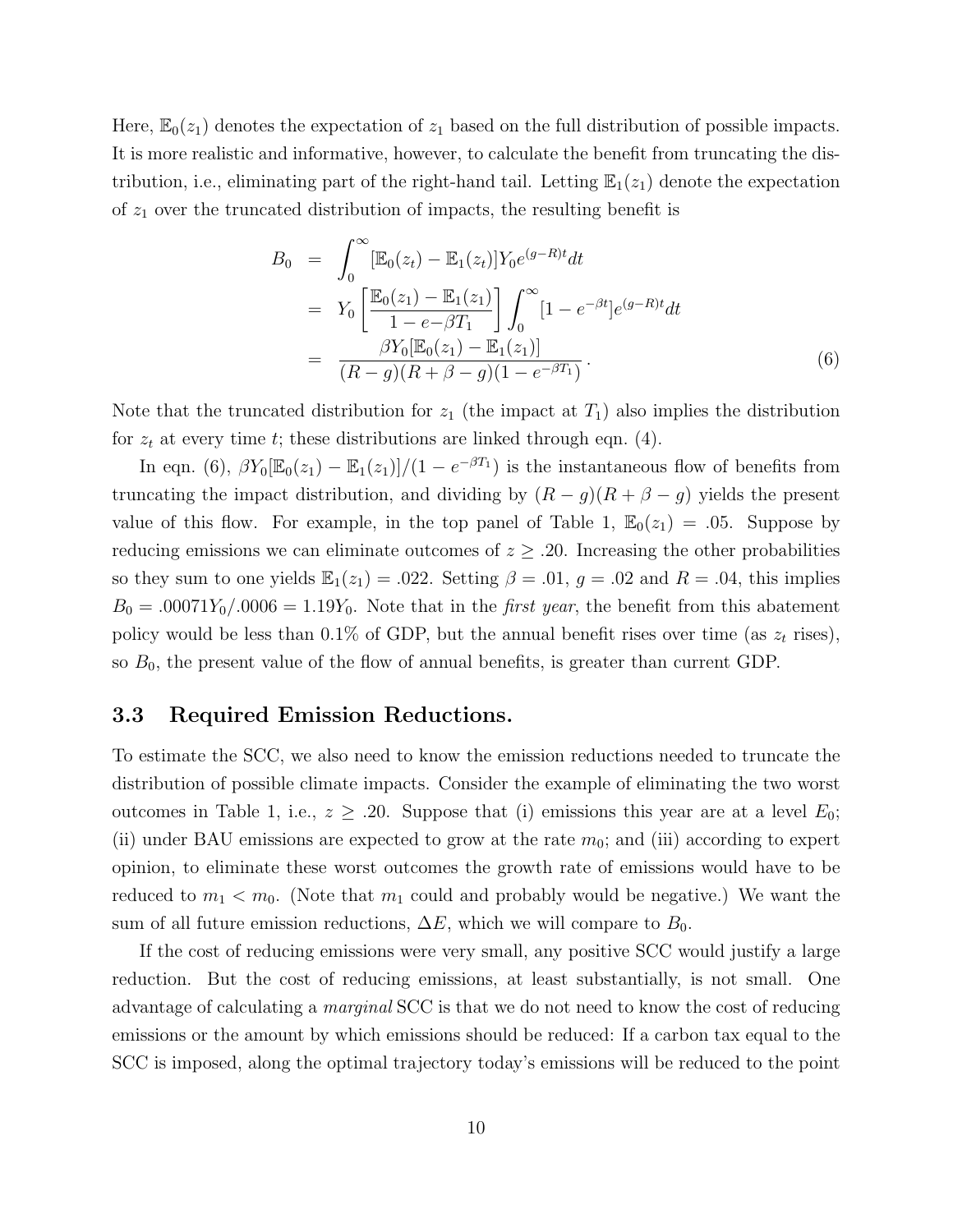that the marginal cost of the last ton abated will equal the SCC. Of course this marginal SCC will vary over time, so that the size of the tax would likewise have to vary.

How should we calculate the sum of current and future emission reductions,  $\Delta E$ ? One possibility is to add up the total reduction in emissions from  $t = 0$  to some horizon T. One problem with this approach is that the horizon  $T$  is arbitrary. A second problem is that even if abatement costs are constant, in present value terms it is cheaper to abate more in the future than today. Because I calculate an average SCC over an extended period of time, future costs of abatement (like future benefits) must be discounted.

Rather than simply adding up total required emission reductions, I will assume that the real cost per ton abated is constant over time. The real cost will be affected over time by two factors that work in opposite directions. Technological progress, e.g., the development of cheaper and better alternatives to fossil fuels, will reduce the cost over time. On the other hand, abatement becomes increasingly difficult (and costly) as emissions are reduced. It unclear which of these effects will dominate, so it is reasonable for purposes of estimating the SCC to assume that the cost is constant.

With the real cost of abatement constant, then irrespective of the value of that cost, future emission reductions can be discounted at the same rate  $R$  used to discount future benefits (as long as  $m_0 < R$ ). Thus we can calculate  $\Delta E$  as the present value of the flow of emissions at the BAU growth rate  $m_0$  less the present value at the reduced growth rate  $m_1$ :

$$
\Delta E = E_0 \int_0^\infty \left[ e^{(m_0 - R)t} - e^{(m_1 - R)t} \right] dt
$$
  
= 
$$
\frac{(m_0 - m_1)E_0}{(R - m_0)(R - m_1)}
$$
 (7)

In eqn. (7), the term  $(m_0 - m_1)E_0$  is the instantaneous (current) reduction in emissions, and dividing by  $(R-m_0)(R-m_1)$  yields the present value of the flow of emission reductions. For example, if the abatement policy is to reduce the growth rate of emissions from  $m_0 = .02$  to  $m_1 = -.02$ , and if  $R = .04$ ,  $\Delta E = .04E_0/.0012 = 33.3E_0$ , i.e., this year's abatement is 4% of current annual emissions, but the present value of all current and future emission reductions is about 30 times this year's emissions.

## 3.4 Average Social Cost of Carbon.

The average social cost of carbon is the ratio  $B_0/\Delta E$ . Using eqns. (6) and (7):

$$
S = \frac{\beta Y_0 [\mathbb{E}_0(z_1) - \mathbb{E}_1(z_1)] / (1 - e^{-\beta T_1})}{(m_0 - m_1) E_0} \times \frac{(R - m_0)(R - m_1)}{(R - g)(R + \beta - g)}
$$
(8)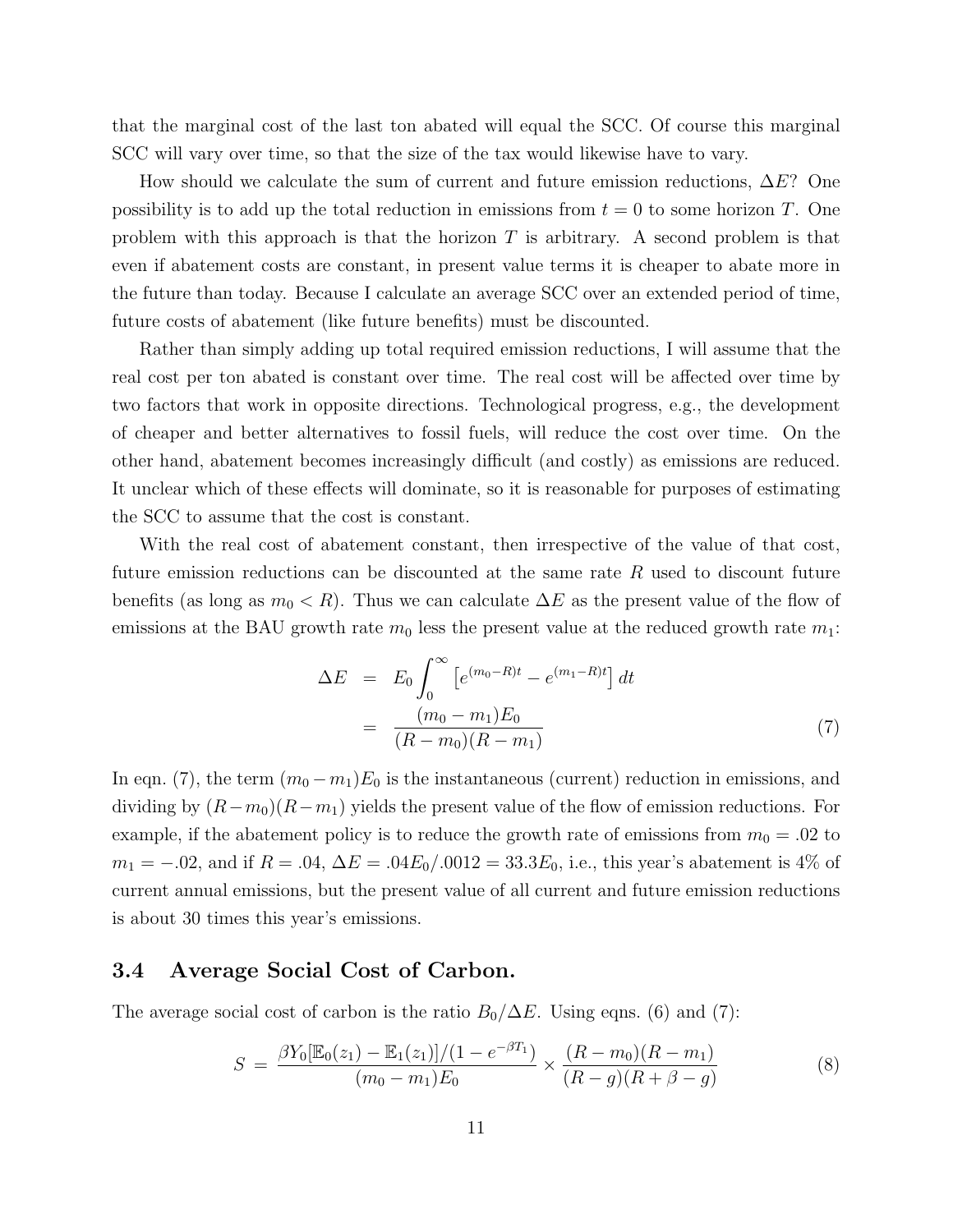The first fraction on the RHS of eqn. (8) can be thought of as an instantaneous SCC, i.e., the current benefit (in dollars) from truncating the impact distribution divided by the current reduction in emissions (in metric tons) needed to achieve that truncation. This instantaneous SCC is a flow variable, and the second fraction puts this flow in present value terms. Thus S is the present value of the flows of benefits and emission reductions that extend throughout the indefinite future.

## 3.5 Numerical Examples.

Here are some simple numerical examples based on the (hypothetical) numbers in Table 1 and data for world GDP and GHG emissions. World GHG emissions  $(CO<sub>2</sub>e)$  in 2013 were about 33 billion metric tons. The average annual growth rate of world GHG emissions from 1990 through 2013 was about 3%. The U.S. and Europe had roughly zero emission growth over that period; almost all of the 3% growth was due to increased emissions from Asia, which are likely to slow over the coming decades, even without new international agreements and/or national climate policies. Thus I will assume that under BAU emissions would grow at an annual rate of 2% (so  $m_0 = .02$ ). World GDP in 2013 was about  $Y_0 = $75$  trillion. I set  $q = .02$  as the real per capita growth rate of GDP, and use a discount rate of  $R = .04$ . The numbers in Table 1 imply that  $\beta$  in eqn. (2) is about 0.01.

Suppose that by reducing the growth rate of emissions from  $m_0 = .02$  to  $m_1 = -.02$  we could avoid the two "catastrophic" outcomes in Table 1, i.e.,  $z = .20$  and  $z = .50$ . In the top part of Table 1,  $\mathbb{E}_0(z_1) = .05$ , and  $\mathbb{E}_1(z_1) = .022$ . (The latter is the expected value of  $z_1$  for the truncated distribution.) From eqn. (6), the benefit of avoiding these outcomes is  $B_0 = 42.36 \times Y_0(.05-.022) = 1.186 \times Y_0 = $89 \times 10^{12}$ . Given 2013 emissions and the assumptions that  $m_0 = .02$ ,  $m_1 = -.02$ , and  $R = .04$ , eqn. (7) gives  $\Delta E = 1.10 \times 10^{12}$  metric tons. With these numbers, the implied  $SCC = B_0/\Delta E = $81$  per metric ton.

Recall from eqn. (8) that we can express the SCC as the product of two fractions. The first is the ratio of the current (annual) benefit flow to the current (annual) reduction in emissions. The second fraction puts these flows in present value terms, accounting for the growth of both benefits and abatement. In this example the first fraction, i.e, the current instantaneous SCC, is  $.00071Y_0/.04E_0 = 5.33 \times 10^{10}/1.32 \times 10^9 = $40.4$  per metric ton. The second fraction is  $.0012/.0006 = 2$ , yielding the present value SCC of \$81 per metric ton.

How does this result depend on the discount rate  $R$ ? Table 2 shows the SCC and its components for discount rates ranging from .025 to .060. (We need  $R > g$  and  $R > m_0$ , which means  $R > .02$ .) As one would expect, the benefit from truncating the outcome distribution,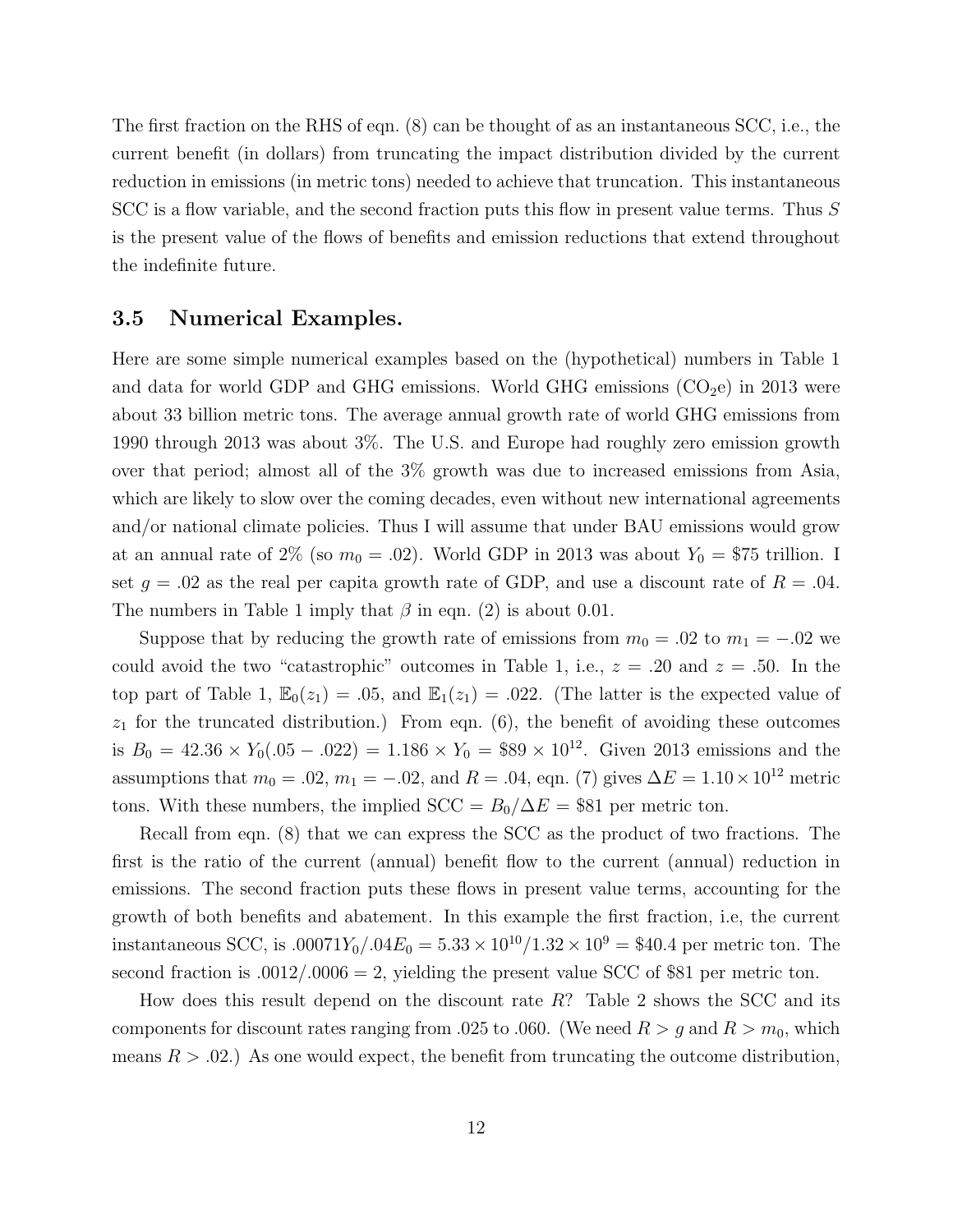| R.   | B٥                    | ΑE                    | SCC.  |
|------|-----------------------|-----------------------|-------|
| .025 | $712 \times 10^{12}$  | $5.87 \times 10^{12}$ | \$121 |
| .030 | $267 \times 10^{12}$  | $2.64 \times 10^{12}$ | \$101 |
| .040 | $89 \times 10^{12}$   | $1.10 \times 10^{12}$ | \$81  |
| .060 | $26.7 \times 10^{12}$ | $0.41 \times 10^{12}$ | \$65  |

Table 2: SENSITIVITY OF SCC TO DISCOUNT RATE.

Note:  $B_0$  is the benefit from truncating the distribution for z in Table 1, eliminating outcomes of  $z \geq 0.20$ , and is given by eqn. (6).  $\Delta E$  is the required total reduction in emissions, given by eqn. (7), with the emission growth rate reduced from  $m_0 = .02$  to  $m_1 = -.02$ . SCC =  $B_0/\Delta E$ . Also,  $\beta = .01$ ,  $g = .02$ , and  $T_1 = 50$  years.

 $B_0$ , declines sharply as R is increased; this is why estimates of the marginal SCC obtained from IAMs are so sensitive to the discount rate. But note that the total emission reduction,  $\Delta E$ , also declines as R is increased, because the value of future emissions is discounted. The net result is that the (average) SCC declines as  $R$  is increased, but far less sharply.

## 3.6 Importance of Catastrophic Outcomes.

From the calculations of  $B_0$  in the simple examples above, one can see that much of the SCC is attributable to the possibility of a catastrophic outcome. Recall from eqn. (5) the benefit from avoiding any climate change impact is proportional to  $\mathbb{E}_0(z_1)$ . The benefit from avoiding only the two "catastrophic" outcomes in Table 1, i.e.,  $z \geq .20$  and  $z \geq .50$ , is the same, but with  $\mathbb{E}_0(z_1)$  replaced by  $[\mathbb{E}_0(z_1) - \mathbb{E}_1(z_1)]$ . Thus the fraction of the total benefit from eliminating any impact that is attributable to just the catastrophic outcomes is  $1 - \mathbb{E}_1(z_1)/\mathbb{E}_0(z_1)$ . For the numbers in the top part of Table 1, this fraction is roughly 60%.

The most extreme outcome in Table 1,  $z = .50$ , has an estimated probability of occurring of only .04 (and the probability of  $z = .2$  or .5 is .09). But such an outcome amounts to a much greater loss of GDP than the expected value  $\mathbb{E}_0(z_1) = .05$ .

Of course the SCC also depends on the reduction in emissions required to truncate the impact distribution. Eliminating *any* climate outcome will require a far greater reduction in emissions than would eliminating only extreme outcomes. In the example, I assumed a reduction in the growth rate to  $m_1 = -0.02$  would suffice to eliminate a catastrophic outcome. Suppose (probably unrealistically) a reduction to  $m_1 = -.05$  would eliminate any climate outcome. Setting  $R = .04$  as before, the SCC is then \$124 metric ton. But now suppose the probability of  $z_1 = .2$  or  $z_1 = .5$  is zero. Scaling up the other probabilities in the top part of Table 1 so they sum to 1, the expected impact is now  $\mathbb{E}_0(z_1) = .022$ . Suppose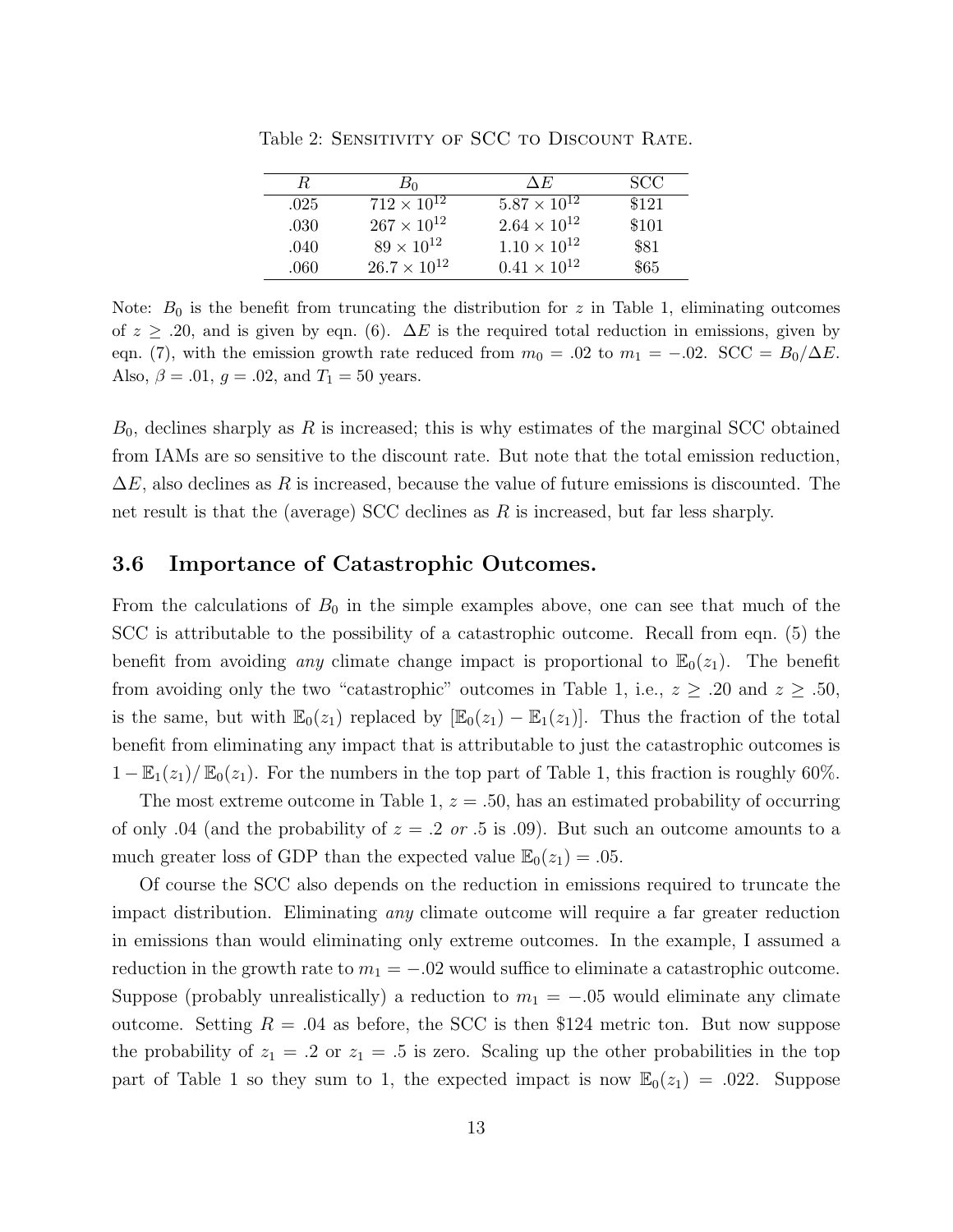once again that we can avoid *any* impact by reducing the growth rate to  $m_1 = -0.05$ , so that  $\Delta E = 1.28 \times 10^{12}$ . Now  $B_0 = 69 \times 10^{12}$ , which implies an SCC of  $B_0/\Delta E = $55$ . Compare this to the SCC of \$124 when there was a .09 probability of  $z_1 \geq 0.20$ ; eliminating the possibility of these catastrophic outcomes reduces the SCC by more than half.

# 4 Estimating an SCC from Expert Opinions.

I estimate an average SCC that corresponds to the scenario in which  $CO<sub>2</sub>$  emissions growth is reduced sufficiently to truncate the outcome distribution so as to eliminate the possibility of a GDP reduction that is  $20\%$  or greater.<sup>12</sup> The required inputs are obtained from a survey of economists and climate scientists with established expertise in climate change impacts and policy. These inputs are used to calculate the benefit  $(B_0)$  from truncating the impact distribution, and the reduction in  $CO<sub>2</sub>$  emissions growth (from  $m<sub>0</sub>$  to  $m<sub>1</sub>$ , yielding a total reduction  $\Delta E$ ) needed to achieve this truncation. Calculating the benefit in turn requires a distribution for the climate impact 50 years from now, as well as an expected impact at a longer horizon (the year 2150),  $\bar{z}_2$ , from which the parameter  $\beta$  is calculated using eqn. (3). Calculating the total emissions reduction requires the BAU emissions growth rate  $m_0$  and reduced growth rate  $m_1$ , and both calculations require a discount rate R.

The impact distribution is derived from experts' responses regarding impact probabilities. Each expert is asked for the probability that the impact, i.e., reduction in GDP, will be 2% (5%, 10%, 20%, and 50%) or greater (and I impose a probability of 1 that the impact will be 0% or greater). As explained below, I fit four different probability distributions to these six probabilities for each expert, and to sets of probabilities across groups of experts.

## 4.1 Individual versus Group Estimates of the SCC.

The example in the previous section was based on a set of outcome probabilities and emission growth rates for one hypothetical expert. The survey I conducted yielded sets of such numbers from many experts, and of course the numbers differ across experts. At issue is how to use these sets of numbers to estimate the SCC. I do this in two different ways. First, I estimate SCCs for each individual respondent, which I use to explore heterogeneity across experts, and the extent to which that heterogeneity can be explained by region (e.g., U.S. vs.

 $12I$  could have chosen a different scenario, e.g., eliminate the possibility of a GDP reduction that is  $10\%$ or greater, or 50% or greater. However, initial tests with potential respondents showed some felt that 10% was too likely and might be impossible to avoid, and some felt that 50% was too speculative or otherwise difficult to related to emission reductions.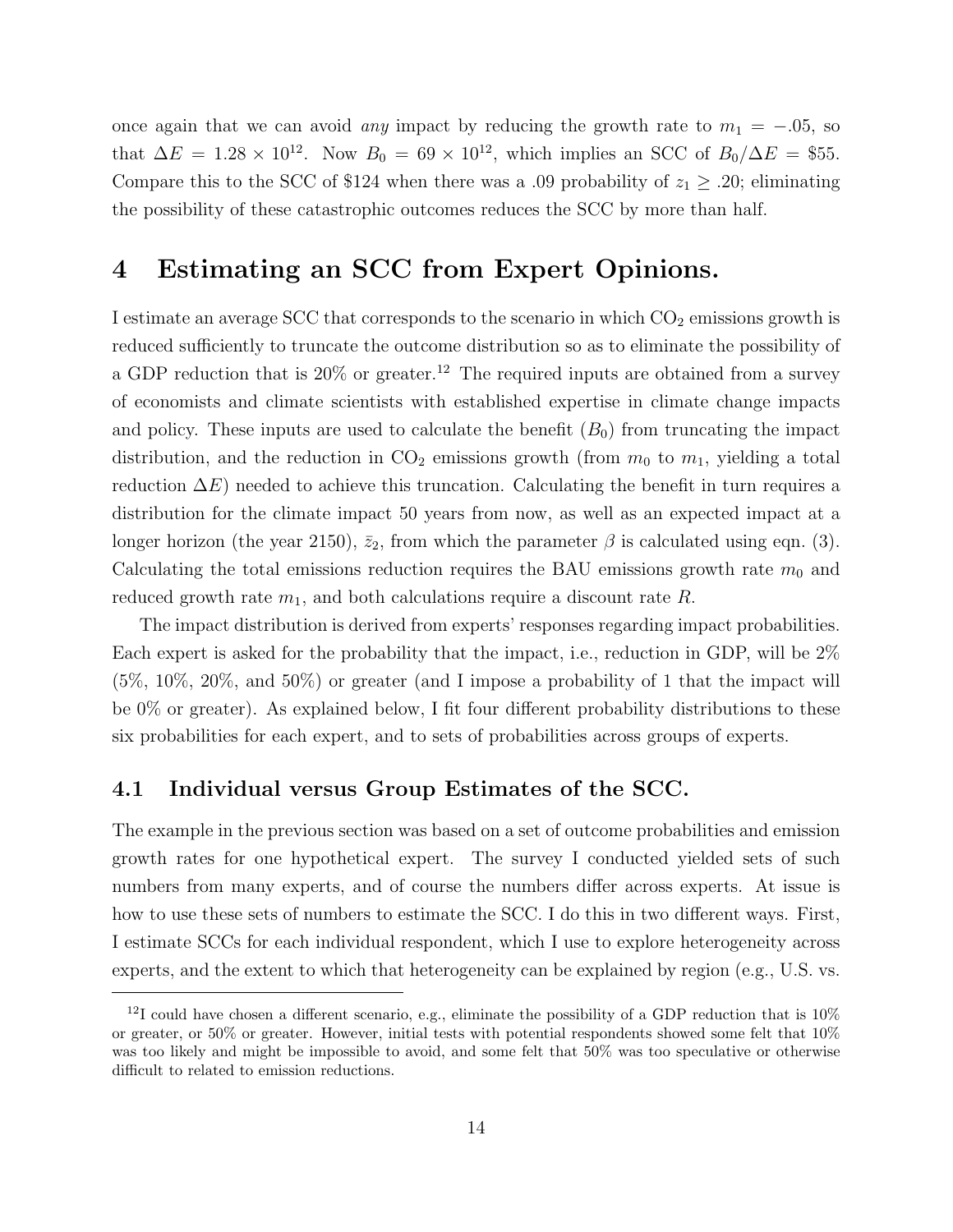Europe) or area of expertise (economics vs. climate science).<sup>13</sup> I estimate these individual SCCs by fitting an outcome distribution to each expert's set of outcome probabilities, which I combine with the expert's response for  $m_0$ ,  $m_1$  and R. Second, I calculate average SCCs for the full set and several subsets of experts, as a way of aggregating opinions and obtaining SCC estimates that are closer to consensus. To obtain these group estimates of the SCC, I fit outcome distributions to the responses of sets of experts, and then use the average responses across each set for  $m_0$ ,  $m_1$  and R to calculate an SCC.

I examine differences across six subsets of respondents: (1) those with primary expertise in economics; (2) those with primary expertise in climate science; (3) those residing in North America; (4) those residing in Europe; (5) those residing in developing countries; and, for the group estimates, (6) those whose state a high level of confidence in both their reported outcome probabilities and emissions growth rate.

Individual Estimates. I first estimate an SCC for each individual respondent. To do this, I fit two-parameter probability distributions to the six "observations" for each respondent's set of impact probabilities (the five stated probabilities and the imposed probability of 1 that the impact will be non-negative). I fit four such distributions (Gamma, Lognormal, Pareto and Frechet), which, when combined with other inputs, will yield a set of four SCCs for each respondent. I examine the characteristics of these individual SCCs for each impact distribution, and for the entire set of SCCs based on the distribution for each respondent that has the best fit to the respondent's reported probabilities.

The other inputs needed to obtain the individual estimates are the respondent's beliefs about the most likely climate impacts in 2066 (50 years after the response) and in 2150, the BAU emissions growth rate  $(m_0)$ , the emissions growth rate needed to avoid a climateinduced GDP reduction in 2066 of 20% or more  $(m_1)$ , and a discount rate  $(R)$ . The most likely impacts in 2066 and 2150 are used to calculate  $\beta$  for the respondent. This parameter, together with each fitted probability distribution for the climate impact in 2066 and the discount rate yields the benefit component  $(B_0)$  of the SCC (using eqn. (6)) for the respondent. The emission reduction component  $(\Delta E)$  comes from the respondent's estimates of  $m_0$  and  $m_1$ , along with R, using eqn. (7). The individual's SCC is  $B_0/\Delta E$ .

Group Estimates. Second, I estimate the SCC for the full set of respondents, and for several subsets. In this case I fit an outcome distribution to the full set (or subset) of respondents' outcome probabilities. As with the individual estimates, I fit the same four two-parameter probability distributions, and explore how the resulting SCCs differ across

<sup>&</sup>lt;sup>13</sup>The individual survey responses are all confidential, including names and institutional affiliations. However, I do have each respondent's GPS location, from which I can determine the region of residence.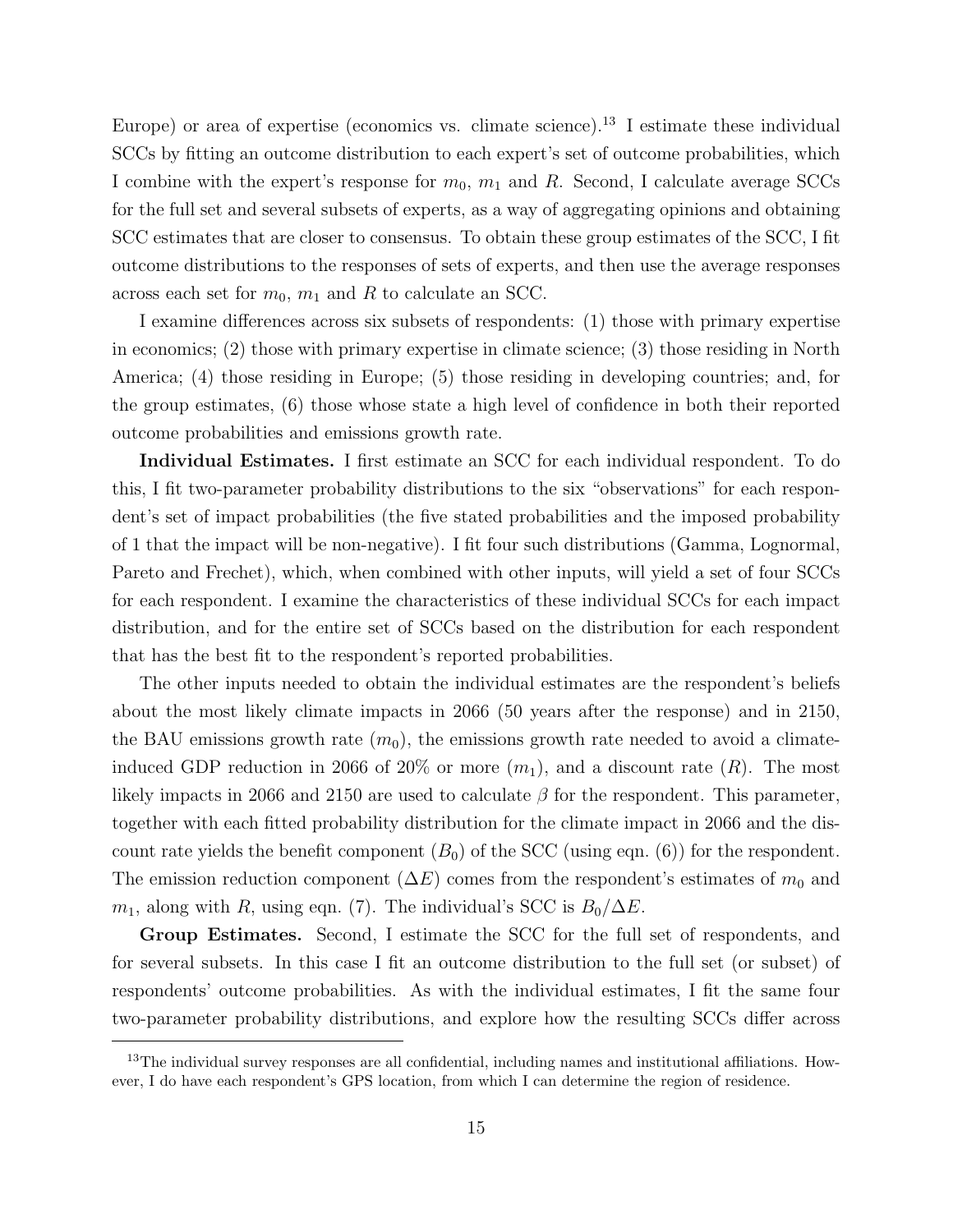the distributions, and across the different subsets of respondents.

As with the individual estimates, I also use respondents' beliefs about the most likely climate impacts in 2066 and in 2150, the BAU emissions growth rate  $(m_0)$  and growth rate needed to avoid the 20% or greater GDP impact in 2066  $(m_1)$ , and the discount rate  $(R)$ . For all of these inputs, I use average values over the set or subset of respondents. I then calculate corresponding values of  $\beta$ , and together with each fitted probability distribution for the climate impact in 2066, I calculate the benefit component  $(B_0)$  of the SCC for the set or subset of respondents. With the average values of  $m_0$  and  $m_1$  I likewise calculate the emission reduction component  $(\Delta E)$  of the SCC for each set or subset of respondents.

## 4.2 Outcome Distributions.

Given respondents' outcome probabilities, I want to fit distributions to  $\phi = -\ln(1-z)$ that begin at  $\phi = 0$ , peak at a value of  $\phi$  that could be considered "most likely," and then gradually decline. Also, I want both thin- and fat-tailed distributions so I can examine whether a fat tail is any more consistent with a large value of the SCC. I therefore use the following four two-parameter distributions for  $\phi$ , all of which hold for  $\phi \geq 0.14$ 

The first is a Gamma distribution:<sup>15</sup>

$$
f(\phi; \lambda, r) = \frac{\lambda^r}{\Gamma(r)} \phi^{r-1} e^{-\lambda \phi} , \qquad (9)
$$

where  $\Gamma(r)$  is the gamma function. This distribution is thin-tailed for all  $r \geq 0$  and  $\lambda \geq 0$ . Second, the lognormal distribution, given by:

$$
f(\phi; \mu, \sigma) = \frac{1}{\sqrt{2\pi}\sigma\phi} \exp\left[\frac{-(\ln \phi - \mu)^2}{2\sigma^2}\right] \tag{10}
$$

The lognormal distribution approaches zero exponentially, and is thus intermediate between a fat- and thin-tailed distribution.

Third, I use the two-parameter version of the generalized Pareto distribution:<sup>16</sup>

$$
f(\phi; k, \alpha) = k\alpha(\phi + k^{1/\alpha})^{-\alpha - 1} . \qquad (11)
$$

<sup>&</sup>lt;sup>14</sup>There are three-parameter versions of the Gamma, Pareto, and Frechet distributions that allow for  $\phi$  < 0, and there is some evidence (see Pindyck (2012) and the references therein) that there is a small but non-zero probability that climate damages will be negative. But it is not feasible to fit a three-parameter distribution to the six "observations" for each individual respondent's set of outcome probabilities.

<sup>&</sup>lt;sup>15</sup>The three-parameter displaced Gamma distribution is  $f(\phi; \lambda, r, \theta) = \frac{\lambda^r}{\Gamma(r)}$  $\frac{\lambda^r}{\Gamma(r)}(\phi-\theta)^{r-1}e^{-\lambda(\phi-\theta)}\,,\,\phi\geq\theta\,.$ <sup>16</sup>The three-parameter version of this distribution is  $f(\phi; k, \alpha, \theta) = k\alpha(\phi - \theta)^{-\alpha - 1}$ ,  $\phi \ge \theta + k^{1/\alpha}$ .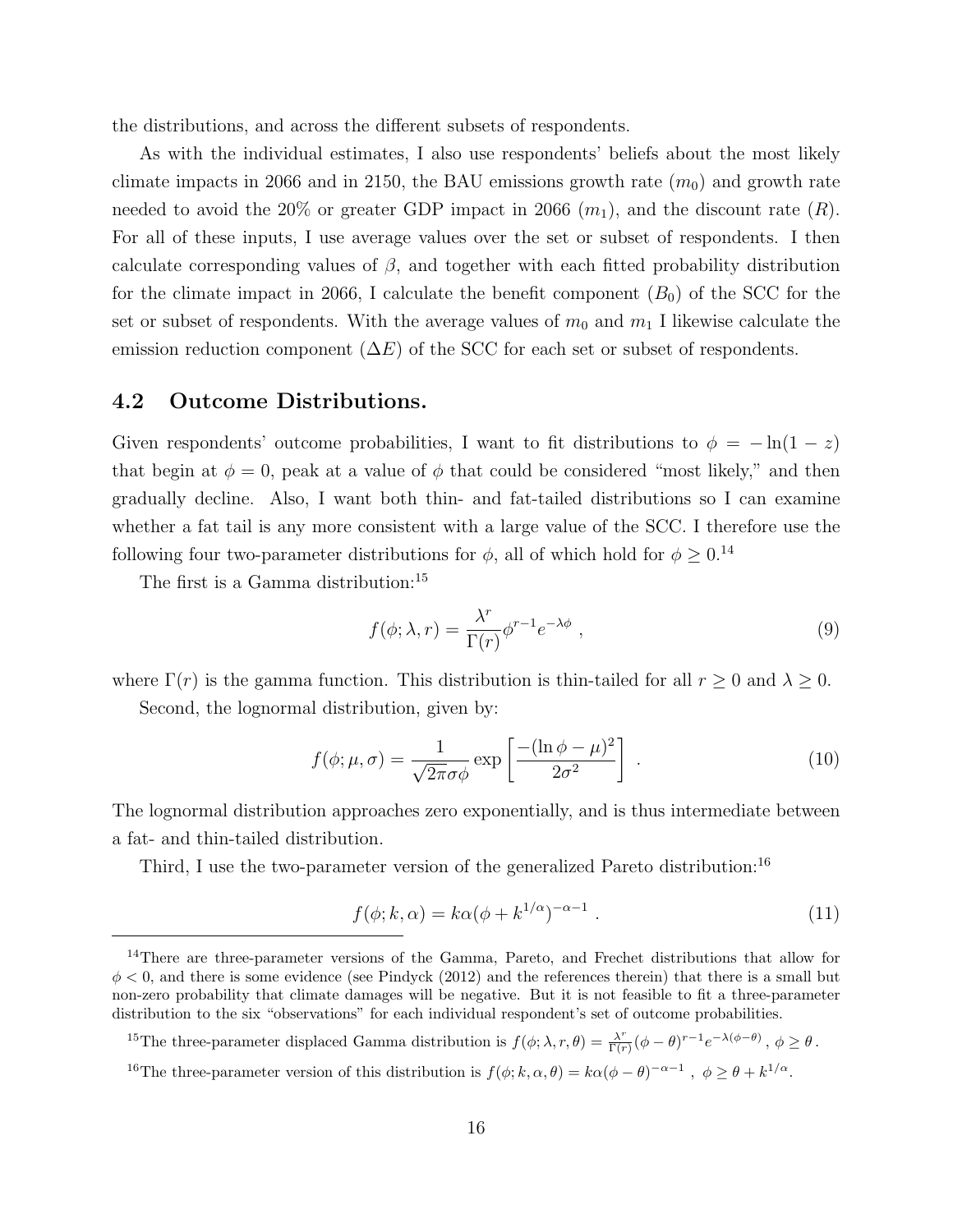This distribution is fat-tailed (approaches zero more slowly than exponentially), and the value of  $\alpha$  determines the "fatness" of the tail; if  $\alpha > n$ , the first n moments exist.

Finally, I fit the two-parameter version of the Frechet (Generalized Extreme Value, Type II) distribution:<sup>17</sup>

$$
f(\phi; k, \sigma) = \frac{1}{\sigma} (k\phi/\sigma)^{-1-1/k} \exp \left[ -(k\phi/\sigma)^{-1/k} \right] , \qquad (12)
$$

with  $k > 0$ . This distribution is also fat-tailed, and the value of k determines the "fatness" of the tail; if  $0 < k < 1/n$ , the first *n* moments exist.

Because the Pareto and Frechet distributions are fat-tailed, depending on the parameter estimates ( $\alpha$  for the Pareto and k for the Frechet), expectations and other moments of  $\phi$ may not exist. For all four distributions I approximate such expectations by integrating to some maximum (but finite) value of  $\phi$ , denoted by  $\phi_{\text{max}}$ . I set  $\phi_{\text{max}} = 4.6$ , which corresponds to  $z_{\text{max}} = .99$ . Thus  $\mathbb{E}_0(z_1) = 1 - \mathbb{E}_0(e^{-\phi_1})$  in eqns. (5) and (6) is calculated as

$$
\mathbb{E}_0(z_1) = 1 - \int_0^{\phi_{\text{max}}} e^{-\phi} f(\phi) d\phi \tag{13}
$$

Also,  $\mathbb{E}_1(z_1) = 1 - \mathbb{E}_1(e^{-\phi_1})$ , the expectation of  $z_1$  when the distribution has been truncated to eliminate outcomes for  $\phi$  greater than some critical limit  $\phi_c > 0$ , is calculated as

$$
\mathbb{E}_1(z_1) = 1 - \frac{1}{F(\phi_c)} \int_0^{\phi_c} e^{-\phi} f(\phi) d\phi , \qquad (14)
$$

where  $F(\phi_c)$  is the cumulative distribution function corresponding to  $f(\phi)$ .

I estimate the parameters of each distribution from a least-squares fit of each corresponding cumulative distribution to the set of expert opinions regarding outcomes and probabilities. To get individual SCC estimates, I fit the cumulative distributions to the six "observations" for each individual respondent's set of probabilities. For the group SCC estimates, I fit the distributions to the full set (or subset) of respondents' outcome probabilities.

Which of the four distributions is "best?" Barring some theoretical argument for ranking them, I compare how they fit the "data" using the corrected  $\mathbb{R}^2$ . For the individual responses, however, there is often little difference in the  $R^2$ s, which are almost always above .90 and usually above .95. Given the variability of the individual responses, fitting the distributions to sets of respondents' probabilities yields  $R^2$ s that are much lower. While they differ across distributions, the differences are not large, so I report results for all four distributions.

$$
f(\phi; k, \sigma, \mu) = (1/\sigma)[1 + k(\phi - \mu)/\sigma]^{-1 - 1/k} \exp - \left[1 + (-k(\phi - \mu)/\sigma)^{-1/k}\right], \phi \ge \mu - \sigma/k.
$$

<sup>&</sup>lt;sup>17</sup>The three-parameter version of this distribution is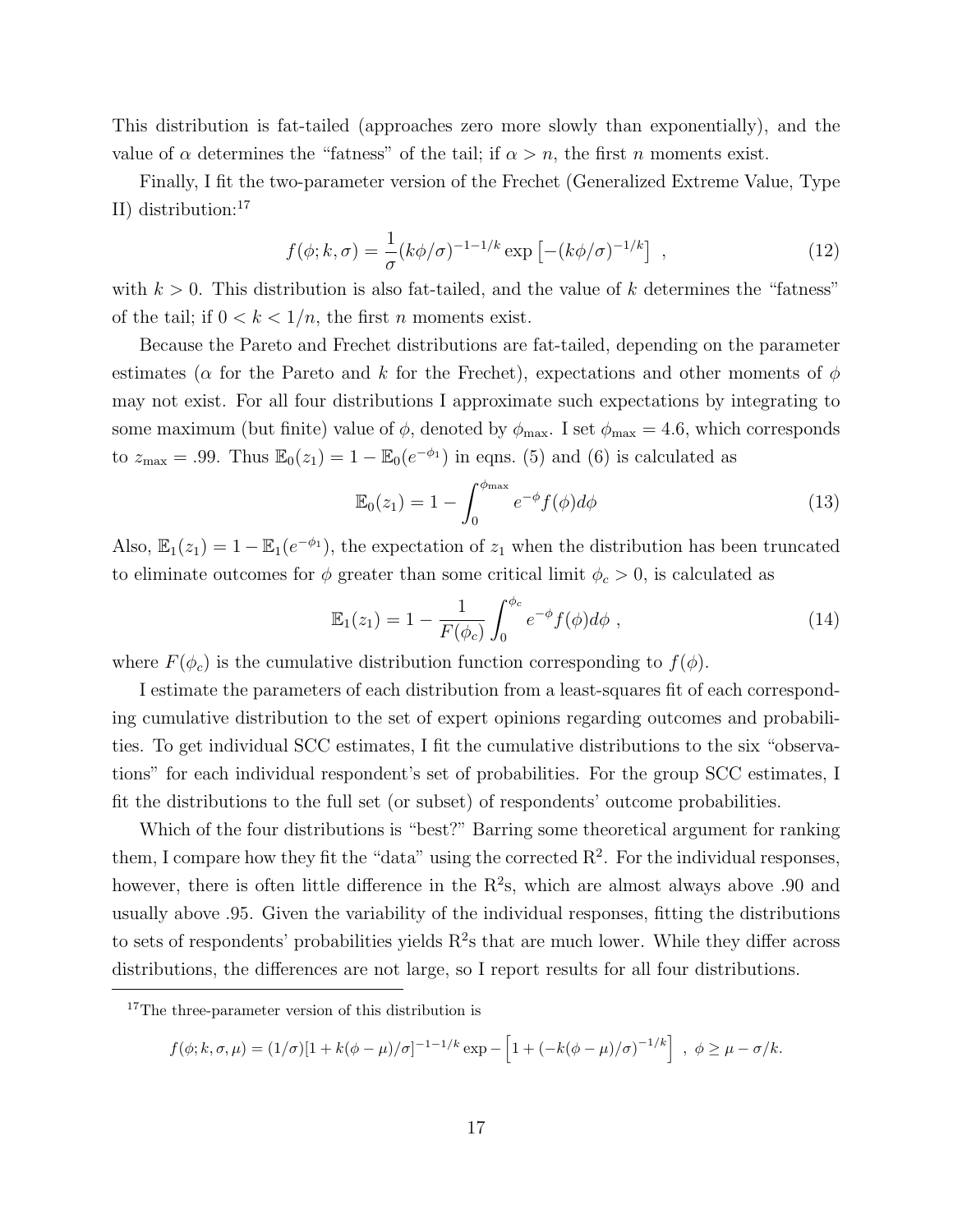## 5 The Survey.

In summary, estimating an average SCC requires: (i) the expected growth rate of emissions under BAU,  $m_0$ ; (ii) probabilities of alternative climate-induced reductions in future GDP under BAU; (iii) the reduced growth rate of emissions needed to avoid an extreme outcome,  $m_1$ ; (iv) the most likely climate impacts under BAU in 2066 (50 years from the time of the survey),  $z_1$ , and in 2150,  $z_2$ , from which I determine  $\beta$  in eqn. (3); and (v) the discount rate, R. To obtain this information, I survey economists and climate scientists with highly cited publications related to climate change and its impact. This section explains how experts are identified, presents the survey instrument, and explains how responses are processed.

## 5.1 Identification of Experts.

I want the opinions of people with significant research experience and expertise in climate change and its impact. This can include climate scientists, economists who have worked on climate change impacts and climate policy, as well as individuals whose main focus has been on policy design. What matters is that they have established expertise, the selection is as broad and inclusive as possible, and the selection is done as objectively as possible.

To identify experts, I use Web of Science (WoS) to find journal articles, book chapters, and other publications on climate change and its impacts published during the last 10 years. The WoS search capabilities are used to search publication titles, abstracts, and assigned keywords for particular climate change-related search terms. The search was conducted in November 2015 and returned approximately 50,000 publications. A list of the search terms used is shown in Table 3; all results included at least one search term from column A, or at least one search term from each of columns B and C.

This search yields publications on climate change written by climate scientists and economists. However, an initial search also yielded publications written by medical researchers, architects and planners, and others, and on review these publications had little or nothing to do with climate change. Thus, to isolate environmental and climate scientists and economists, the results were filtered to include only publications in five research areas as defined by Web of Science: agriculture, business and economics, environmental sciences and ecology, geology, and meteorology and atmospheric sciences. (These research areas are based on individual records in WoS, rather than authors or journals more generally.)

These results were further narrowed to include only the more highly cited publications in each field. After sorting records by research area, the top 10 percent of publication citation counts was identified for each area and each publication year. (This mitigates the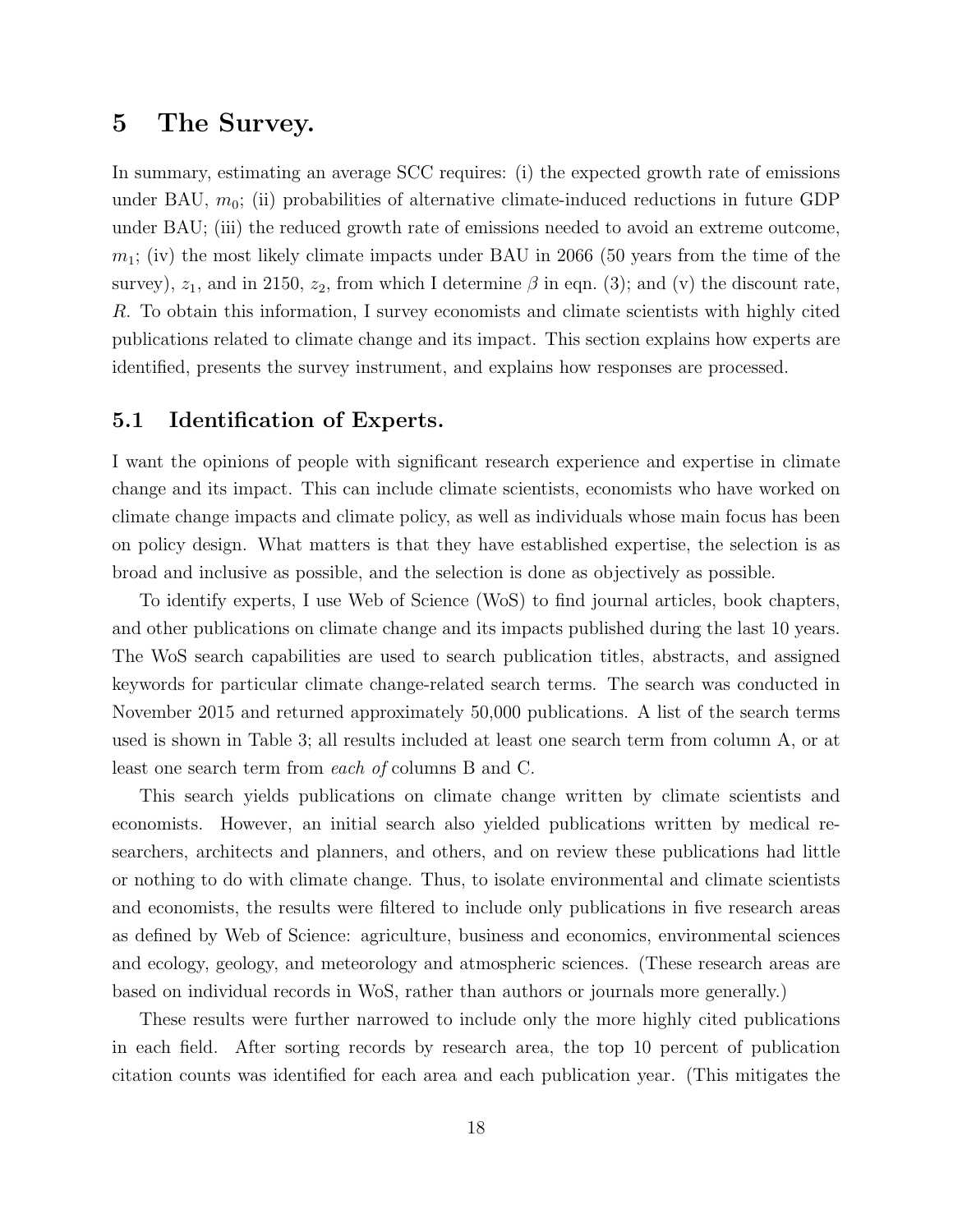| тарк о, тер от роннуе слимате спаков реакси текию. |                             |                                  |  |  |  |  |  |
|----------------------------------------------------|-----------------------------|----------------------------------|--|--|--|--|--|
| Single Search Terms                                | Joint Search Terms          |                                  |  |  |  |  |  |
| (A                                                 | $\left( \mathrm{B}\right)$  | $(\mathrm{C})$                   |  |  |  |  |  |
| "climate change policy"                            | "ocean temperature"         | "climate change"                 |  |  |  |  |  |
| "social cost of carbon"                            | "precipitation"             | "climate-change"                 |  |  |  |  |  |
| "climate policy"                                   | "sea level rise"            | "greenhouse gas"                 |  |  |  |  |  |
| "climate-change policy"                            | "sea level change"          | "greenhouse gases"               |  |  |  |  |  |
| "climate forcing"                                  | "ocean acidity"             | <b>GHG</b>                       |  |  |  |  |  |
| "radiative forcing"                                | catastrophe                 | (CO2 AND emissions)              |  |  |  |  |  |
| "climate feedbacks"                                | catastrophic                | ("carbon dioxide" AND emissions) |  |  |  |  |  |
| " climate sensitivity"                             | economy                     |                                  |  |  |  |  |  |
| "equilibrium climate response"                     | economics                   |                                  |  |  |  |  |  |
| "global mean surface temperature"                  | damages                     |                                  |  |  |  |  |  |
| "carbon price"                                     | mortality                   |                                  |  |  |  |  |  |
| "carbon-price"                                     | productivity                |                                  |  |  |  |  |  |
| "price of carbon"                                  | risk                        |                                  |  |  |  |  |  |
| "carbon tax"                                       | "discount rate"             |                                  |  |  |  |  |  |
| "tax on carbon"                                    | "atmospheric concentration" |                                  |  |  |  |  |  |
| ("cap-and-trade" AND carbon)                       | <b>GDP</b>                  |                                  |  |  |  |  |  |
| (carbon AND quota)                                 | "gross domestic product"    |                                  |  |  |  |  |  |
| (carbon AND trade AND cap)                         |                             |                                  |  |  |  |  |  |

Table 3: Web of Science Climate Change Search Terms.

Note: Quotation marks mean the phrase must appear exactly as written. Search results must include at least one search term in column A or at least one term from each of columns B and C.

effects of different citation practices by different research areas, and the higher numbers of citations expected for earlier publication years.) Table 4 shows (in column A) the number of publications in the top ten percent of citations returned by area. These highly cited publications were used to identify authors in each research area. For example, the business and economics search returned 632 distinct authors, while the meteorology and atmospheric sciences search returned 4,271 distinct authors, as shown in column B of the table.

Next, the lists of authors were pared down so that the percentage of authors in each research area matches the percentage of highly cited publications in that area. This is done because in some fields (e.g., geology) the authors listed on a paper might include everyone connected with the research, while in other fields (e.g., economics) only primary contributors are included. Thus I identify the research area with the smallest number of authors per publication, and pare down the list of authors in the other areas to match this number, retaining those authors with the most citations.<sup>18</sup> The adjusted number of authors in each

<sup>&</sup>lt;sup>18</sup>For each author, a total citation count over the ten years is calculated from this universe of highly cited publications. For example, Author A might have had a publication in 2009 with 10 citations and another in 2011 with 5 citations, for a total of 15 cites.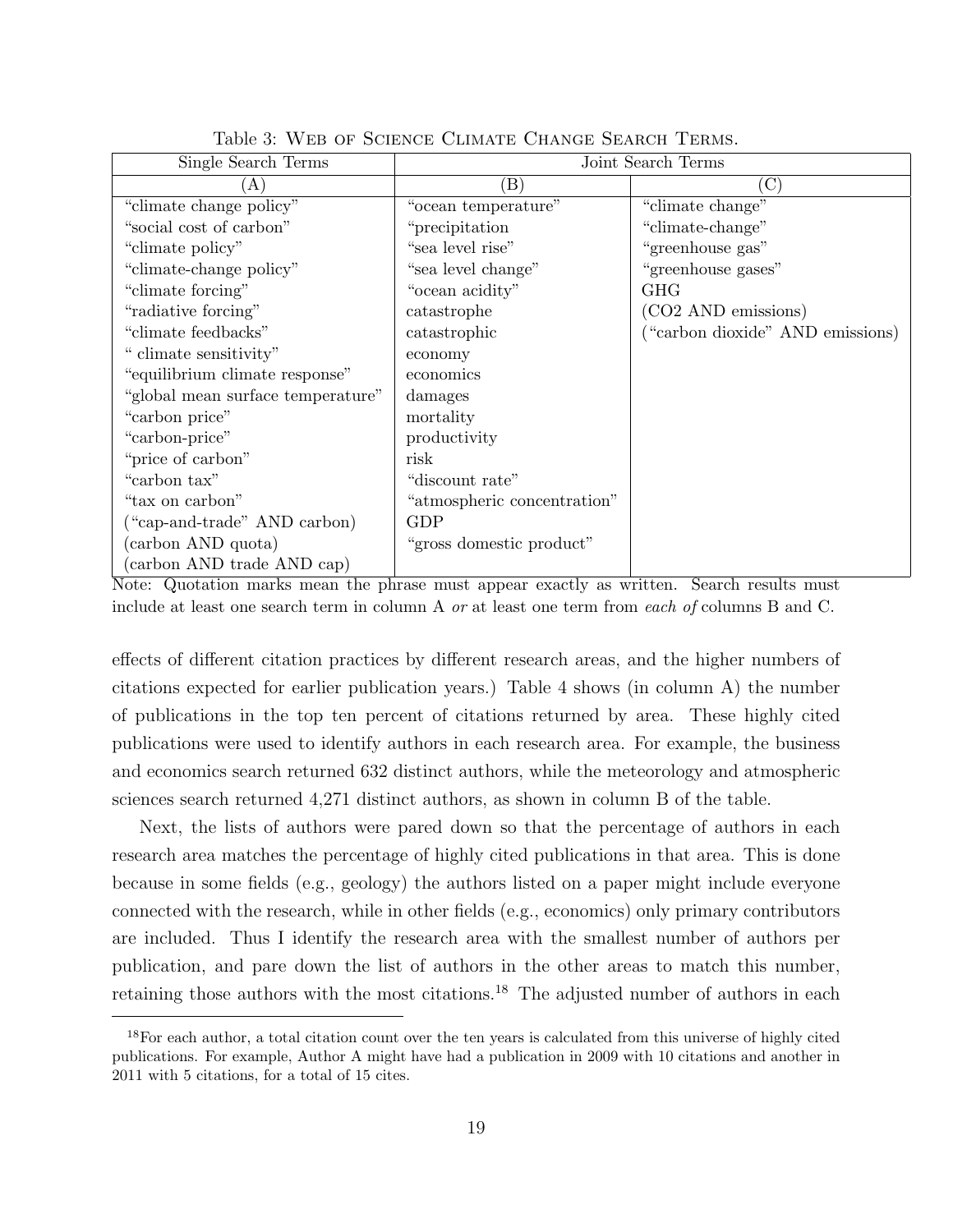|                                          | (A)                                                | $\left( \mathrm{B}\right)$ | $\left( \mathrm{C} \right)$ | D)                                | $\left( \mathrm{E}\right)$ |  |  |  |
|------------------------------------------|----------------------------------------------------|----------------------------|-----------------------------|-----------------------------------|----------------------------|--|--|--|
| Research Area                            | $\vert$ No. Pubs, Top $\vert$ No. Distinct $\vert$ |                            | Adjusted                    | Avg. No. Authors No. Authors with |                            |  |  |  |
|                                          | $10\%$ of Cites                                    | Authors                    | No. Authors                 | per Publication                   | Email Address              |  |  |  |
| Agriculture                              | 282                                                | 1474                       | 686                         | 2.43                              | 660                        |  |  |  |
| Business & Economics                     | 257                                                | 632                        | 632                         | 2.46                              | 614                        |  |  |  |
| Environmental<br>Sciences and Ecology    | 1873                                               | 8549                       | 4630                        | 2.47                              | 4355                       |  |  |  |
| Geology                                  | 629                                                | 3507                       | 1541                        | 2.45                              | 1465                       |  |  |  |
| Meteorology and<br>Atmospheric Sciences  | 815                                                | 4271                       | 2012                        | 2.47                              | 1883                       |  |  |  |
| Sub-Total:                               | 8977                                               |                            |                             |                                   |                            |  |  |  |
| 2144<br>Duplicate Authors Across Fields: |                                                    |                            |                             |                                   |                            |  |  |  |
| Total Authors with an Email Address:     | 6833                                               |                            |                             |                                   |                            |  |  |  |

Table 4: Publications and Authors by Web of Science Research Area.

Note: Column A gives number of 10% most highly cited publications in each research area from WoS search, and Column B gives number of distinct authors from those publications. Column C adjusts number of authors in Column B to obtain the same average number of authors per publication across all research areas (about 2.45).

area is shown in column C of Table 4. Email addresses were found for most but not all of these authors; the number of authors with known email addresses is shown in column E.

After eliminating duplicates across research areas, this process led to a total of 6,833 authors. Using Qualtrics to run the survey, all of these authors were contacted via email during March and April 2016 and asked to respond to the (online) questionnaire, which is shown below. Respondents were told that their identities will be confidential, and only the overall results of the survey will be published. Those that agreed to respond were given the questionnaire. Of those contacted, approximately 1,000 responded and answered the survey questions, and the analysis of those responses is discussed below.

## 5.2 The Questionnaire.

Respondents are asked to read background information regarding the meaning of emission growth rates, GDP, and probabilities of alternative reductions in GDP.<sup>19</sup> Then they are asked to answer the questions below, skipping those they cannot or prefer not to answer.

<sup>&</sup>lt;sup>19</sup>When listing possible outcomes, I begin with "mild" outcomes (e.g., a GDP reduction of  $2\%$ ) and then move to more extreme outcomes. Morgan (2014) has argued that it is preferable to move from probabilities of extreme outcomes to less extreme ones, but when testing the questionnaire, I found that people then had more trouble thinking about probabilities.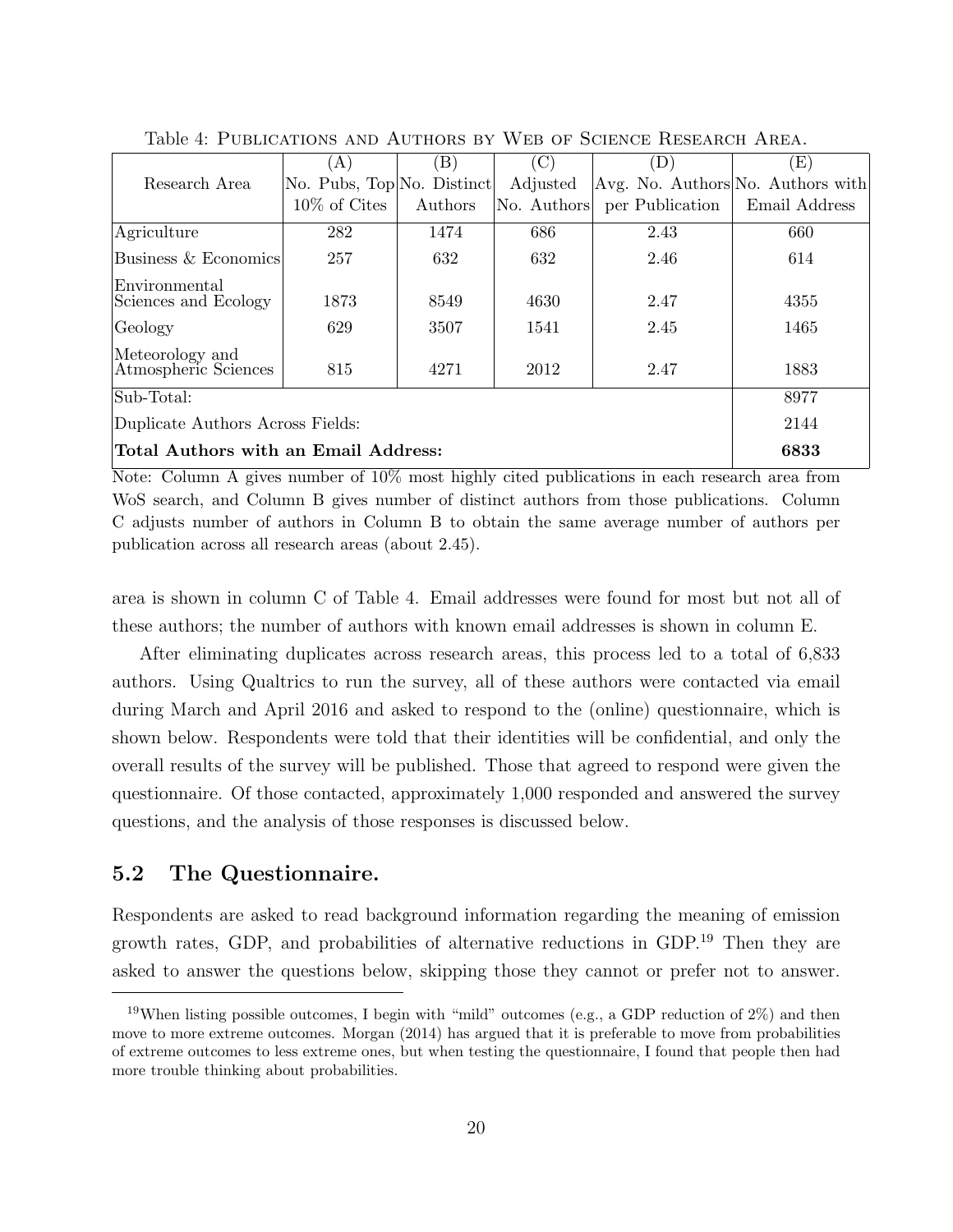They are also asked (not shown below) to report the confidence they have in their answers (on a scale of 1 to 5, where 5 is most confident).

- Introduction: The purpose of this survey is to estimate the social cost of carbon, an important input to climate policy. Experts, identified from their publications over the past decade, include climate scientists, economists, and others who work on climate policy. Respondents' identities will be kept confidential; only overall results of the survey will be published. Before proceeding, read the background information below. This questionnaire should take about 10 minutes to complete. You can skip any questions that you cannot or prefer not to answer. For Questions 1 to 6, we also ask how confident you are in your response.
- Background Information: The questions deal with the impact of climate change and the reductions in GHG emissions needed to limit that impact. "Impact" and "emission reductions" should be understood as follows:
	- Impact: This is measured as a climate-induced percentage reduction in GDP, broadly defined. Assume that without climate change, world real GDP will grow at 2% per year. Climate change, however, could cause floods and other natural disasters, reduce agricultural output, reduce labor productivity, and have other direct effects that would reduce GDP. Climate change might also have indirect effects, such as ecosystem destruction, social unrest, and increased morbidity and mortality that could further reduce GDP. At issue is *how much lower* future GDP might be as a result of climate change, relative to what it would be without climate change. Is the reduction in GDP likely to be only a few percent, or more than 20 percent (an outcome some economists would consider "catastrophic")?
	- **Emission Reductions**: While it may be impossible to avoid *any* future impact of climate change, by reducing the growth of GHG emissions we might avoid a very large impact. The average annual growth rate of world GHG emissions over the past 25 years was about 3%, but most of that growth was from Asia. (For the U.S. and Europe, emissions growth was close to zero.) Some countries have already taken steps to reduce emissions, so under "business as usual" (BAU), i.e., if no additional steps are taken to reduce emissions, that growth rate might fall to about 2%. However, many experts believe that the growth rate of emissions must drop below this BAU rate to avoid a large impact of climate change. What growth rate of emissions (negative or positive) is needed to avoid a large impact?
- Question 1: Under BAU (i.e., no additional steps are taken to reduce emissions), what is your best estimate of the average annual growth rate of world GHG emissions over the next 50 years? (You might believe that the growth rate will change over time; we want your estimate of the *average* growth rate over the next 50 years under BAU.)

#### Average emissions growth rate under BAU:

• Question 2: If no additional steps are taken to reduce the growth rate of GHG emissions, what is the *most likely* climate-caused reduction in world GDP that we will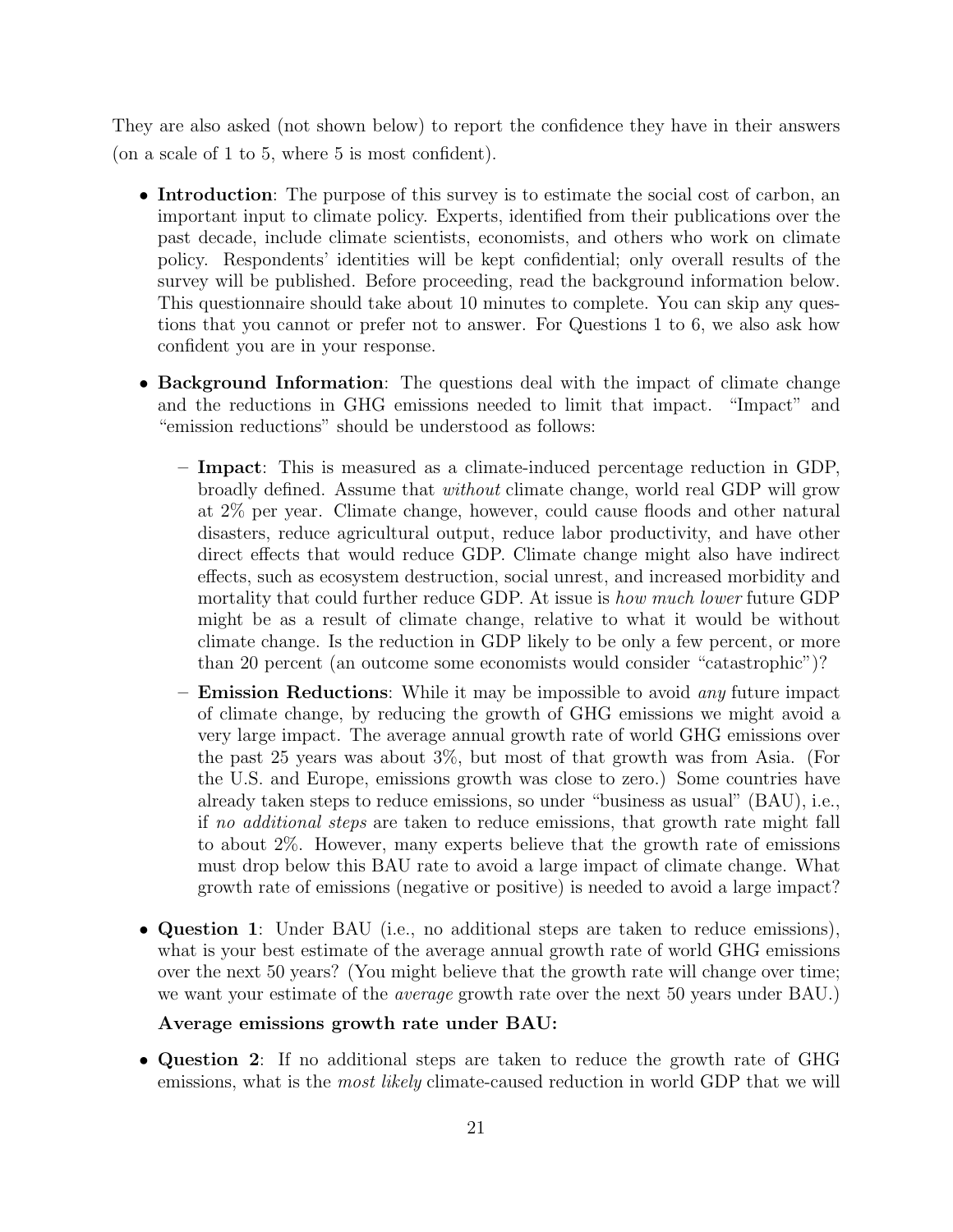witness in 50 years? In other words, how much lower (in percentage terms) will world GDP be in 2066 compared to what it would be if there were no climate change?

Most likely percentage reduction in GDP in 2066:

• Question 3: Again, suppose no additional steps are taken to reduce the growth rate of GHG emissions. What is the probability that 50 years from now, climate change will cause a reduction in world GDP of at least 2 percent? (In other words, because of climate change, GDP will be at least 2 percent lower than it would have been with no climate change.) What is the probability that climate change will cause a reduction in world GDP of at least 5 percent? At least 10 percent? At least 20 percent? At least 50 percent? (To put these numbers in context, during the Great Depression U.S. GDP fell 25 percent, and at the end of World War II Japan's GDP fell more than 50 percent.) Please express each answer as a probability between 0 and 1.

Probability of 2% or greater reduction in GDP: Probability of 5% or greater reduction in GDP: Probability of 10% or greater reduction in GDP: Probability of 20% or greater reduction in GDP: Probability of 50% or greater reduction in GDP:

• Question 4: Now think about the far-distant future — the middle of the next century. If no additional steps are taken to reduce the growth rate of GHG emissions, what is the most likely climate-caused reduction in world GDP that we will witness in the year 2150? In other words, how much lower (in percentage terms) will world GDP be in 2150 compared to what it would be if there were no climate change?

Most likely percentage reduction in GDP in 2150:

• Question 5: Return to the 50-year horizon, and the possibility that under BAU climate change will cause a reduction in GDP of at least 20 percent. In Question 1, we asked for your best estimate of the average annual growth rate of GHG emissions over the next 50 years under BAU. What is the average annual growth rate of GHG emissions needed to prevent a climate-induced reduction of world GDP of 20 percent or more? (By "prevent," we mean reduce the probability to near zero.) This value might be a positive number, corresponding to slowed growth of emissions, or a negative number corresponding to annual reductions in emissions.

## Average emissions growth rate to prevent 20% or greater reduction in GDP:

• Question 6: What discount rate should be used to evaluate future costs and benefits from GHG abatement? (Please provide a single discount rate.)

#### Discount rate:

• Question 7: Is your expertise primarily in climate science (e.g., how GHG emissions affect climate), primarily in economics (e.g., how climate change can directly or indirectly affect the economy, costs of abatement, policy design, etc.), or in both?

Expertise primarily in climate science, economics, or both: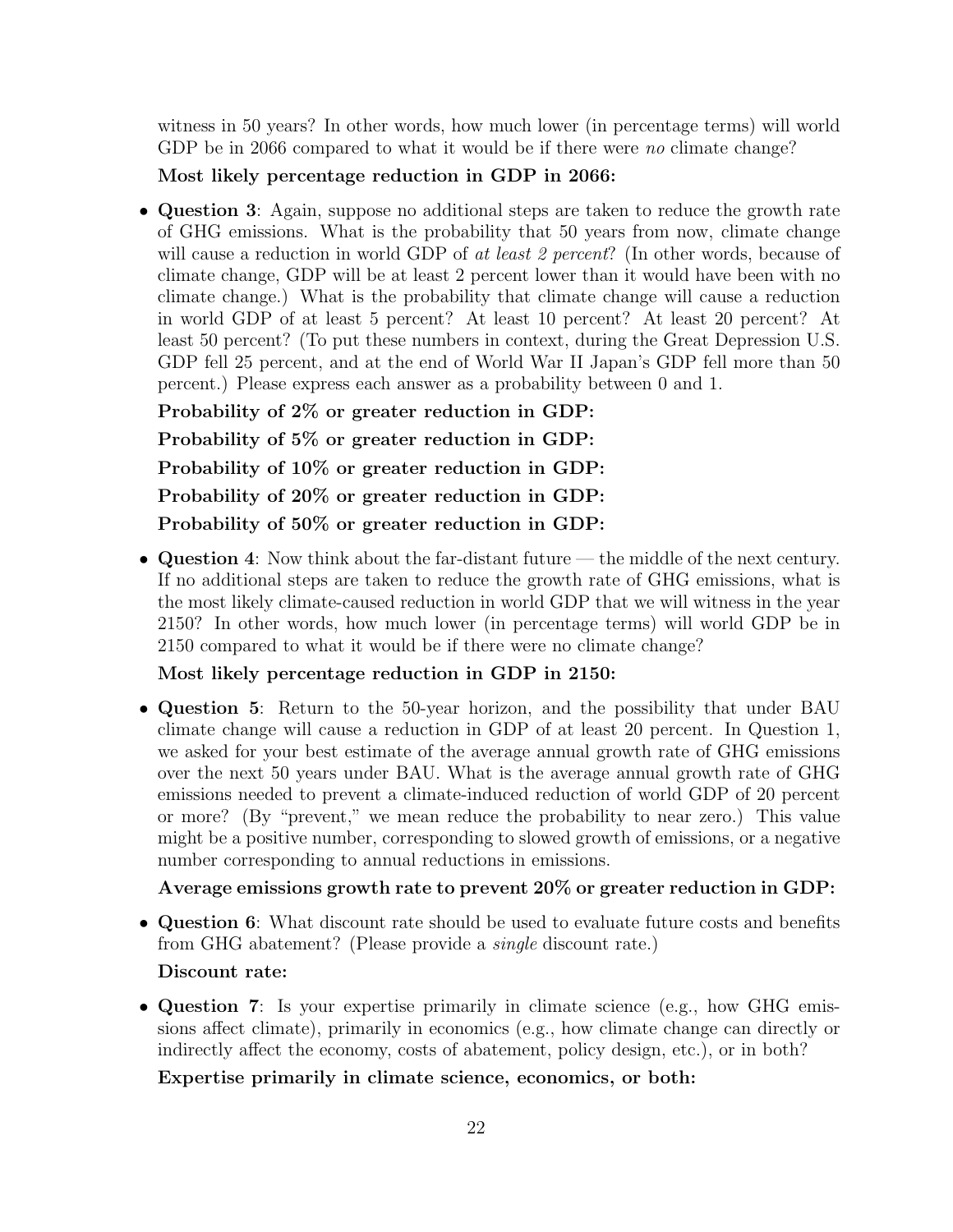#### 5.3 Survey Responses.

About 1000 people responded, but some did not answer all of the questions, and some gave answers that seemed nonsensical and were therefore discarded. Examples of answers that were discarded include discount rates that are negative or above 50%, a most likely GDP loss greater than 100%, and impact probabilities greater than one. Despite efforts to clearly state the desired form of responses in the survey instructions, in some cases answers were ambiguous (e.g., a range instead of a single number for the most likely GDP impact, or "over 50%"). Where it was possible to meaningfully interpret such answers, they were recoded accordingly, but otherwise they were dropped. About 400 responses were dropped for these reasons. The details of this process are given in the Appendix.

In addition, I eliminated outliers by dropping responses where values for most likely GDP impact in 2150 and/or the reported probability of a 5% or greater GDP loss in 2066 fell outside the 5th percentile or 95th percentile. This left a total of 534 responses. (Results for the full sample, i.e., without eliminating responses outside the 5 to 95% range, are available from the author, and are qualitatively the same as the results reported in the next section.)

We would expect variation in the answers to the questionnaire, but as the results discussed below make clear, the extent of that variation turned out to be considerable. To see whether some of that variation is explained by observable characteristics of the respondents, I compare SCC estimates across the following groups of experts:

Economists vs. Climate Scientists. Question 7 asks respondents whether their expertise is primarily in economics or climate science. Do the results differ across these two groups? We might expect economists to assess GDP-based impacts, as well as the appropriate discount rate, differently than climate scientists.

Regional Differences. The survey is implemented in Qualtrics, which gives GPS coordinates for each respondent (although names and email addresses are not recorded). I use this data to compare SCC estimates for experts in the U.S. and in other parts of the world.

Degree of Confidence. Experts are asked to state how confident they are in their answers on a scale of 1 (not at all confident) to 5 (very confident). Most of the variation across experts comes from their assessments of impact probabilities, and there was wide variation in the stated degree of confidence in those assessments. I show below how the SCC estimates change if I drop answers for which the stated degree of confidence is below 3.

In the next section I report calculated SCC numbers based on the entire set of respondents, based on the different groups discussed above, and based on the choice of probability distribution for potential impacts. As I will show, although the variability across experts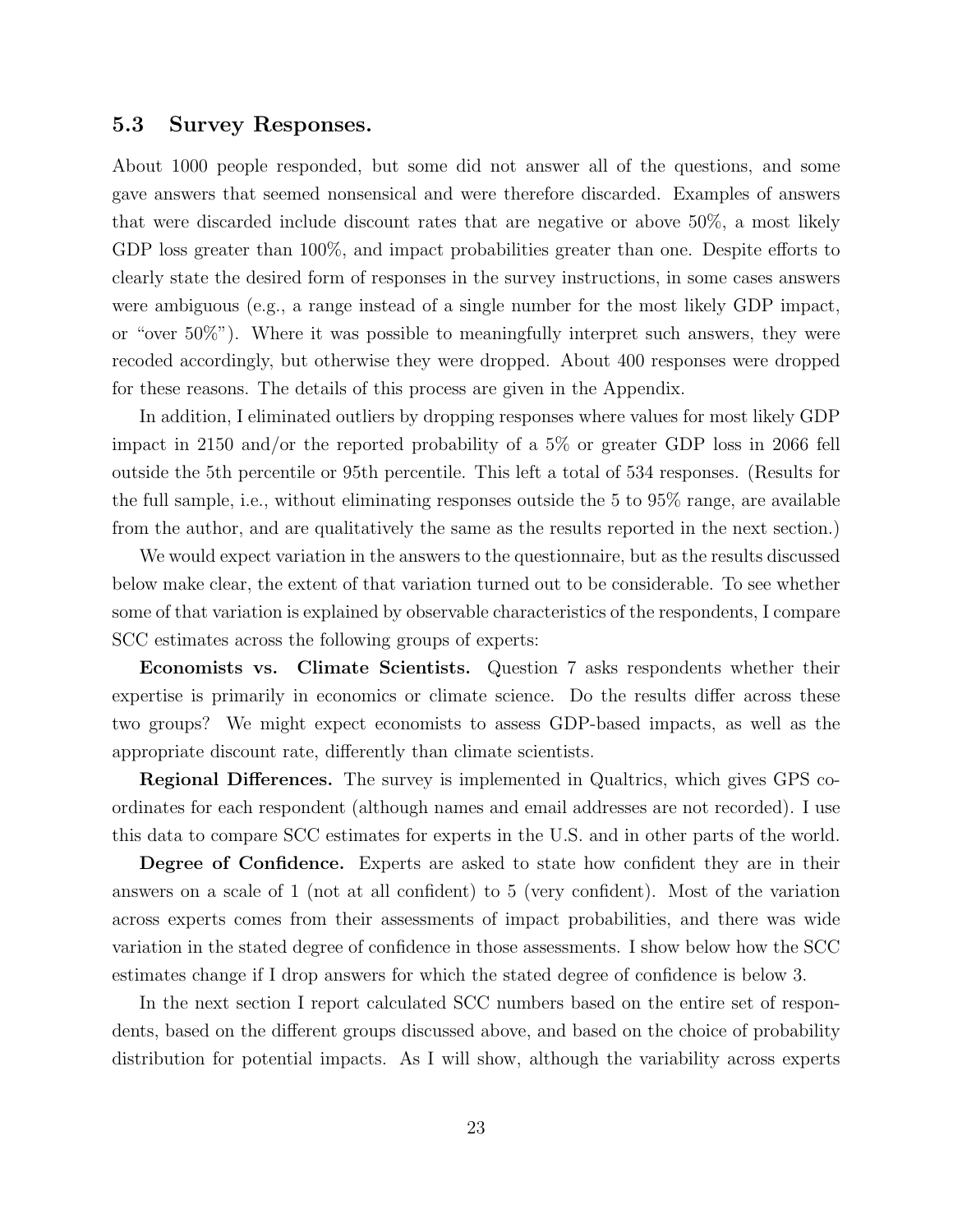is considerable, the results are consistent with a general view that the SCC is much larger than the \$40 or so estimates that have come from recent IAM-based analyses.

## 6 Results.

In this section I present selected results for individual and group-wise SCC estimates. I say "selected" because I calculated SCCs in a variety of ways — e.g., excluding impact responses outside the 5% to 95% range (reported here), excluding impact responses outside a 10% to 90% range, and not excluding any responses. Although I note the differences, for space reasons some details are omitted, but are available from the author on request.

Across the respondents, there was general agreement over the growth rate of emissions under BAU  $(m_0)$ , as well as the emissions growth rate needed to avert an extreme impact (20% or greater) on GDP 50 years from now; reported values of  $m_1$  were generally in the range of −.01 to −.03, and most were close to −.02. But opinions regarding the probabilities of alternative outcomes, and the most likely impact in 2150, varied widely. Reported discount rates also varied widely, but even using an exogenously imposed discount rate of .03, there is considerable variation in the individually calculated SCCs. That variation is due largely to variation in the reported impact probabilities.

I begin with the individually calculated SCCs. Here I fit a distribution to the probabilities reported by each respondent, which I use along with the respondent's reported values of  $m_1$ and most likely impacts to calculate an SCC for the respondent. I calculate average SCCs for different groups of respondents, and use histograms to illustrate the extent to which the SCCs vary. Then I turn to the group-wise estimates, in which the distribution is fit to the reported impact probabilities of all members of the group. At the end of this section I assess what we can (and cannot) conclude about the SCC, and the implications for policy.

## 6.1 Individual SCC Estimates.

To calculate an SCC for each respondent, I use the most likely impacts in 2066 and 2150 for that respondent to obtain a value for  $\beta$ , and fit each of four probability distributions to the respondent's reported impact probabilities. Using this information along with the respondent's reported value of  $m_1$ , I calculate four SCC values (one for each distribution). This calculation also requires values for the discount rate  $R$  and the BAU emission growth rate  $m_0$ . For the results reported below, I used an average value of  $m_0$  across all respondents (.023) and a discount rate fixed at .03. Reported discount rates varied widely across respondents (especially those with primary expertise in climate science rather than economics),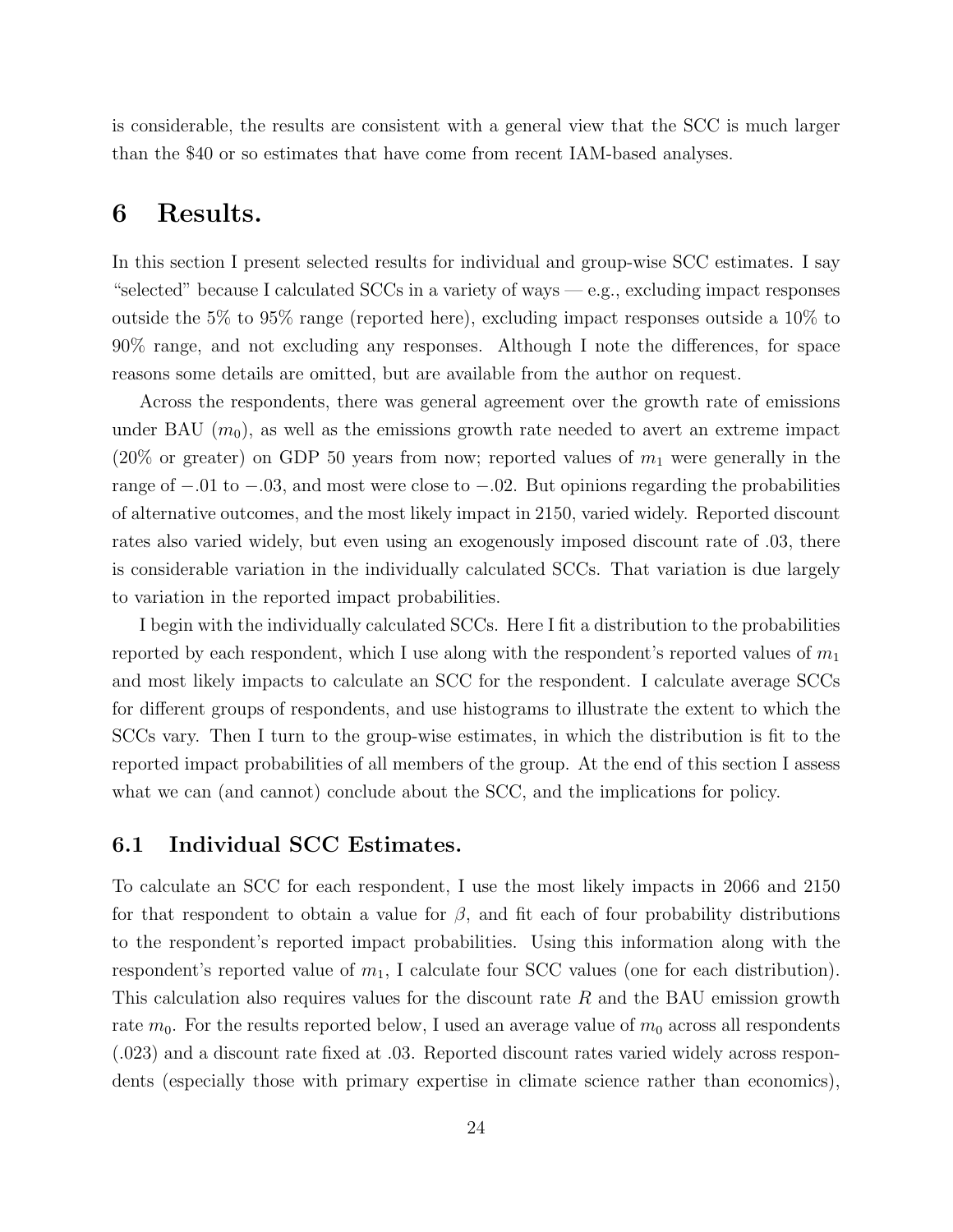| Group           | N   | z <sub>1</sub> | $z_{2}$ | $\bar{m}_1$ | SCC:  | SCC:      | SCC:   | SCC:    | SCC:          |
|-----------------|-----|----------------|---------|-------------|-------|-----------|--------|---------|---------------|
|                 |     |                |         |             | Gamma | Lognormal | Pareto | Frechet | Highest $R^2$ |
| All             | 386 | .108           | .284    | $-.0168$    | 272.3 | 295.5     | 285.1  | 303.3   | 291.0         |
| Economics       | 113 | .086           | .290    | $-.0185$    | 153.1 | 178.5     | 159.4  | 202.7   | 173.7         |
| Climate Science | 220 | .121           | .315    | $-.0174$    | 290.8 | 312.2     | 315.5  | 326.0   | 316.3         |
| North America   | 170 | .115           | .298    | $-.0197$    | 272.5 | 277.8     | 291.9  | 298.2   | 284.5         |
| Europe          | 158 | .115           | .310    | $-.0174$    | 262.7 | 279.3     | 278.3  | 301.0   | 284.2         |
| Developing      | 30  | .117           | .247    | $-.0140$    | 344.3 | 371.7     | 373.2  | 371.2   | 373.9         |

Table 5: Average SCC Estimates from Individual Responses.

Note: For each group,  $z_1$  and  $z_2$  are average values of most likely GDP impacts in 2066 and 2150, N is number of respondents after dropping responses for which  $z_1$  or  $z_2$  fell outside the 5th or 95th percentiles, and  $\bar{m}_1$  is the average value of the emission growth rate needed to truncate the impact distribution. The  $N$ s across areas of expertise and regions do not sum to  $N$  for "All" because some respondents claimed expertise in both or neither field, and some reside in Asia or Latin America. SCCs were calculated by fitting a distribution (Gamma, etc.) to each respondent's stated outcome probabilities, using a BAU emissions growth rate  $(m_0)$  of .023 and a discount rate  $R = .03$ , and then averaged across the members of each group. The last column shows the average SCC for each group using the distribution for each respondent that gives the highest  $R^2$ .

and the .03 rate is close to the average rate for all respondents (.029) and equal to the rate used by the U.S. Interagency Working Group in their IAM-based estimate of the SCC.<sup>20</sup>

Table 5 shows the average SCC estimates for the individuals in each of several groups, and for each of the four probability distributions fit to each respondent's reported impact probabilities. Here N is number of respondents after dropping responses outside the 5th or 95th percentiles, and  $\bar{m}_1$  is the average value of the emission growth rate needed to truncate the impact distribution. The Ns across areas of expertise and across regions need not sum to N for "All" because some respondents claimed expertise in both or neither field, and some reside in Asia or Latin America.<sup>21</sup> The last column shows the average SCC for each group using the distribution for each respondent that gives the highest  $R^2$  for that respondent. (The average value of the highest  $R^2$  ranged across groups from .9404 to .9603.)

<sup>&</sup>lt;sup>20</sup>I also calculated individual SCCs using the values for  $m_0$  and R supplied by each respondent. The results are qualitatively similar, and available from the author.

<sup>&</sup>lt;sup>21</sup>The N for "All" is less than the 534 responses used in the group-wide estimates of the SCC because I dropped individual responses that were incomplete, whereas the group estimates used average values of these numbers, and thus included all respondents who at least provided impact probabilities.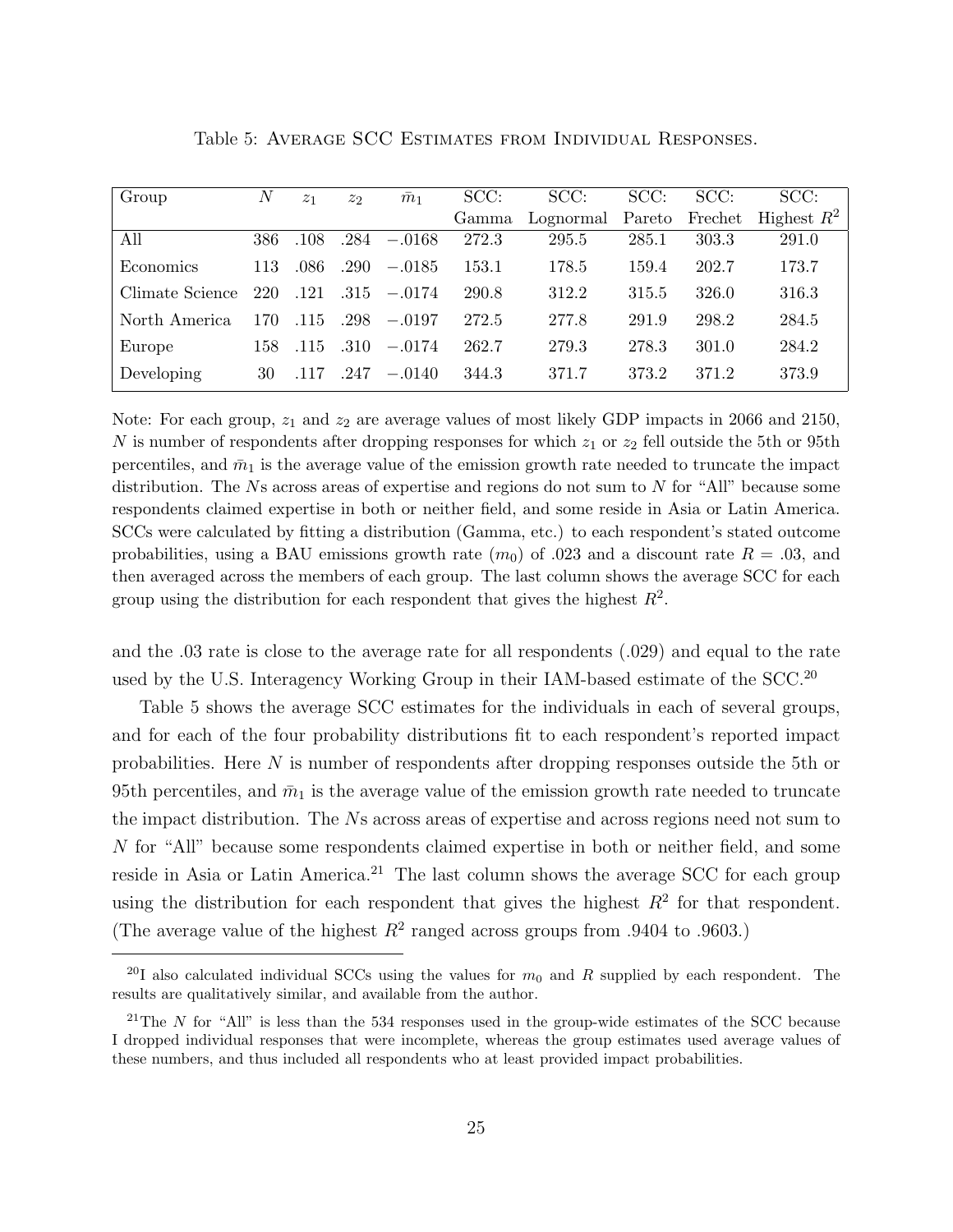As Table 5 shows, the variation of the mean SCCs across groups is greater than the variation across impact probability distributions. (I discuss the variation across the individual SCCs below.) As a group, economists have the lowest mean SCC, and correspondingly the lowest mean value for the most likely impact in 2066 under BAU  $(z_1)$ . But note that even for economists, the mean SCC is large (\$153 to \$202, depending on the distribution), at least relative to the roughly \$40 value reported by the Interagency Working Group. The mean SCCs are much higher for climate scientists (from \$291 to \$326). Also, with the exception of developing countries (from which there were only 30 complete responses), there is little geographical variation in these SCCs.

Within each group, however, there is considerable variation across respondents. This can be seen from the histograms in Figure 1, which shows the distribution of SCCs across respondents in each of four groups: economists, climate scientists, respondents residing in North American, and those residing in Europe. In each case the SCC for each individual respondent is calculated using the best-fit (highest  $R^2$ ) impact distribution for that respondent.<sup>22</sup> The variation is much greater for climate scientists than for economists, and there is little difference between respondents in North America versus Europe.

To get a better sense of the variation across individual SCCs, Figure 2 shows the distribution of SCCs for all respondents, where each SCC is calculated using the best-fit probability distribution for that respondent, i.e., the distribution with the highest  $R^2$ . (The best-fit distribution varies across respondents.) About a third (121) of the SCCs are between 0 and \$100, but many are spread out between \$100 and \$700 (so that the mean SCC is \$291). This dispersion is not due to different opinions about the discount rate (which in this case was held fixed at  $.03$ , but rather very different opinions about the impact probabilities. For example, reported values of the most likely impact under BAU in 2066 ranged from .02 to .30 (with corresponding variation in reported impact probabilities). Put simply, there is considerable variation in respondents' views about the likelihood of alternative climate outcomes.

Histograms in Appendix B show the distribution of individually calculated SCCs across all respondents, grouped by the impact distribution from which they are calculated. The mean SCC varies very little across distributions, but the dispersion varies much more. SCCs generated from the fitted Lognormal and Frechet distributions are more dispersed than those generated from the Gamma and Pareto distributions.

 $^{22}$ Figures 1 and 2 show SCCs from 0 to 1000. For each group there were 2 or 3 respondents with SCCs above 1000 (as high as 1800); they are not shown but were included in the calculation of the mean SCC.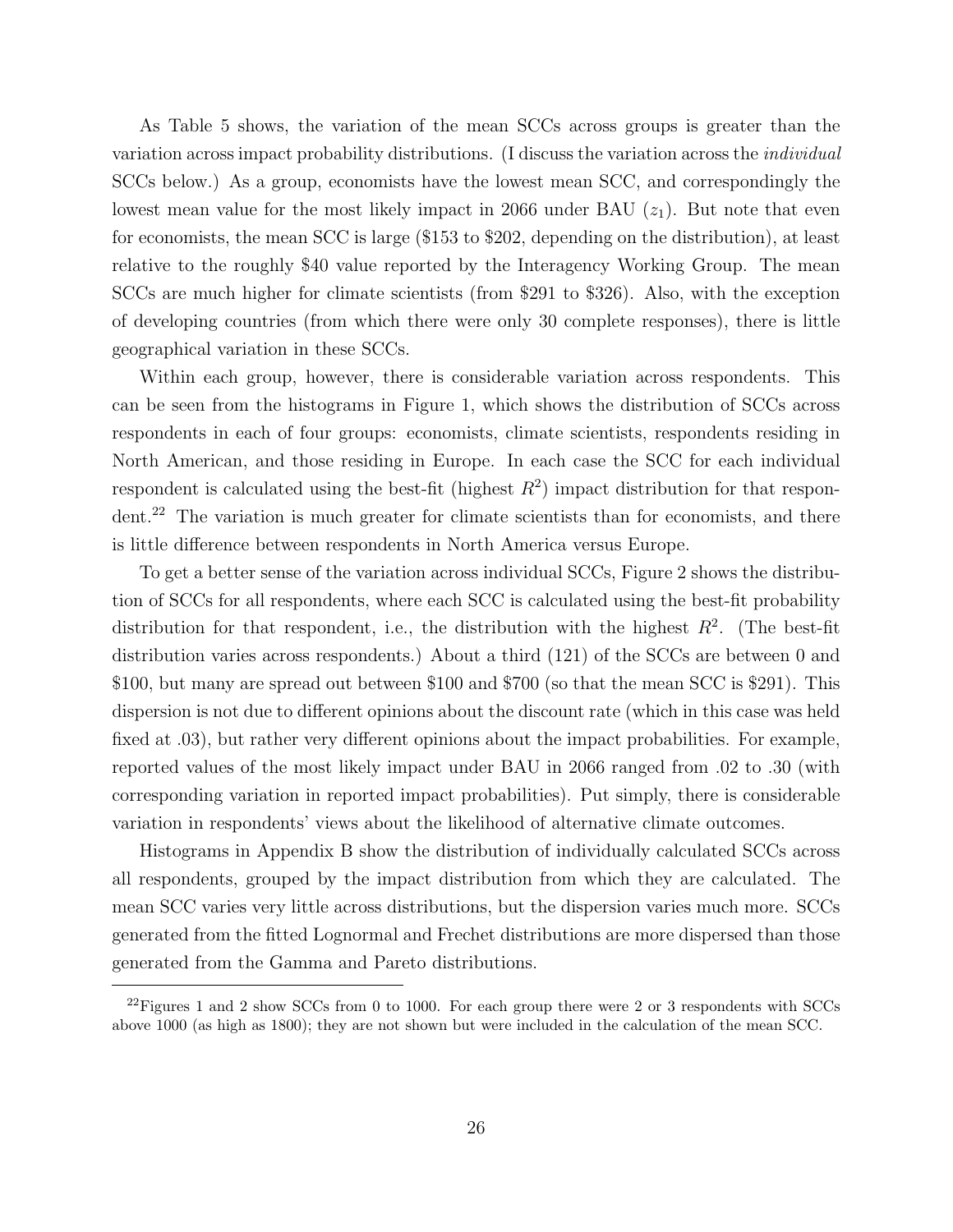

Figure 1: SCCs from Individual Responses, by Group, Using Distribution with Highest  $R^2$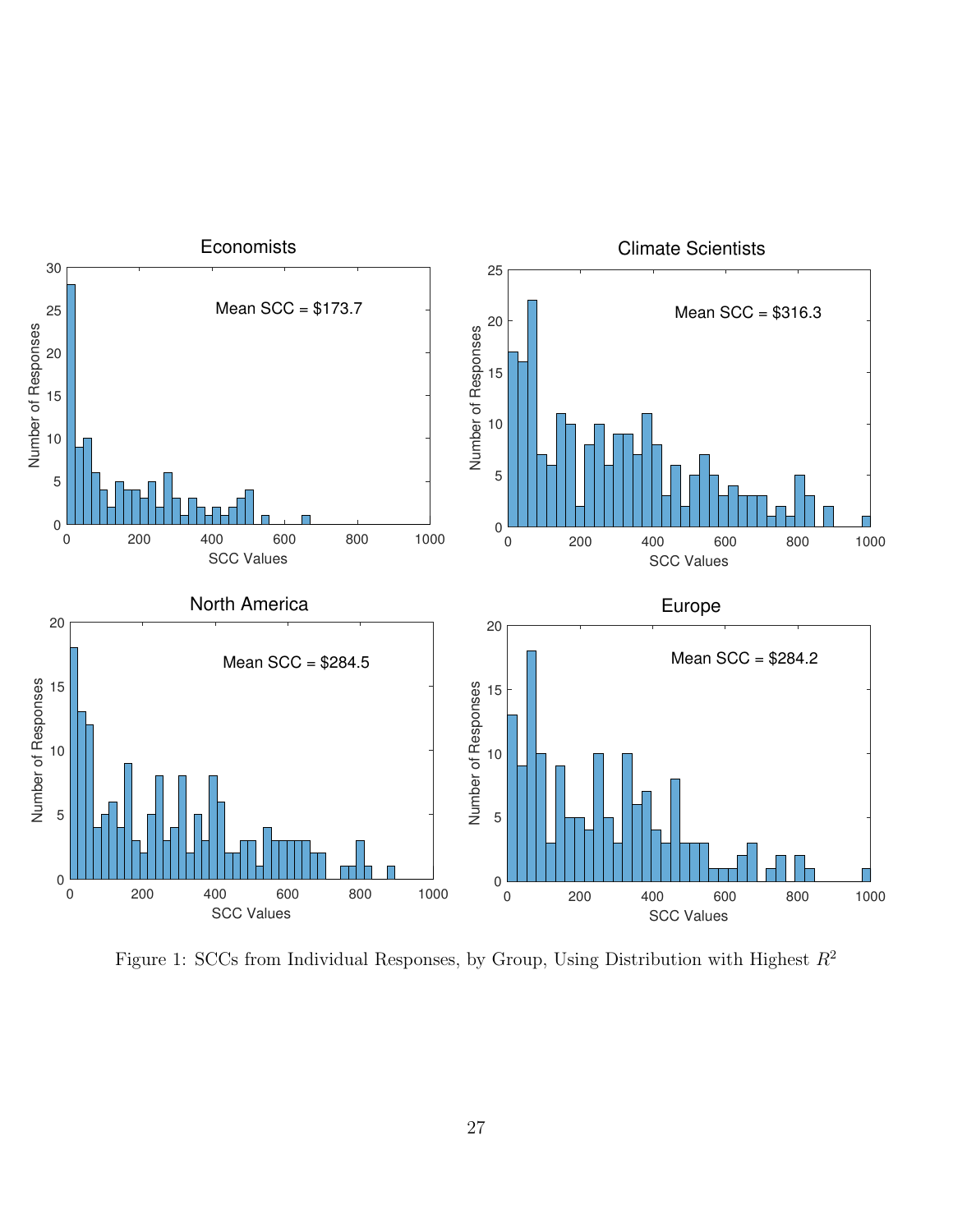

Figure 2: SCCs for All Individual Responses, Using Distribution with Highest  $R^2$ 

### 6.2 Group Estimates of SCC.

I turn now to the group-wise SCC estimates, in which each probability distribution is fit to the reported impact probabilities of all members of the group (dropping responses outside the 5th or 95th percentiles). The results are summarized in Table 6, which shows SCC estimates for all respondents, respondents who stated a confidence level of 3 or greater in their reported impact probabilities, economists, climate scientists, residents of North America, of Europe, and of developing countries. For each group, SCC estimates are shown for each of the four distributions to which the reported impact probabilities were fit.

To calculate these SCCs, I used average values of the reported most likely GDP impacts in 2066 and 2150 ( $\bar{z}_1$  and  $\bar{z}_2$ ) for the group to calculate a value of  $\beta$ , using eqn. (3). I likewise used average values, shown in Table 6, of the BAU emission growth rate  $(\bar{m}_0)$ , the emission growth rate needed to truncate the distribution  $(\bar{m}_1)$ , and the discount rate R.

Two results in Table 6 stand out. First, the SCCs for the group of respondents who claimed a high level of confidence in their reported impact probabilities are considerably lower (only about half as large) than the SCCs for "All" respondents and for other groups, including economists. There are two reasons for this. First, although the most likely outcomes  $(z_1)$  and  $z_2$ ) they report are on average about the same as for the other groups, the "high confidence"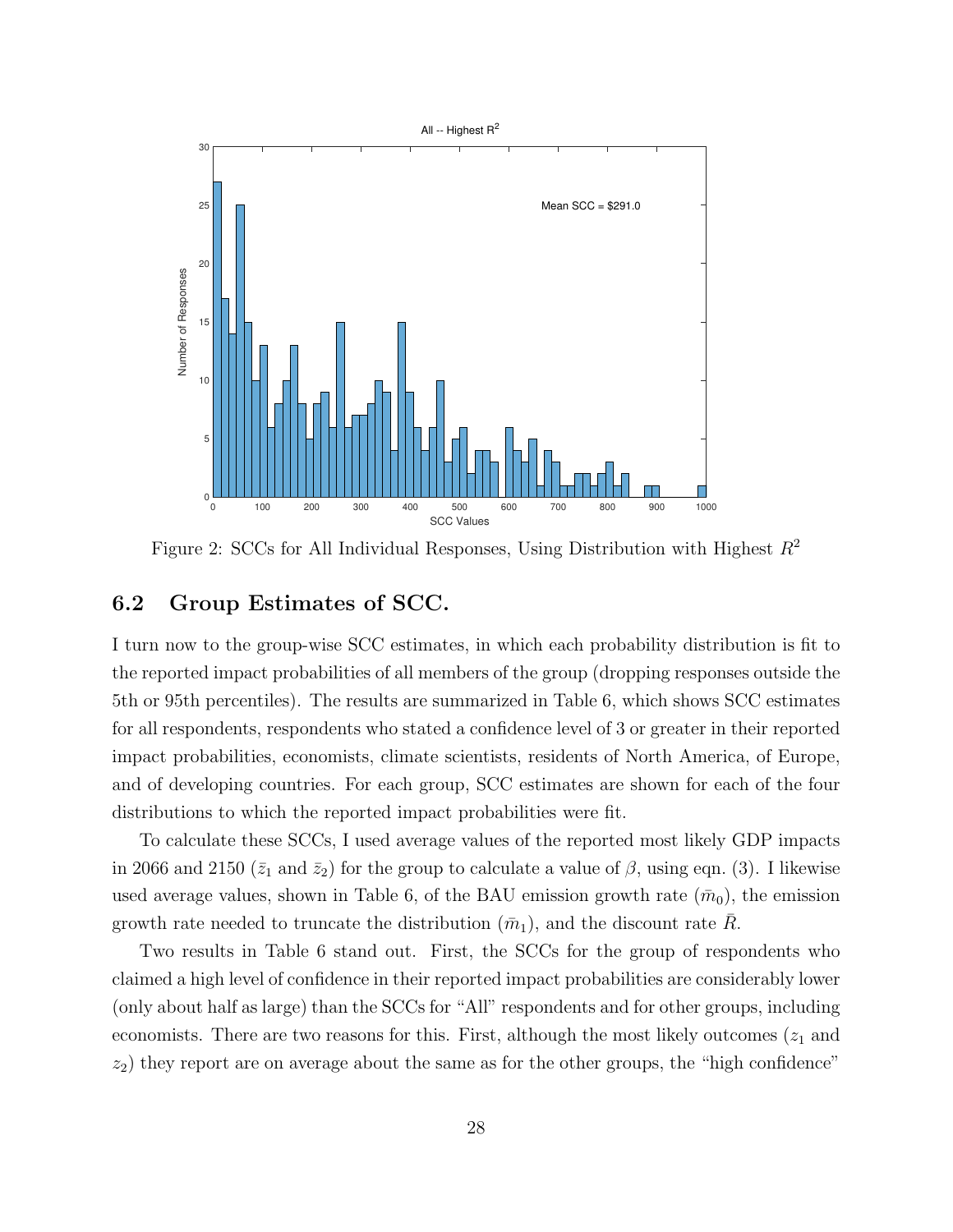| Parameter/       | All      | $\overline{All} - High$ | Economists | Climate    | North    | Europe   | Developing |
|------------------|----------|-------------------------|------------|------------|----------|----------|------------|
| Distribution     | Respond. | Confidence              |            | Scientists | America  |          | Countries  |
| $\cal N$         | 534      | 230                     | 157        | 307        | 269      | 229      | 53         |
| $\overline{z}_1$ | .1203    | .1309                   | .1003      | .1182      | .1204    | .1229    | .1061      |
| $\bar{z}_2$      | .2923    | .3062                   | .2648      | .2977      | .2904    | .3024    | .2368      |
| $\beta$          | .0024    | .0034                   | .0022      | .0020      | .0026    | .0021    | .0047      |
| $\bar{m}_0$      | .0234    | .0246                   | .0203      | .0239      | .0231    | .0214    | .0242      |
| $\bar{m}_1$      | $-.0178$ | $-.0200$                | $-.0172$   | $-.0175$   | $-.0179$ | $-.0183$ | $-.0123$   |
| $\bar{R}$        | .0293    | .0261                   | .0273      | .0313      | .0294    | .0260    | .0414      |
| Gamma:           |          |                         |            |            |          |          |            |
| <b>SCC</b>       | 208.5    | 107.6                   | 148.6      | 199.9      | 207.3    | 341.4    | 107.3      |
| $\,R^2$          | .3692    | .1954                   | .4201      | .2319      | .1013    | .2270    | .2769      |
| Lognormal:       |          |                         |            |            |          |          |            |
| SCC              | 278.1    | 135.2                   | 261.8      | 260.2      | 271.7    | 456.7    | 163.1      |
| $R^2$            | .3843    | .2079                   | .4315      | .2463      | .1123    | .2385    | .2964      |
| Pareto:          |          |                         |            |            |          |          |            |
| <b>SCC</b>       | 15.0     | 4.0                     | 22.2       | 11.4       | 8.6      | 21.5     | $5.0\,$    |
| $R^2$            | .1899    | .1648                   | .3586      | .1848      | .2054    | .1888    | .1399      |
| Frechet:         |          |                         |            |            |          |          |            |
| SCC              | 295.0    | 137.9                   | 348.1      | 270.2      | 278.4    | 481.9    | 181.7      |
| $R^2$            | .3765    | .1986                   | .4271      | .2390      | .1053    | .2286    | .2962      |

Table 6: SCC Estimates from Group Responses.

Note: For each group, N is number of respondents after dropping responses outside the 5th or 95th percentiles,  $\bar{z}_1$  and  $\bar{z}_2$  are average values of the most likely GDP impacts in 2066 and 2150,  $\beta$  is the corresponding dynamic adjustment parameter,  $\bar{m}_0$  is the average BAU emission growth rate,  $\bar{m}_1$  is the average emission growth rate needed to truncate the distribution, and  $\overline{R}$  is the average discount rate. The SCCs were calculated by fitting a distribution to the stated outcome probabilities for the entire group. The Pareto distribution is potentially fat-tailed, but the estimated values of  $\alpha$  were between 38 and 42, making the fitted distribution extremely thin-tailed.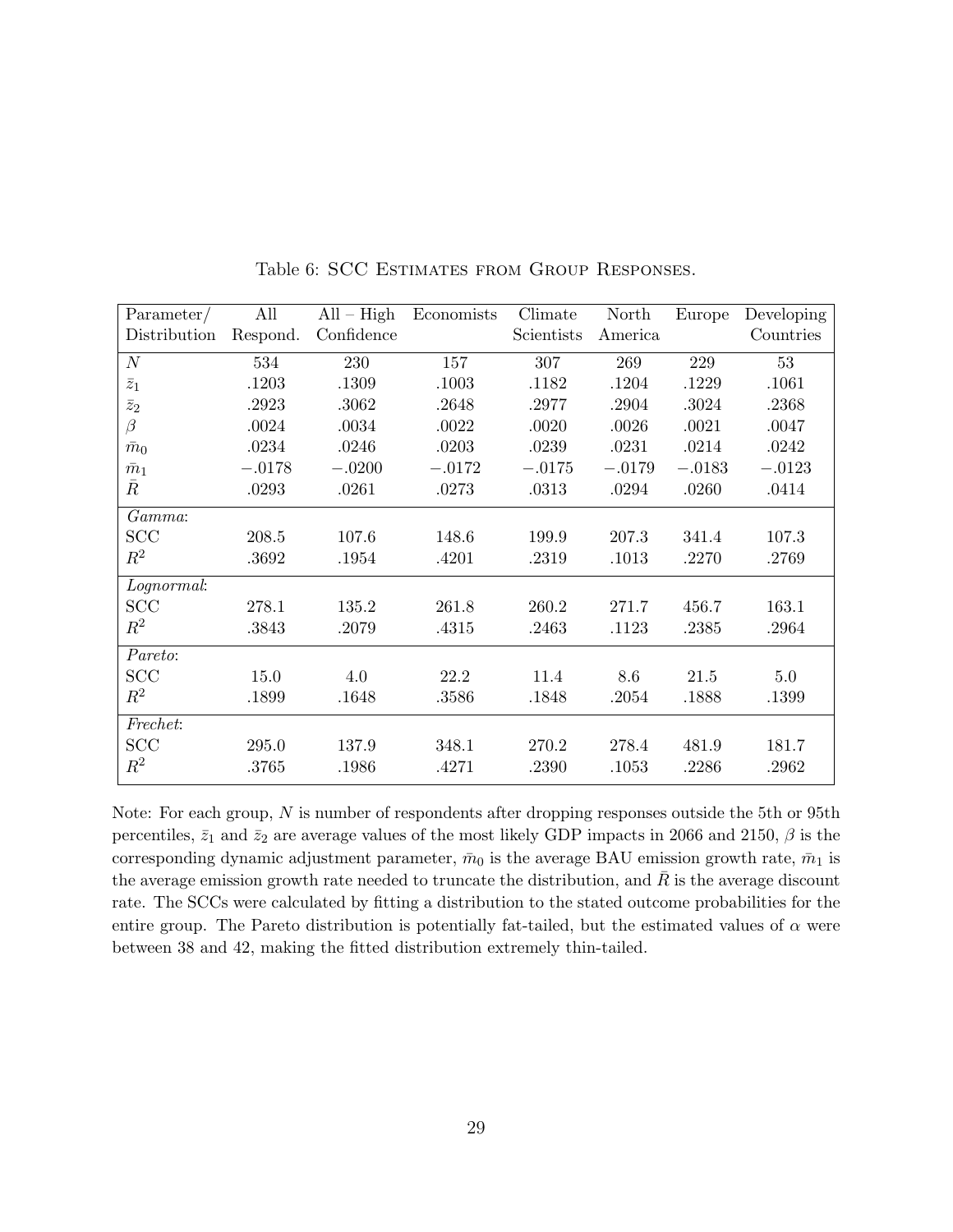| Distribution | <b>SCC</b> | $R^2$ | $\mathbb{E}_0(z)$ | $\mathbb{E}_1(z)$ | Parameter Estimates                                    |
|--------------|------------|-------|-------------------|-------------------|--------------------------------------------------------|
| Gamma:       | 208.5      | .3692 | .139              | .069              | $\hat{r} = .6799, \,\hat{\lambda} = 4.078$             |
| Lognormal:   | 278.1      | .3843 | .159              | .066              | $\hat{\mu} = -2.446, \hat{\sigma} = 1.476$             |
| Pareto:      | 15.0       | .1898 | .056              | .051              | $\hat{\alpha} = 37.95, \hat{k} = 9.163 \times 10^{12}$ |
| Frechet:     | 295.0      | .3765 | .160              | .061              | $\hat{k} = 1.2746, \ \hat{\sigma} = .0633$             |

Table 7: Group Estimates of SCC — All Respondents, 5th to 95th Percentiles

Note: SCCs were calculated by fitting a distribution to the stated outcome probabilities for the entire group, after dropping responses outside the 5th to 95th percentiles. Values for  $\bar{m}_0$ ,  $\bar{m}_1$ , etc. are shown in the second column of Table 6. The PDFs for the four distributions are given by eqns. (9), (10), (11) and (12). For each fitted distribution,  $\mathbb{E}_0(z)$  is the expected value of the 2066 impact z under BAU, given by eqn. (13), and  $\mathbb{E}_1(z)$  is the expected value of z under the truncated distribution, given by eqn. (14). The fitted CDFs and PDFs are shown in Figures 3 and 4.

group usually reported lower probabilities of extreme outcomes. Second, the average values of  $z_1$  and  $z_2$  they report results in a value of  $\beta$  somewhat larger than for other groups, which, as can be seen from eqn. (4), implies a lower long-run maximum impact.

Recall that for the individual SCC estimates, economists have the lowest average SCC compared to other groups, and correspondingly reported the lowest average value for the most likely impact in 2066 under BAU  $(z_1)$ . That is not the case for the group-wise SCC estimates. Comparing economists to climate scientists — and ignoring for now the results for the Pareto distribution — the SCC for economists is lower than for climate scientists for the Gamma distribution, about the same for the Lognormal distribution, and higher for the Frechet distribution. The SCC estimates for Europe, on the other hand, are consistently much higher than for North America and for "All," irrespective of the distribution.

The second result that stands out is that the Pareto distribution yields extremely low SCC values for every group. The SCC value for "All Respondents" ranges from about \$200 to \$300 for the Gamma, Lognormal, and Frechet distributions, but is only \$15 for the Pareto. Table 7 summarizes the results for "All," including the parameter estimates for each distribution. Note that the fit of the Pareto distribution is worse than the other three (the  $R<sup>2</sup>$  is .19, compared to .37 to .38 for the other three). Also the fitted parameters for the Pareto distribution ( $\hat{\alpha}$  is about 38) imply an extremely thin tail.

These differences in the fitted distributions can also be seen in the cumulative distribution functions and corresponding density functions, shown for All Respondents in Figures 3 and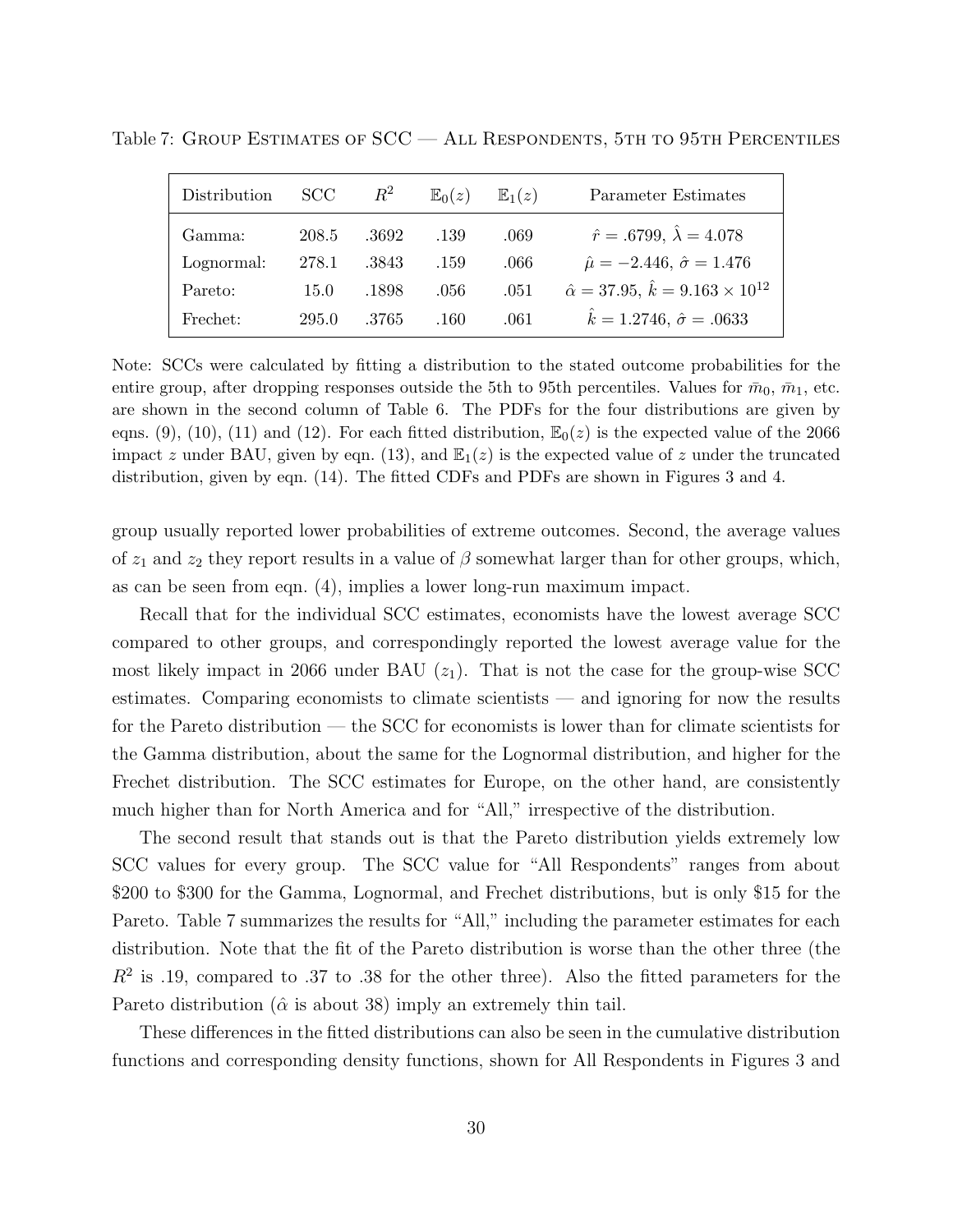4. The Pareto distribution is often used to characterize catastrophic events because it allows for a fat tail. But in this case the estimated distribution has an extremely thin tail, much thinner than even the Gamma distribution, for the relevant range of  $\phi$ <sup>23</sup>

In Figure 3, horizontal dashed lines indicate where the cumulative distribution reaches the point where  $\phi = .223$  (which corresponds to  $z = .20$ ). For the Gamma, Lognormal, and Frechet (GEV) distributions, this occurs where the cumulative probability is roughly .74. (It is slightly different for each of these three distribution, but in all cases close to .74.) This implies that the estimated probability of a "catastrophic" outcome, i.e., one in which GDP is reduced by 20% or more, is about .26. This is a large number, and explains why the SCCs are on the order of \$200 or more. For the Pareto distribution, on the other hand, the cumulative probability is about .97, so that the probability of a "catastrophic" outcome is only about .03. As Figure 3 shows, the fit of the Pareto CDF seems to be driven largely by the reported probabilities of GDP impacts of 10% or less. The Pareto CDF provides a very poor fit to the reported probabilities of  $\phi \geq .223$  (which partly explains the lower  $R^2$ ).

In Sections 2 and 3, I used a simple example to show how the SCC is driven largely by the possibility of a catastrophic outcome. That basic result applies here as well. As Figure 3 illustrates, there is considerable dispersion for all of the reported probabilities (as shown by the vertical spread of the small circles at each value of  $\phi$ ). There are enough respondents who attached a high probability (above .30) to a GDP impact of 20% or greater to drive the SCC up. If we weigh all of these reported probabilities equally, the tails of the fitted distributions will be sufficiently thick to yield a high SCC. But perhaps the reported probabilities should not all be weighted equally. I address that question below.

## 6.3 What is the SCC?

The full sample of respondents yielded mean SCC estimates well above \$200 per metric ton. This was true for individually estimated SCCs, i.e., obtained by fitting distributions to the probabilities reported by each respondent, which were used along with the respondent's reported values of  $m_1$  and most likely impacts to calculate an SCC for the respondent. As shown in Table 5 and Figures 1 and 2, although SCCs based on the responses of economists were lower (an average of \$174 using the distribution for each respondent that had the highest  $R<sup>2</sup>$ ), SCCs for other groups were close to \$300. However, as is clear from Figures 1 and 2, there is a great deal of dispersion across experts.

Similar results came from the group-wise estimates of the SCC. The numbers in Tables 6

<sup>&</sup>lt;sup>23</sup>See, e.g., Barro and Jin (2011) and Martin and Pindyck (2015). The smaller is  $\alpha$  the fatter is the tail.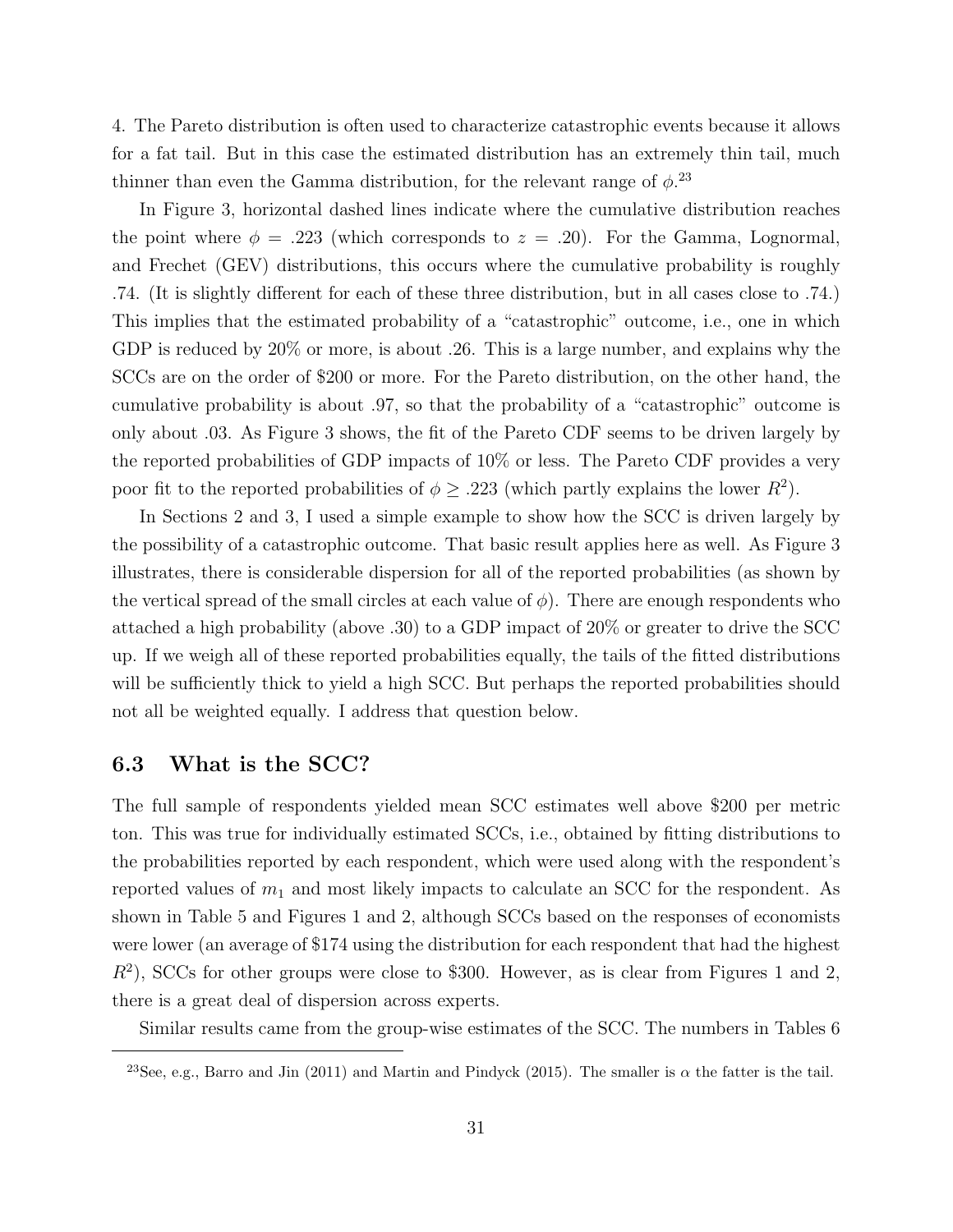

Figure 3: Fitted CDFs for All Respondents

and 7 are also consistent with an SCC above \$200. (The fitted Pareto distribution is an exception, but I argued that because the fit of that distribution is poor, and because the estimated tail lies outside the reported probabilities for high impacts, it should be discounted.) But here, too, as Figure 3 illustrates, there is a great deal of dispersion across experts' beliefs about impact probabilities. This dispersion is particularly important when it comes to probabilities of extreme impacts, which are the main driver of the SCC.

In designing this survey, I sought the opinions of people with research experience in climate change and its impact, where experience was measured in terms of highly cited publications over the past 10 years. I also wanted the set of experts to be as broad as possible, and include climate scientists, economists who have worked on climate change impacts and policy, and individuals who have worked on policy design. The resulting set of experts who responded to the survey is indeed broad, which is both a plus and a minus. On the plus side, I have captured the opinions of a wide range of experts who have worked on climate change. But on the minus side, some of these experts have indicated (in their responses to the questions about their confidence in their answers) that they are very unsure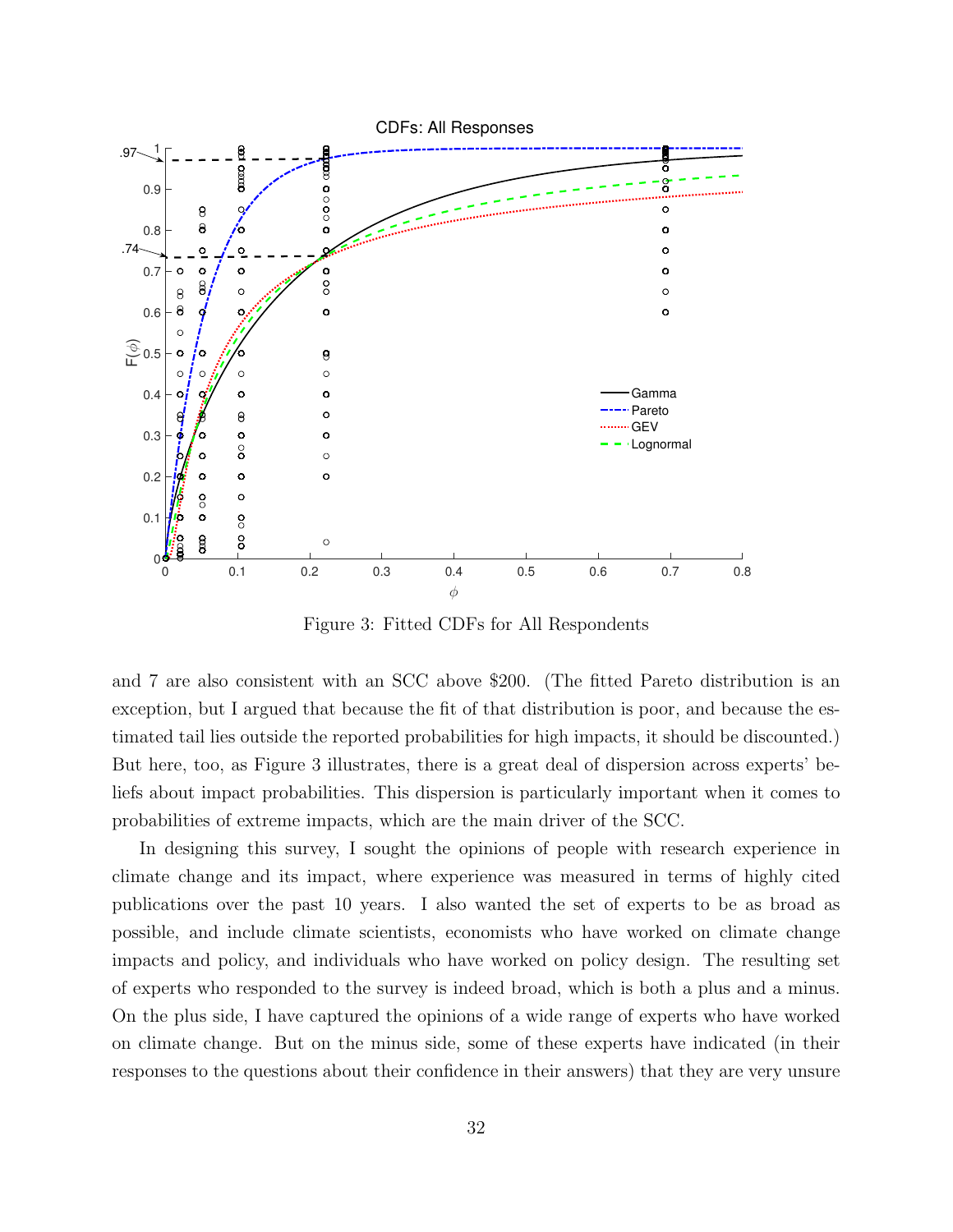

Figure 4: PDFs for All Respondents

about the probabilities of alternative climate impacts.

This suggests trimming the sample of responses and focusing on those experts who expressed a high degree of confidence (3 or higher on a scale of 1 to 5) in their views about the impact probabilities. The second column of Table 6 does just that, and the SCCs are indeed much lower — in the range of  $$108$  to  $$138$  — than they are for the other groups of respondents. Another way to trim the sample is to exclude "outliers." That has already been done to some extent, because I dropped responses where values for the most likely GDP impact in 2150 and/or probability of 5% or greater GDP loss in 2066 fell outside the 5th percentile or 95th percentile. To examine the impact of such outliers, I also calculated SCCs after dropping responses where these values fell outside the 10th or 90th percentile.

The results are shown in Table 8. To make a comparison easier, the first two columns of numbers replicate the first two columns of Table 6, i.e., all respondents within the 5th to 95th percentiles, and respondents expressing a high level of confidence, but also within the 5th to 95th percentiles. The next two columns exclude respondents in each group who are outside the 10th to 90th percentiles. The result of this further trimming is a substantial drop in the SCCs. Taking all respondents regardless of their expressed degree of confidence (and ignoring the Pareto distribution), the range of SCCs drops from \$209 – \$295 to \$147 – \$243. (In the Appendix, this change is also shown graphically by the fitted CDFs.) The last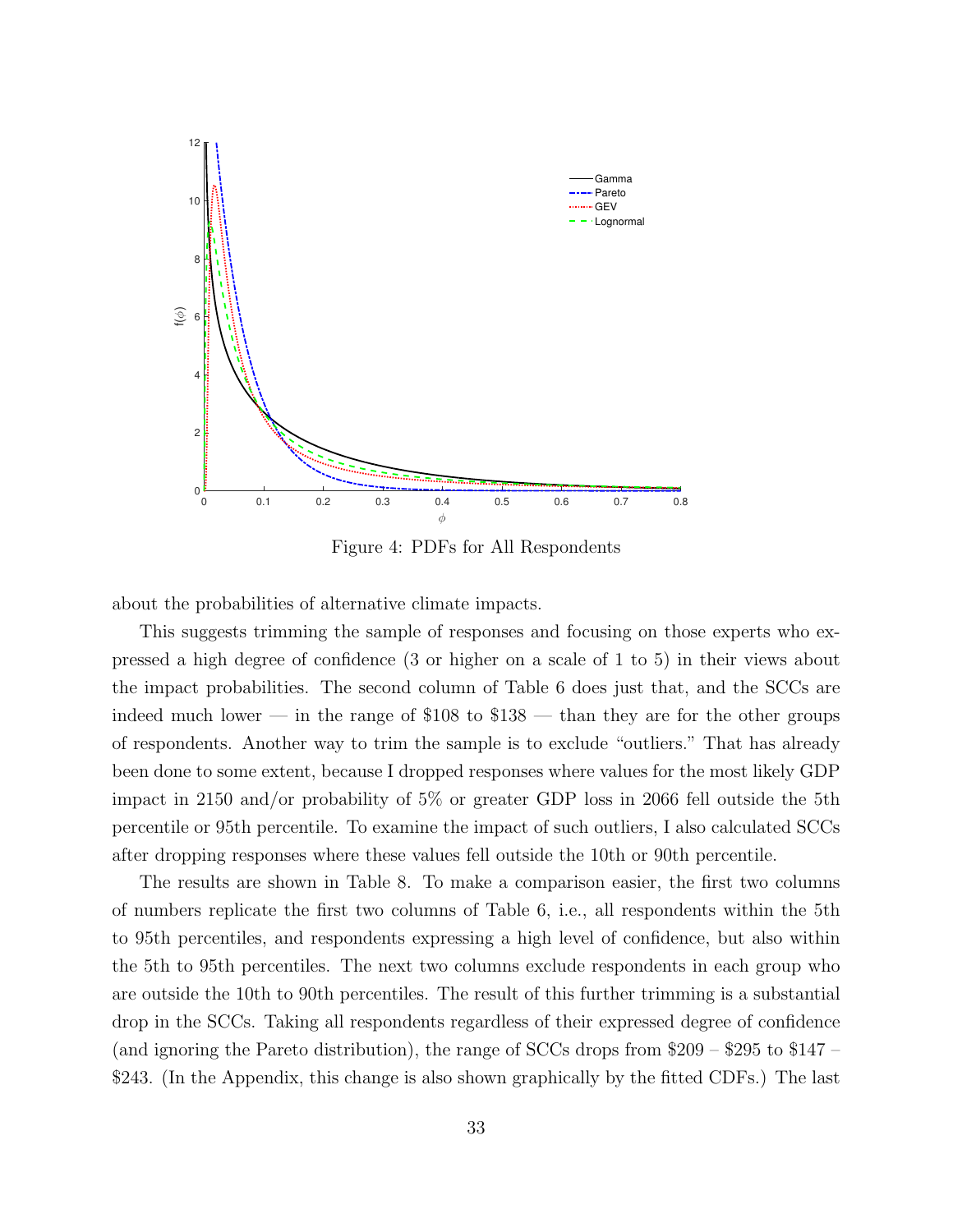| Parameter/   | All, 5th to  | High Conf., 5th | All, 10th to | High Conf., 10th |
|--------------|--------------|-----------------|--------------|------------------|
| Distribution | 95th Percent | to 95th Percent | 90th Percent | to 90th Percent  |
| $\cal N$     | 534          | 230             | 409          | 212              |
| $\bar{z}_1$  | .1203        | .1309           | .1072        | .1300            |
| $\bar{z}_2$  | .2923        | .3062           | .2689        | .2866            |
| $\beta$      | .0024        | .0034           | .0020        | .0050            |
| $\bar{m}_0$  | .0234        | .0246           | .0238        | .0248            |
| $\bar{m}_1$  | $-.0178$     | $-.0200$        | $-.0167$     | $-.0201$         |
| $\bar{R}$    | .0293        | .0261           | .0291        | .0258            |
| Gamma:       |              |                 |              |                  |
| <b>SCC</b>   | 208.5        | 107.6           | 146.9        | 66.5             |
| $\,R^2$      | .3692        | .1954           | .4787        | .3069            |
| Lognormal:   |              |                 |              |                  |
| SCC          | 278.1        | 135.2           | 217.2        | 83.6             |
| $\,R^2$      | .3843        | .2079           | .4952        | .3206            |
| Pareto:      |              |                 |              |                  |
| SCC          | 15.0         | 4.0             | 14.8         | 2.6              |
| $\,R^2$      | .1899        | .1648           | .2333        | .1502            |
| Frechet:     |              |                 |              |                  |
| SCC          | 295.0        | 137.9           | 243.4        | 86.1             |
| $R^2$        | .3765        | .1986           | .4909        | .3107            |

Table 8: SCC Estimates from Group Responses — Trimmed.

Note: For each group, N is number of respondents,  $\bar{z}_1$  and  $\bar{z}_2$  are average values of most likely GDP impacts in 2066 and 2150 and  $\beta$  is the corresponding dynamic adjustment parameter,  $\bar{m}_0$ is average BAU emission growth rate,  $\bar{m}_1$  is average emission growth rate needed to truncate the distribution in 2066, and  $R$  is the average discount rate.

column of Table 8 shows results for the trimmed set of respondents who expressed a high degree of confidence in their answers. For that "high confidence" group, trimming reduces the range of SCCs from  $$108 - $138$  to  $$67 - $86$ .

So is the SCC number that should be used in policy applications closer to \$80 or \$200? The answer depends in part on how we evaluate the "expertise," and in particular the ability to assess probabilities of future climate outcomes, of the respondents. If one is willing to give more weight to the views of economists (who perhaps have a better understanding of GDP impacts) than climate scientists, give more weight to those respondents who express a higher level of confidence in the probabilities they report, and also trim outliers, then the right number is around \$80. But if one takes a more democratic view of "expertise" and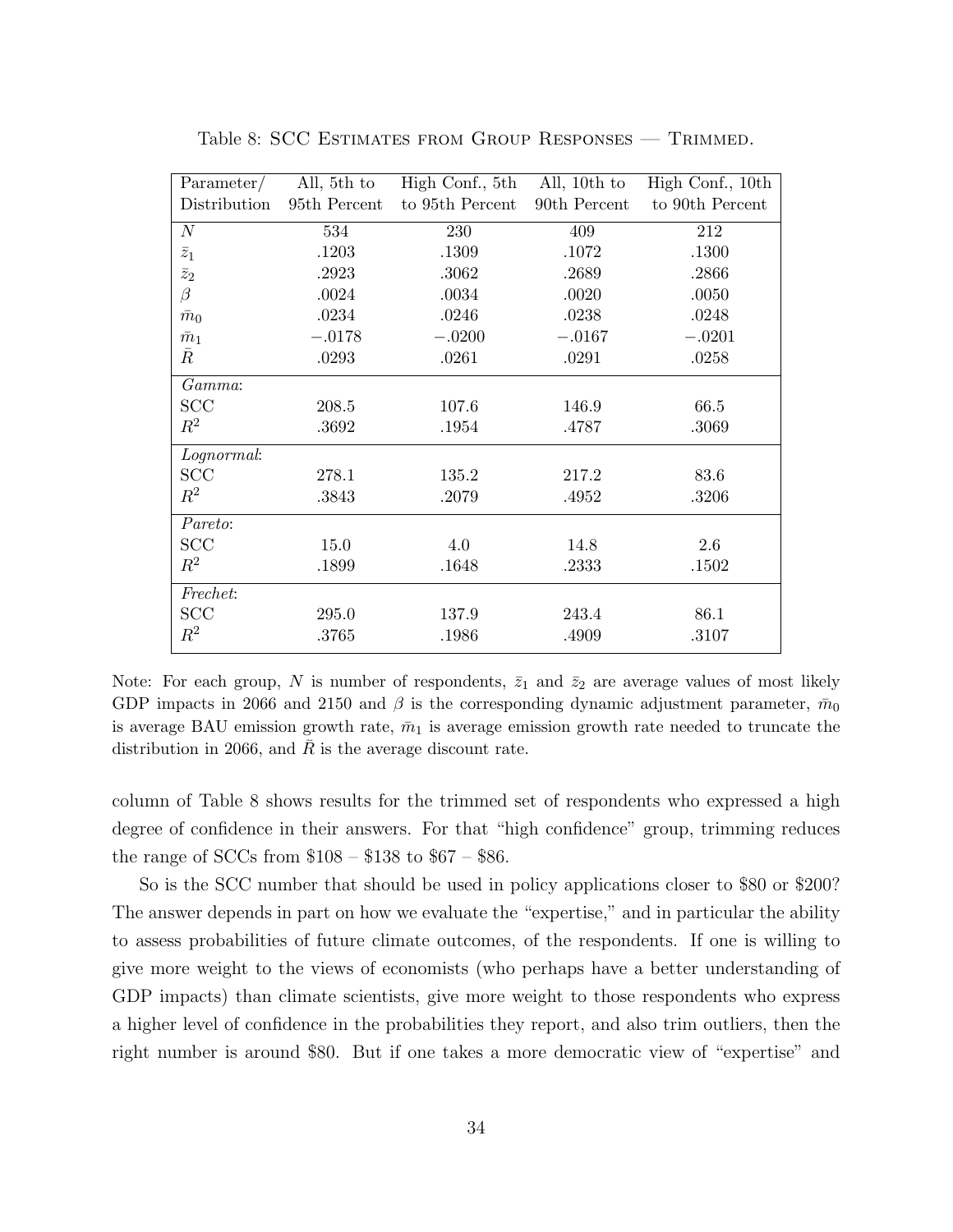treats all respondents equally, the right number is closer to \$200.<sup>24</sup>

Either way, the estimates of the SCC that have come out of this study are well in excess of the roughly \$40 estimates that have come from recent IAM-based analyses.

# 7 Concluding Remarks.

My estimates of the SCC are much higher than the numbers that have been used in recent policy analyses in the U.S. This is true for individually estimated SCCs, i.e., obtained by fitting distributions to the probabilities reported by each respondent, and also for the groupwise estimates of the SCC. Although there is variation across groups, the numbers I obtain are consistent with a value for the SCC in excess of \$200. However, there is a great deal of dispersion across experts' beliefs about impact probabilities, which creates dispersion across the individually estimated SCCs. This dispersion is particularly important when it comes to probabilities of extreme impacts, which are the main driver of the SCC.

One might interpret the dispersion to mean that there is so much disagreement about possible impacts of climate change that we simply can't rely on the opinions of experts to determine the "true" SCC. This does not mean, however, that we should rely instead on an IAM or related model, because to do so simply replaces the opinions of a large (but perhaps diverse) set of experts with the opinion of a single expert, namely the modeler.

Or, one could argue that the set of experts who responded to the survey is too broad, especially given that some of the respondents indicated that they are not very confident about their answers, especially with regard to the probabilities of alternative climate impacts. This suggest trimming the sample of responses and focusing on those experts who expressed a high degree of confidence in their views about the impact probabilities. Doing so results in much lower SCC numbers, around \$80 or so. Is the "correct" number closer to \$80 or to \$200? That depends on one's view of "expertise," which I leave to the reader. My own conclusion from these results is that the SCC is well above the \$39 IAM-based estimate of the Interagency Working Group that is being used in a variety of policy applications.

My approach to estimating the SCC has several advantages. Its focus on more extreme outcomes addresses what really matters for the SCC, and because of their reliance on IAMs and "most likely" scenarios, is missing from the calculations performed by the Interagency Working Group. Avoiding the use of one or more IAMs (which hide the extent of our lack

<sup>&</sup>lt;sup>24</sup>While \$200 might seem very high, it is close to the implicit SCC that is consistent with the work of Stern (2008). The \$80 number, however, is close to the \$101 result of a preliminary test, in which the questionnaire was given to 20 economists, 11 of whom responded. See Pindyck (2017a) for details.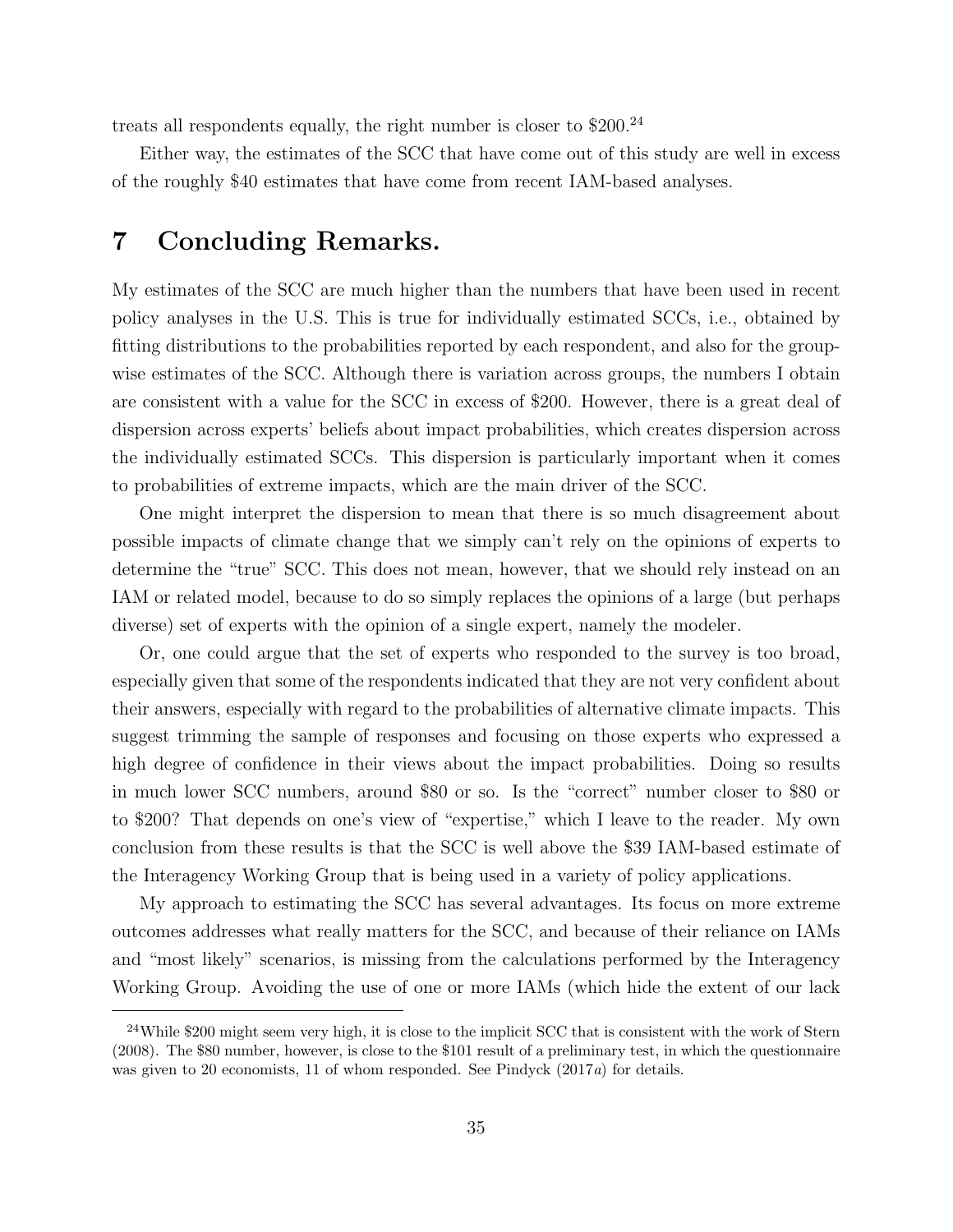of knowledge) is another advantage. The use of expert elicitation is simple and transparent, and summarizes the views of researchers who have studied climate change and its impact.

I calculate an average SCC, not the marginal SCC that environmental economists usually use to measure the social cost of a pollutant. (Expert opinion cannot be used to determine the impact over the next century of emitting one extra ton of  $CO<sub>2</sub>$  today.) As a guide for policy, however, the marginal SCC is of limited use. It can tell us what today's carbon tax should be, assuming that total emissions are on an optimal trajectory, but it will change from year to year. The average SCC provides a guideline for policy over an extended period of time, which can be more useful, especially given the difficult and protracted process for actually agreeing on a climate policy. Finally, the average SCC is much less sensitive to the choice of discount rate than is the marginal SCC.

My objective has not been to obtain a "final" estimate of the average SCC, but rather to demonstrate how an approach based on expert elicitation can work and show the kinds of answers it can provide. There are still a variety of problems that remain unresolved. For example: (i) What set of possible climate impacts should be presented to survey respondents? Should more choices, including GDP losses greater than 50%, be presented? (ii) Should we fit probability distributions different from the ones I used to the survey responses on impacts? (iii) I used  $T_1 = 50$  years and  $T_2 = 134$  years (2016 and 2150) as time horizons, but one could argue for alternative horizons. And can experts have meaningful opinions about potential damages as far away as the year 2150? (iv) Are there ways to explicitly include ecosystem destruction, health effects, etc. as part of potential damages? These and other unresolved questions are one reason that I view this work as suggestive of an approach, rather than an attempt to arrive at a number that can be used in the next set of climate negotiations.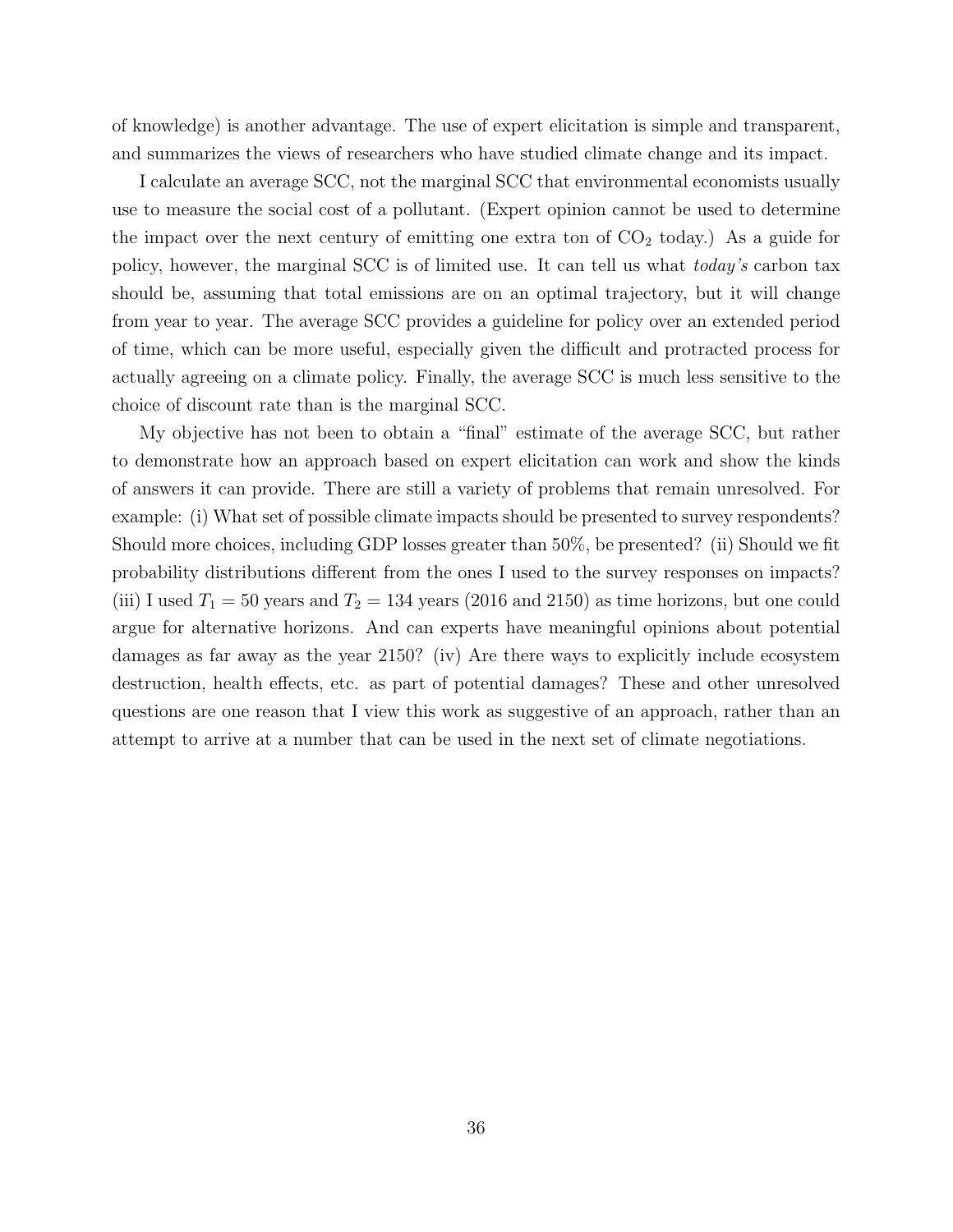## Appendix

#### A. Cleaning and Coding the Survey Data.

Some survey respondents failed to answer all of the questions, and some gave answers that were ambiguous. Where it was possible to meaningfully interpret ambiguous answers, they were recoded accordingly, but otherwise they were dropped. Details of this process are described below.

Recoding GDP 2066 Values: (1) Some responses were given in percentage form, and others in decimal form. If the mostly likely GDP impact in 2066 was greater than 1, this was interpreted as a percentage and divided by 100 to convert to decimal form. (2) If the mostly likely GDP impact was equal to 1 and the probability of a 2% or greater GDP reduction in 2066 was less than 0.9, this was interpreted as a percentage and divided by 100 to convert to decimal form. (3) One respondent wrote: "about 3.0%, depending also on Earth." This was recoded as 3\%. (4) One respondent wrote: "> 5\%. This was recoded as 5\%. (5) One respondent wrote: "1-3%." This was recoded as 2%.

Recoding GDP 2150 Values: (1) If the most likely GDP impact in 2150 was greater than 1, this was interpreted as a percentage and divided by 100 to convert to decimal form. (2) One respondent wrote: "10-20%." This was recoded as 15%. (3) One wrote: "Over 50 percent." This was recoded as 50%. (4) One wrote: " $> 20\%$ ". This was recoded as 20%.

Recoding Probabilities: (1) If probability of 2\% or greater GDP loss was above 1, all probability values were interpreted as percentages and divided by 100 to convert to decimal form. (2) All probability observations were dropped if one value was missing (e.g., we dropped probabilities for 2% or greater GDP loss, 5% or greater, 10% or greater, and 20% or greater if respondent did not provide probability of 50% or greater GDP loss. (3) We flagged observations where probabilities increased rather than decreased for greater GDP losses, as these were not cumulative probabilities. But if these individual probabilities summed to less than 1, we summed successive probabilities to obtain the cumulative probability of 2% or greater GDP loss, 5% or greater, etc. (A sum less than 1 was allowed due to the potential for GDP loss less than 2%.) The remaining tagged responses were dropped, as it was not possible to extract meaningful probabilities. (4) We recoded probabilities of 1 for GDP loss greater than 2%, 5%, 10%, 20%, or 50% as 0.99, 0.98, 0.97, 0.96, and 0.95, respectively, reflecting the inherent difficulty of predicting levels of GDP loss. Similarly, we recoded probabilities of 0 for these successive levels of GDP loss as 0.01, 0.001, 0.0001, 0.00001, and 0.000001, respectively. (5) Observations where all probabilities were listed as 0 or 1 were dropped.

Recoding Discount Rates: (1) Responses with negative discount rates were dropped. (2) If the reported discount rate was above 0.1 we assumed this represented a percentage rather than a decimal rate and divided by 100 to express as a decimal. (3) A discount rate of exactly 0.1 was interpreted as a percentage only when the respondent included a percent sign. (4) Discount rates greater than 10% were dropped. (5) One respondent wrote: "I dont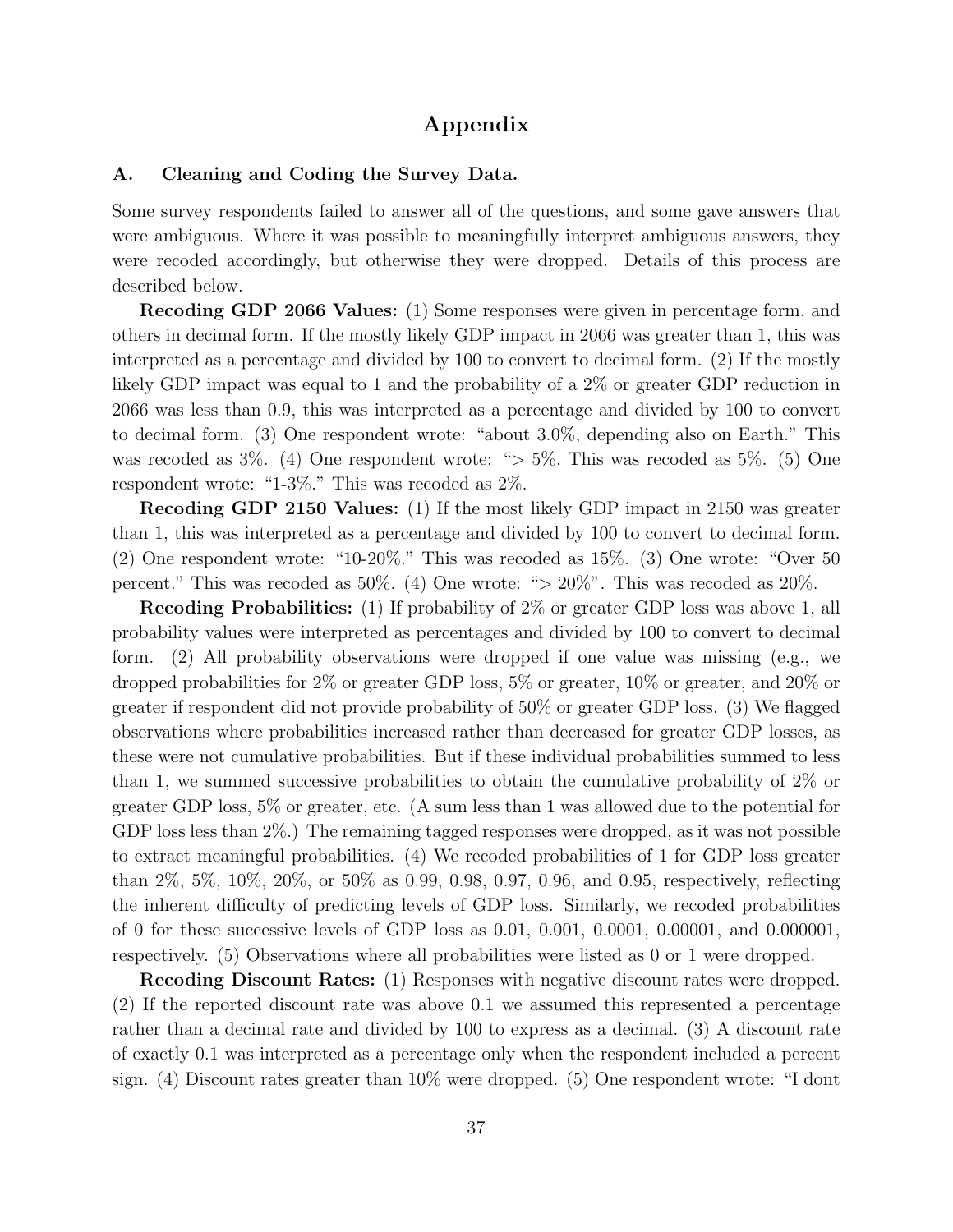think this is a fixed number, but I will say 3." This was recoded as 3%. (6) One respondent wrote: "<3%." This was recoded as 3%.

Removing Extreme Responses: (1) Observations where most likely GDP loss in 2066 was above 50% or most likely GDP loss in 2150 was above 100% were dropped. (2) Additionally, for some of the SCC estimates, additional criteria were applied to drop extreme values. For example, for some of the results reported in this paper, we dropped responses where values for most likely GDP impact in 2150 and/or probability of 5% or greater GDP loss in 2066 fell outside the 5th percentile or 95th percentile. In another iteration, we dropped responses where these values fell outside the 10th percentile or 90th percentile.

Matching Latitude and Longitude to Continents: Latitude and longitude information for cities with populations greater than 1000 were downloaded from an open source database of geographic data, available at http://www.geonames.org. After rounding latitude and longitude values to the closest degree, the survey data were merged with this database. Where the rounded latitude and longitude values could match to more than one continent, the full (unrounded) latitude and longitude survey data were manually matched to continent names using Google Maps.

Generating Spreadsheets with Individual Results: Following the data cleaning described above, we only retained responses with non-missing, non-eliminated values for most likely GDP impacts in 2066 and 2150, probabilities of various levels of GDP loss in 2066, and required emissions reduction for avoiding a GDP loss greater than 20%. Responses with missing or eliminated values for the BAU emission growth rate or discount rate were retained because we used an average across all respondents for these values.

#### B. Some Additional Results.

Individual SCCs by Impact Distribution. The histograms in Figure 5 show the distribution of individually calculated SCCs across all respondents, grouped by the impact distribution from which they are calculated. The mean SCC varies very little across distributions, but the dispersion varies much more. The Gamma and Pareto distributions yield SCCs with a sharp peak at 0 to \$50, and then SCCs spread out between \$50 and \$800. The SCCs generated from the fitted lognormal and Frechet distributions decline gradually towards zero. The mean SCCs are between roughly \$270 and \$300 for all four distributions because of the large number of SCC values between \$200 and \$300.

Fitted CDFs for Different Groups of Respondents. Figure 3 showed the fitted CDFs for all respondents, after dropping responses where values for most likely GDP impact in 2150 and/or probability of a 5% or greater GDP loss in 2066 fell outside the 5th percentile or 95th percentile. In addition, I trimmed the sample further by dropping responses where these values fell outside the 10th percentile or 90th percentile. Figure 6 shows the fitted CDFs that result after this further trimming of the sample. Once again, the horizontal dashed lines indicate where the cumulative distribution reaches the point where  $\phi = .223$  (which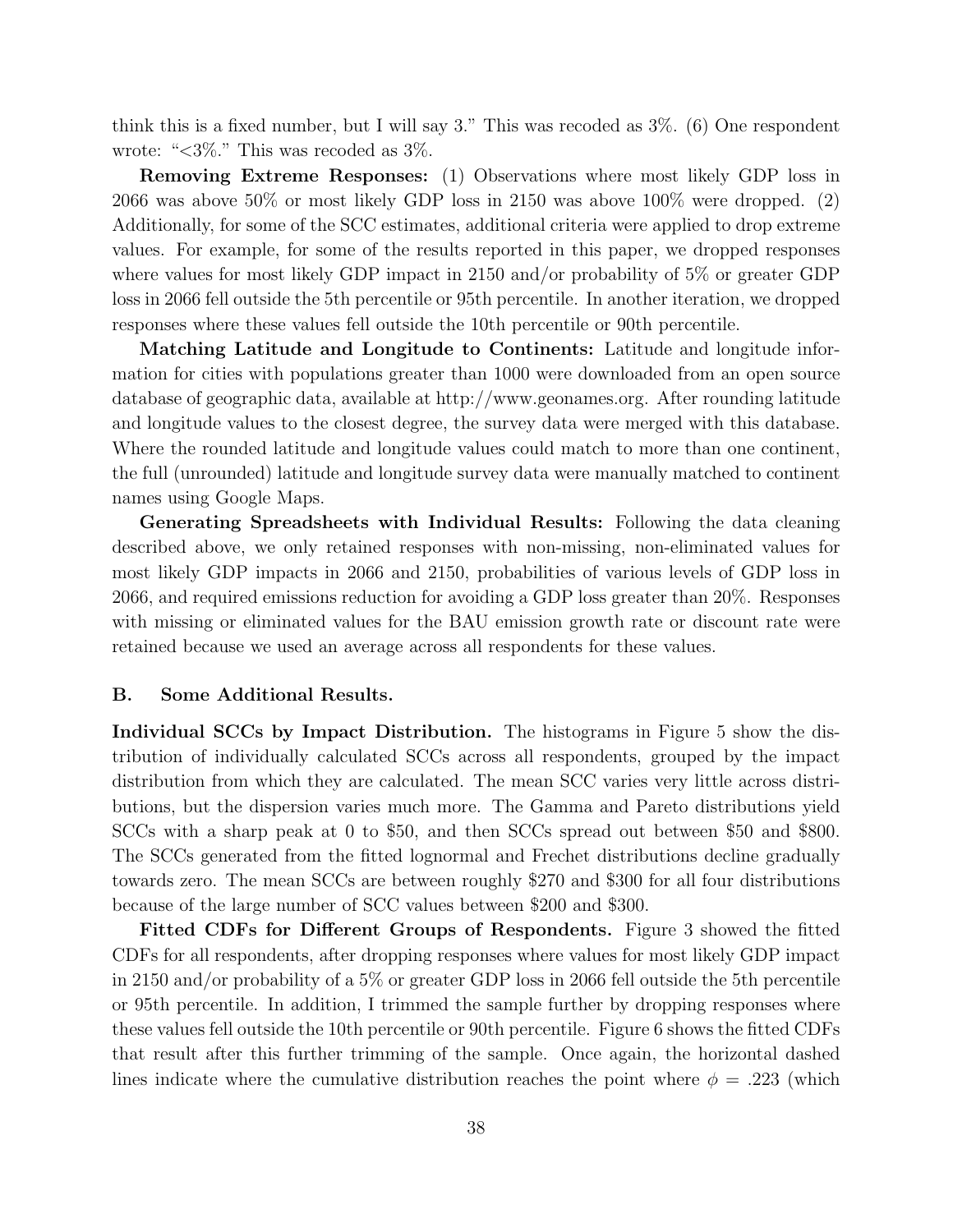

Figure 5: All Individual Responses, by Distribution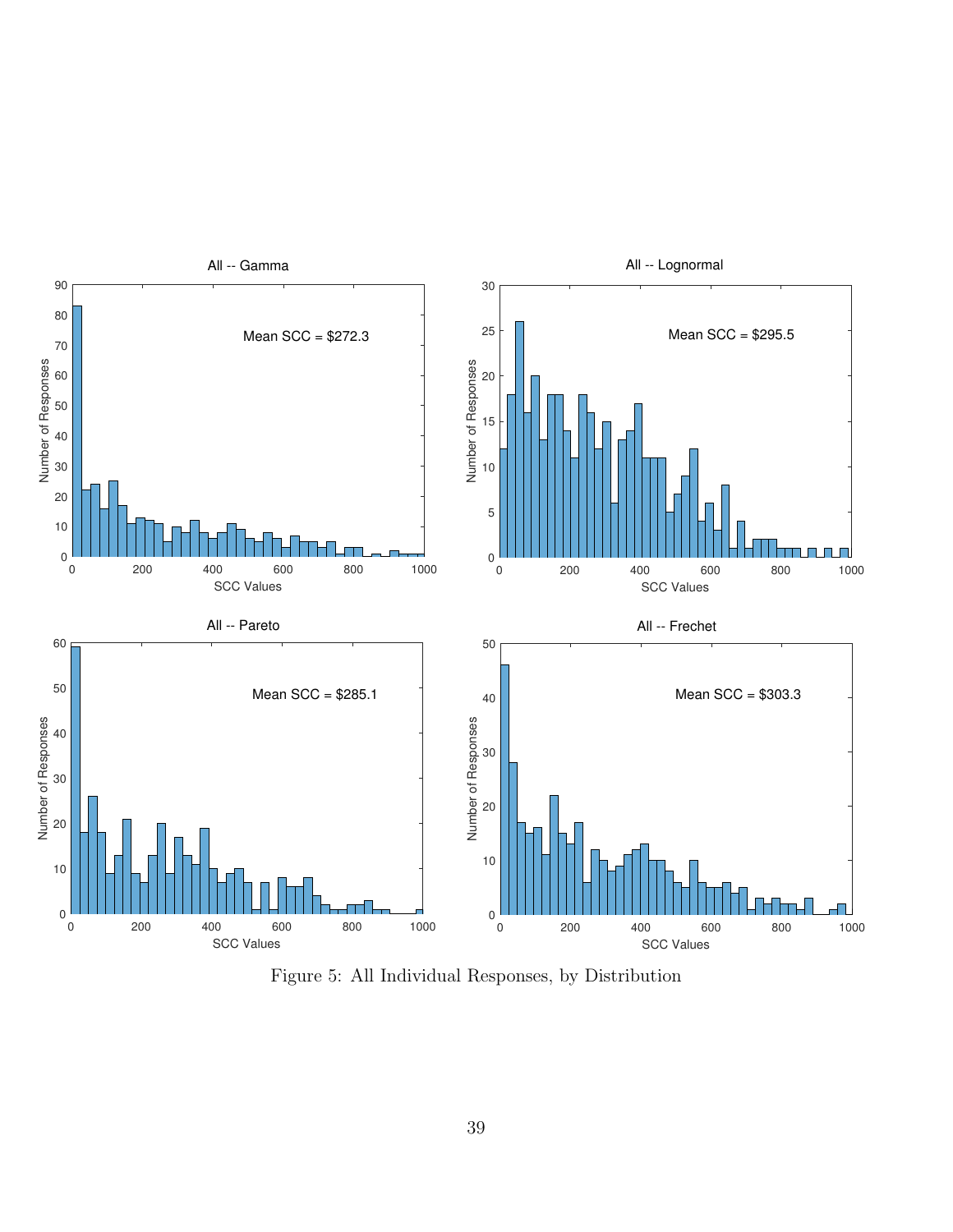

Figure 6: Fitted CDFs for All Respondents within 10% to 90% Range

corresponds to  $z = .20$ ). For the Gamma, Lognormal, and Frechet (GEV) distributions, this occurs where the cumulative probability is roughly .79. This implies that the estimated probability of a "catastrophic" outcome, i.e., one in which GDP is reduced by 20% or more, is about .21. Recall from Figure 3 that this probability was about .26 when responses within the 5th/95th percentiles were included.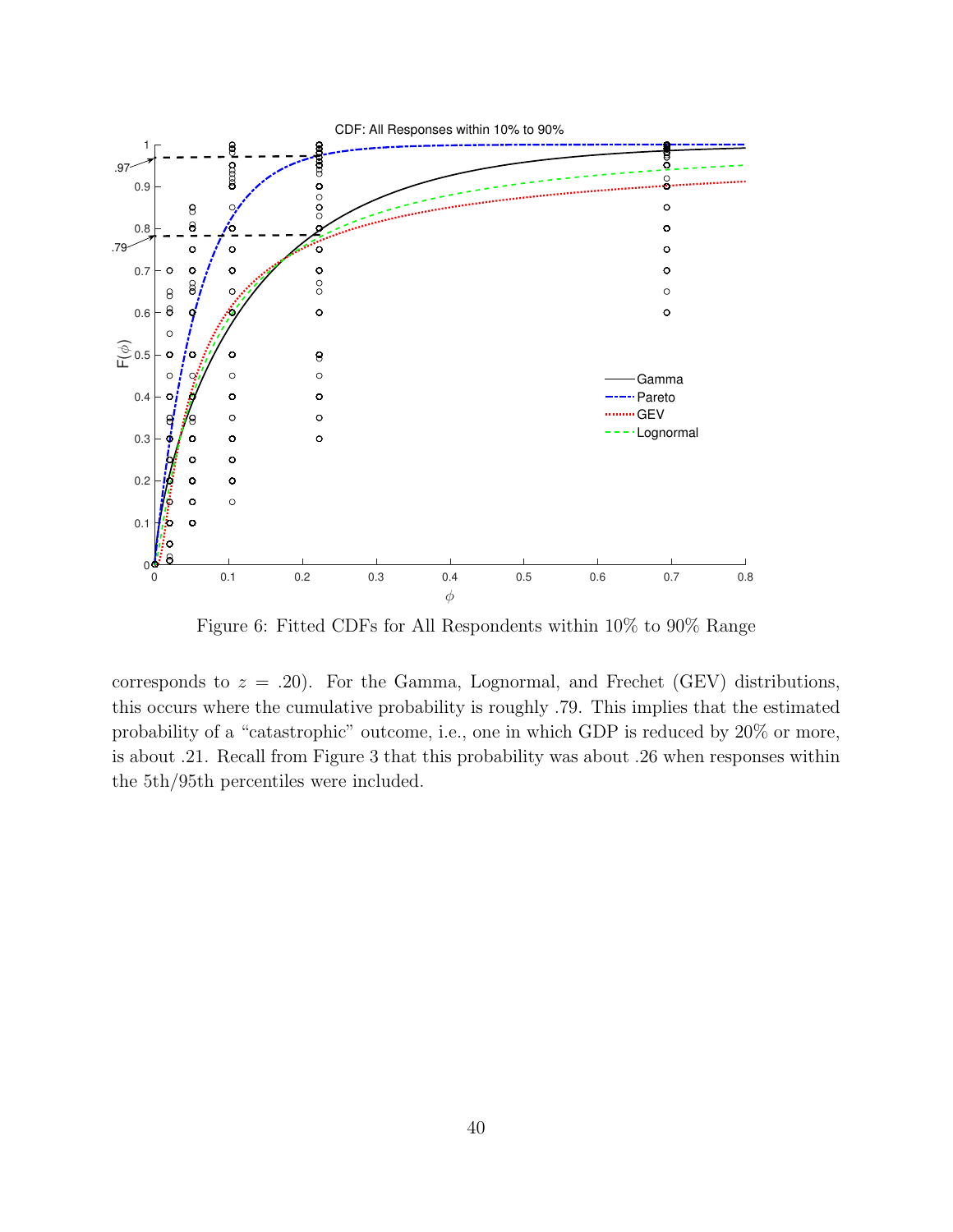## References

- Aldy, Joseph E., Alan J. Krupnick, Richard G. Newell, Ian W.H. Parry, and William A. Pizer. 2010. "Designing Climate Mitigation Policy." Journal of Economic Literature, 48(4): 903–934.
- Bansal, Ravi, and Marcelo Ochoa. 2011. "Welfare Costs of Long-Run Temperature Shifts." National Bureau of Economic Research Working Paper 17574.
- Bansal, Ravi, Dana Kiku, and Marcelo Ochoa. 2016. "Price of Long-Run Temperature Shifts in Capital Markets." National Bureau of Economic Research Working Paper 22529.
- Barro, Robert J. 2013. "Environmental Protection, Rare Disasters, and Discount Rates." National Bureau of Economic Research Working Paper 19258.
- Barro, Robert J., and Tao Jin. 2011. "On the Size Distribution of Macroeconomic Disasters." Econometrica, 79(5): 1567–1589.
- Becker, Gary S., Kevin M. Murphy, and Robert H. Topel. 2011. "On the Economics of Climate Policy." The B.E. Journal of Economic Analysis  $\mathcal{C}_{P}$  Policy, 10: 1–25.
- Burke, Marshall, John Dykema, David B. Lobell, Edward Miguel, and Shanker Satyanath. 2015. "Incorporating Climate Uncertainty into Estimates of Climate Change Impacts." Review of Economics and Statistics, 97(2): 461–471.
- Dell, Melissa, Benjamin F. Jones, and Benjamin A. Olken. 2012. "Temperature Shocks and Economic Growth: Evidence from the Last Half Century." American Economic Journal: Macroeconomics, 4: 66–95.
- Dietz, Simon, and Nicholas Stern. 2015. "Endogenous Growth, Convexity of Damage, and Climate Risk: How Nordhaus' Framework Supports Deep Cuts in Carbon Emissions." The Economic Journal, 125: 574–620.
- Drupp, Moritz A., Mark C. Freeman, Ben Groom, and Frikk Nesje. 2015. "Discounting Disentangled: An Expert Survey on the Determinants of the Long-Term Social Discount Rate." Grantham Research Institute on Climate Change and the Environment Working Paper 172.
- Freeman, Mark C., and Ben Groom. 2015. "Positively Gamma Discounting: Combining the Opinions of Experts on the Social Discount Rate." The Economic Journal, 125: 1015– 1024.
- Gollier, Christian. 2013. *Pricing the Planet's Future*. Princeton University Press.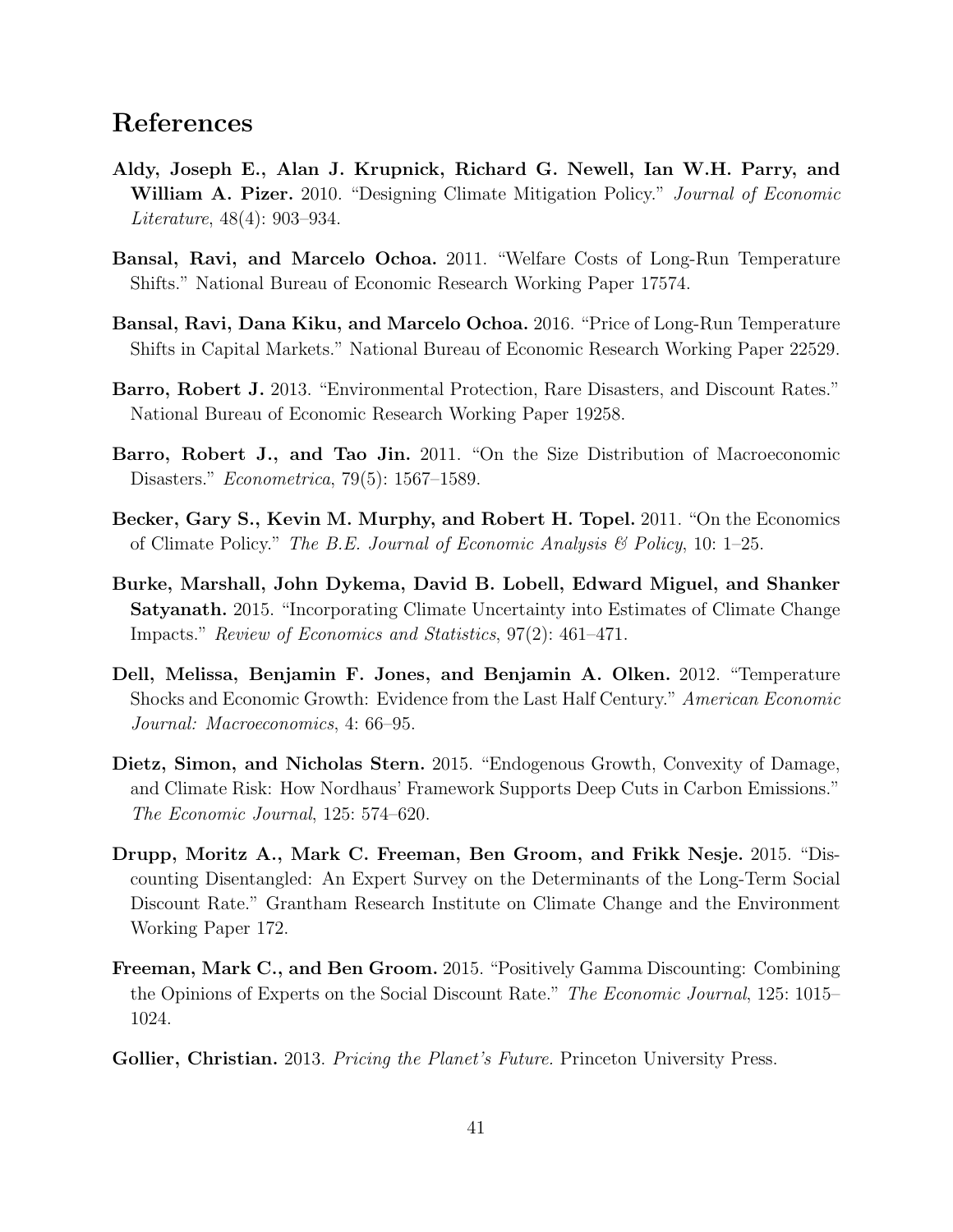- Greenstone, Michael, Elizabeth Kopits, and Ann Wolverton. 2013. "Developing a Social Cost of Carbon for Use in U.S. Regulatory Analysis: A Methodology and Interpretation." Review of Environmental Economics and Policy, 7(1): 23–46.
- Interagency Working Group on Social Cost of Carbon. 2010. "Technical Support Document: Social Cost of Carbon for Regulatory Impact Analysis." U.S. Government.
- Interagency Working Group on Social Cost of Carbon. 2013. "Technical Support Document: Technical Update of the Social Cost of Carbon for Regulatory Impact Analysis." U.S. Government.
- Kotchen, Matthew J. 2016. "Which Social Cost of Carbon? A Theoretical Perspective." National Bureau of Economic Research Working Paper 22246.
- Kriegler, Elmar, Jim W. Hall, Hermann Held, Richard Dawson, and Hans Joachim Schellnhuber. 2009. "Imprecise Probability Assessment of Tipping Points in the Climate System." Proceedings of the National Academy of Sciences, 106(13): 5041–5046.
- Martin, Ian. 2008. "Disasters and the Welfare Cost of Uncertainty." American Economic Review, 98(2): 74–78.
- Martin, Ian W.R., and Robert S. Pindyck. 2015. "Averting Catastrophes: The Strange Economics of Scylla and Charybdis." American Economic Review, 105(10): 2947–2985.
- Metcalf, Gilbert E., and James Stock. 2017. "The Role of Integrated Assessment Models in Climate Policy: A User's Guide and Assessment." Review of Environmental Economics and Policy,  $11(1)$ .
- Millner, Antony, and Thomas K.J. McDermott. 2016. "Model Confirmation in Climate Economics." Proceedings of the National Academy of Sciences, 113(31): xx–xx.
- Morgan, M. Granger. 2014. "Use (and Abuse) of Expert Elicitation in Support of Decision Making for Public Policy." *Proceedings of the National Academy of Sciences*, 111(20): 7176–7184.
- Nordhaus, William D. 1994. "Expert Opinion on Climate Change." American Scientist, 82: 45–51.
- Oppenheimer, Michael, Christopher M. Little, and Roger M. Cooke. 2016. "Expert Judgement and Uncertainty Quantification for Climate Change." Nature Climate Change, 6: 445–451.